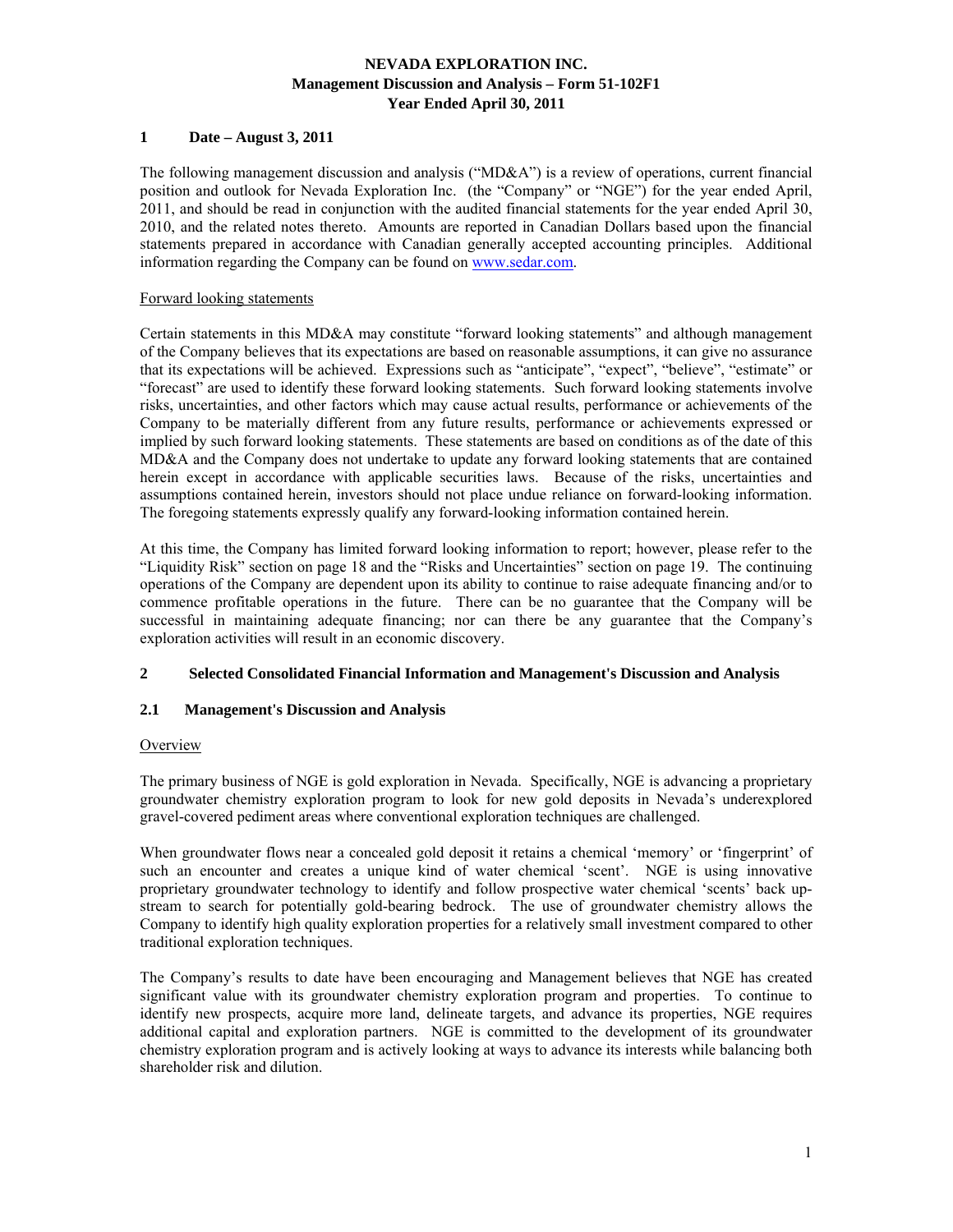Significant events for the year ended April 30, 2011and through the date of this report are:

- 1. On June 7, 2010, Northgate Minerals Corp. ("Northgate") (TSX: NGX, NYSE Amex: NXG) and NGE announced the completion and execution of an Exploration and Option to Enter Joint Venture Agreement ("Agreement") on NGE's Awakening Gold Project ("Property"), in Humboldt County, Nevada. The Agreement grants Northgate the option to earn an initial 51% interest in the Property by spending USD\$4,100,000 in exploration and making additional cash payments totalling USD\$436,000 over five years. Northgate's exploration commitment in the first year is USD\$500,000. If Northgate completes the initial 51% earn-in, it may then earn an additional 14%, for a total of 65%, by completing a feasibility report on the Property.
- 2. On September 22, 2010, NGE announced the completion of a non-brokered private placement, pursuant to which, NGE issued 11,258,000 Units at a price of \$0.05 per Unit for total gross proceeds of \$562,900. Each Unit consisted of one common share and one-half of one nontransferable common share purchase warrant. Each whole warrant entitles the holder to purchase one common share at an exercise price of \$0.10 for a period of 12 months.
- 3. On October 4, 2010, NGE announced a new Phase I drilling program on the Shine Claims within the Awakening Project, north of the Sleeper Gold Mine in Humboldt County, Nevada. NGE has a mining lease and option to purchase agreement on the 15 Shine Claims from DIR Exploration, Inc. The Shine Claims lie within NGE's larger Awakening Project, the rest of which is currently being advanced by Northgate Minerals Corp. under an exploration and option to joint venture agreement. To date, NGE has completed project scale geological mapping, hydrogeochemistry, soil geochemistry, gravity geophysics, and air magnetic geophysics on the entire Awakening project. The combined dataset has delineated several compelling covered pediment targets on the Shine Claims. The goal of the drilling program is to test for hydrothermally altered and geochemically anomalous bedrock similar to that associated with the mineralization at the adjacent Sleeper Gold Mine. NGE has now completed the drilling program and is in the process of analyzing the results.
- 4. On October 28, 2010, NGE held its Annual General and Special Meeting. All business before the meeting was approved by shareholders, including re-electing NGE's directors, re-approving NGE's stock option plan, re-appointing NGE's auditor, and approving a shares for debt agreement.
- 5. On November 4, 2010, NGE announced the completion of a non-brokered private placement, pursuant to which, NGE issued 2,601,074 Units at a price of \$0.07 per Unit for total gross proceeds of \$182,075. Each Unit consisted of one common share and one-half of one nontransferable common share purchase warrant. Each whole warrant entitles the holder to purchase one common share at an exercise price of \$0.10 for a period of 12 months.
- 6. On March 20, 2011, NGE announced the completion of a non-brokered private placement, pursuant to which NGE issued 3,225,000 Units at a price of \$0.08 per Unit for total gross proceeds of \$258,000. Each Unit will consist of one common share and one-half of one non-transferable common share purchase warrant. Each whole warrant will entitle the holder to purchase one common share at an exercise price of \$0.12 for a period of 12 months.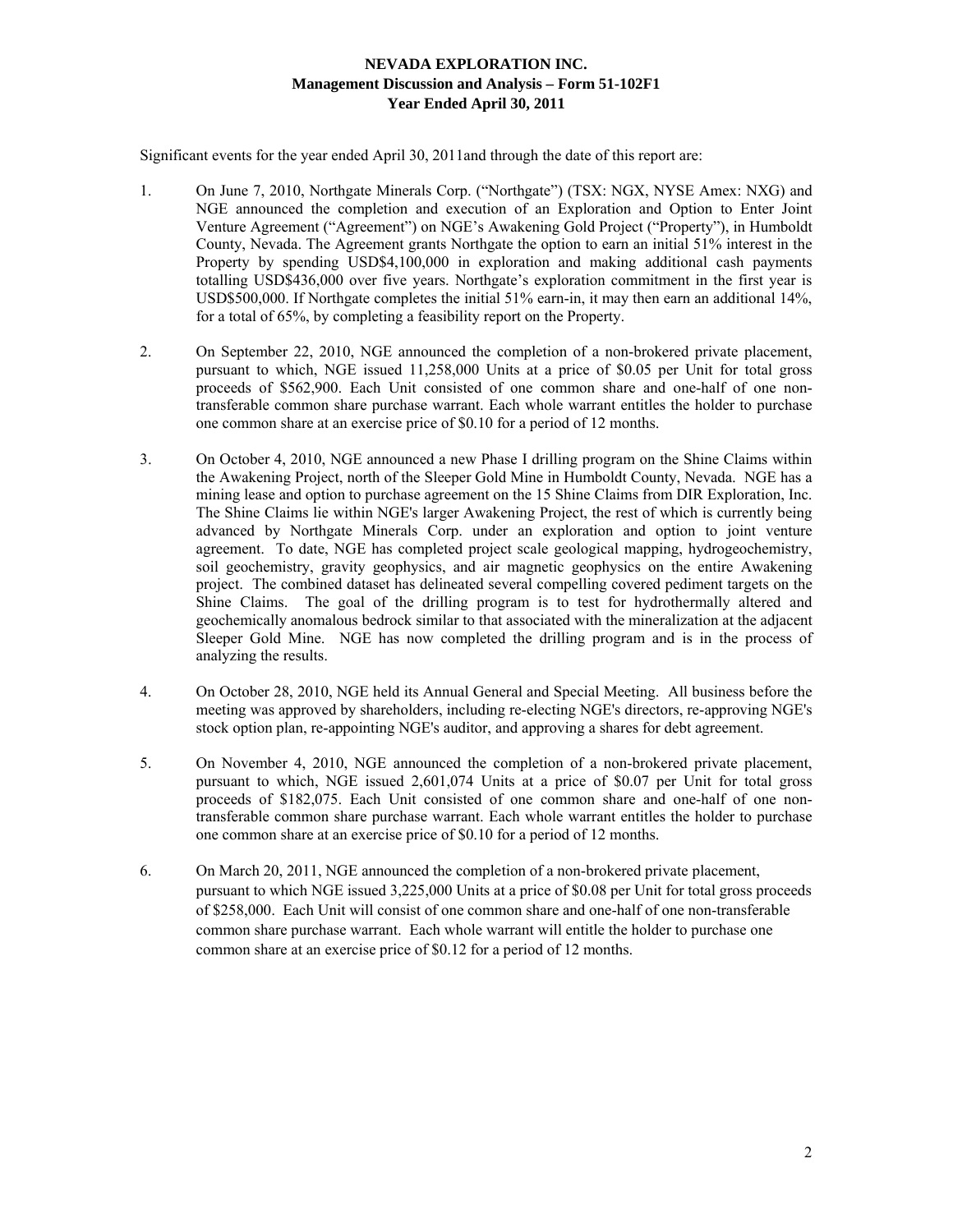- 7. On June 6, 2011, NGE announced that it has been engaged by US Gold Corporation ("US Gold") (NYSE: UXG) (TSX: UXG) to conduct a hydrogeochemistry exploration program on US Gold's large land position surrounding its Gold Bar and Tonkin Properties in Nevada ("Project Area"). The Project Area totals approximately 430 sq-km (165 sq-mi) and contains considerable areas of highly prospective but covered bedrock. US Gold has chosen to work with NGE specifically because of NGE's expertise in exploring for gold mineralization in covered bedrock settings using its industry leading hydrogeochemistry exploration technology. Under the agreement, NGE will complete a groundwater sampling and analysis program across the Project Area to identify new exploration targets, and in return, US Gold will pay NGE agreed upon rates for its services, as well as grant to NGE a 0.5 to 1.0% Net Smelter Return Royalty on resources within the Project Area that are not already contained in NI 43-101 compliant resource areas referred to in reports published prior to the date of the agreement.
- 8. On June 23, 2011, NGE announced that Northgate Minerals Corporation has mobilized a diamond drill rig to the Awakening Gold Project to begin its 2011 drilling program. Northgate expects that the 2011 drill program will include 3,000 metres of diamond drilling, and will last from four to six weeks; the results will be available for release in the fall.
- 9. On June 27, 2011, NGE announced that it has engaged Toronto based Gravitas Capital Corporation ("Gravitas") as a strategic consultant. Gravitas will work with NGE's management team to expand the market for its Nevada gold projects and its hydrogeochemistry exploration technology.
- 10. On August 3, 2011, NGE announced the completion of a non-brokered private placement, pursuant to which NGE issued 7,000,000 Units at a price of \$0.08 per Unit for total gross proceeds of \$560,000. Each Unit will consist of one common share and one-half of one non-transferable common share purchase warrant. Each whole warrant will entitle the holder to purchase one common share at an exercise price of \$0.12 for a period of 12 months.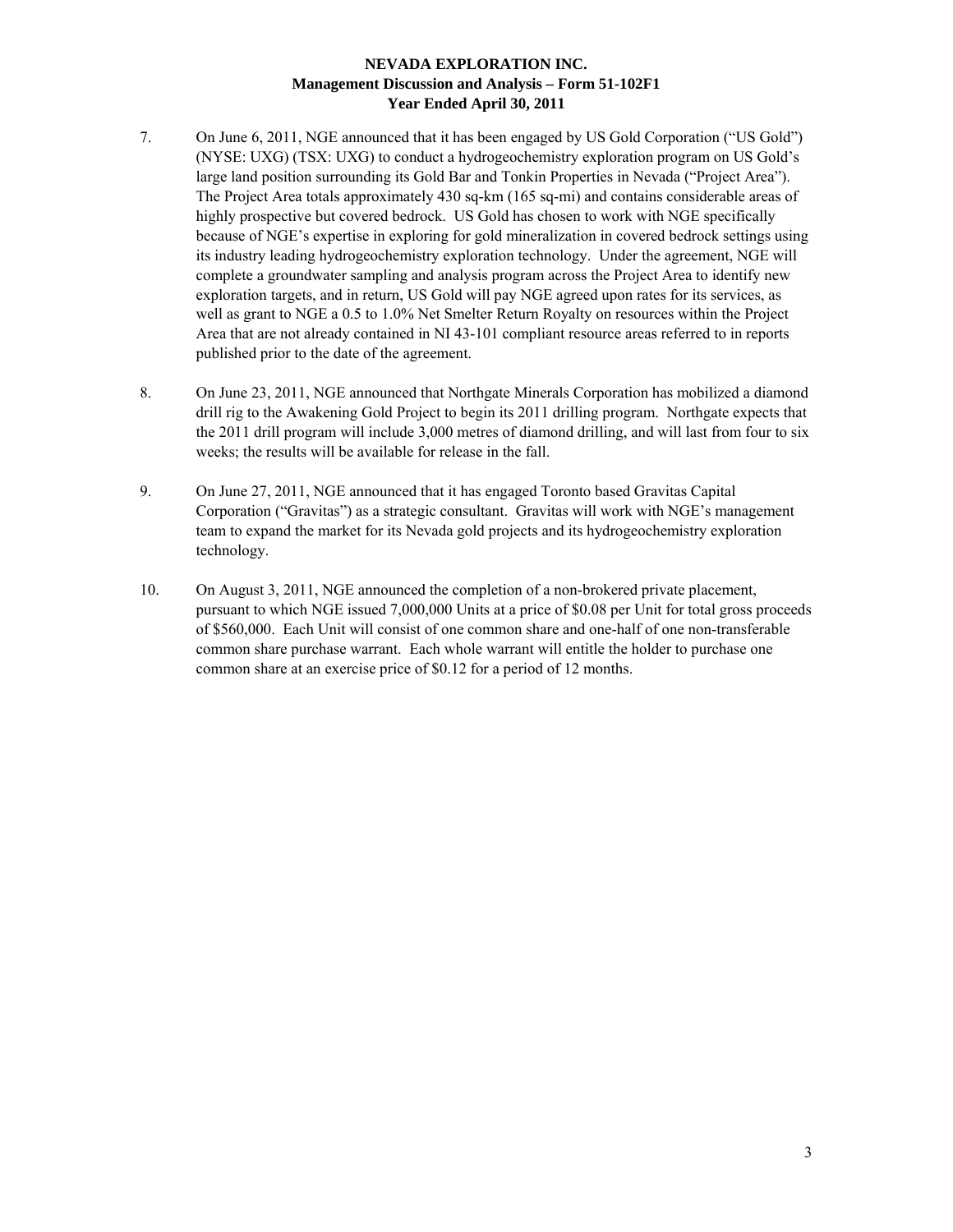# Land Acquisition and Maintenance

The Company carefully evaluates the cost of land acquisition and yearly holding fees to ensure that it only holds land with the highest exploration potential. When NGE decides that the results from groundwater sampling, soil geochemistry sampling, seismic surveys, gravity surveys, air magnetic surveys, and drilling indicate that certain lands are no longer prospective, NGE releases these lands. Conversely, when results indicate that certain other lands are worth acquiring, NGE acquires these lands.

As of August 3, 2011, NGE directly and indirectly holds 1,950 unpatented mining claims and other mineral interests in the following properties through its wholly owned US subsidiaries, Pediment Gold LLC and Nevada Greenfields LLC:

| Project                | <b>NGE Claims</b> |               | OTHER*         | <b>Total</b> |
|------------------------|-------------------|---------------|----------------|--------------|
|                        | <b>Claims</b>     | Area $(km^2)$ | Area $(km2)$   | Area $(km2)$ |
| Fletcher Junction (FJ) | 117               | 9.6           |                | 9.6          |
| Hot Pot (HP)           | 6                 | 0.4           | 8.8            | 9.2          |
| Bull Creek (BU)        | 264               | 21.9          | $\overline{a}$ | 21.9         |
| Awakening (AW)         | 432               | 35.9          | 1.2            | 37.1         |
| Sand Pass (SP)         | 145               | 12.0          | 9.4            | 21.4         |
| Rye Patch (RP)         | 126               | 10.0          | 0.8            | 10.8         |
| Jungo $(JU)$           | 156               | 13.0          |                | 13.0         |
| Kelly Creek (KC)       | 581               | 48.5          | 20.2           | 68.7         |
| Whiskey Flats (WF)     | 123               | 9.4           |                | 9.4          |
| <b>TOTAL</b>           | 1,950             | 160.7         | 40.4           | 201.1        |

\*Leased private lands and claims on BLM land leased from third parties.

On March 1, 2010, the Nevada State Legislature approved an additional fee assessment for mining claims in Nevada. The amount of the fee varied from \$70 to \$195USD per claim payable by June 1, 2011. On May 31, 2011, the First Judicial District Court of the State of Nevada entered a Declaratory Judgment declaring the fee unconstitutional and thus NGE did not pay the fee for any of its own claims or any claims that it leases from other parties.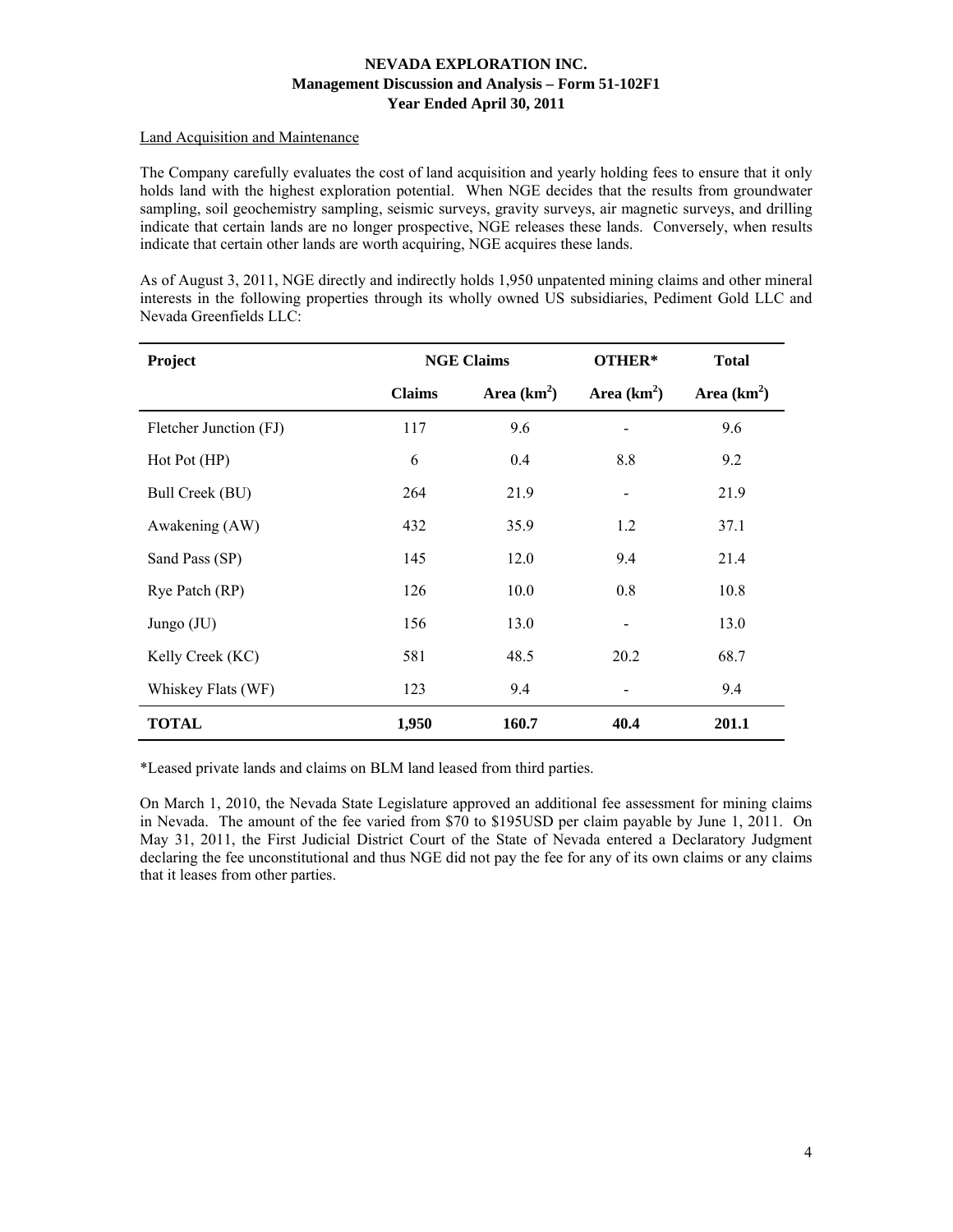# Exploration Risk Management Strategy

NGE manages exploration risk by focusing exploration resources in specific, planned stages on each property. If the results from one stage are positive, then NGE allocates funds to the next stage. If at any stage, results are negative, NGE drops the property from further consideration. NGE's staged exploration strategy manages risk and assures that properties showing positive results move aggressively through the exploration pipeline. As a result, NGE continually focuses exploration resources on the most prospective targets.

NGE's exploration stages include:

- − Groundwater Chemistry: NGE first uses its proprietary hydroprobe sampling technology to collect regularized groundwater samples across areas already shown to be prospective based on samples collected from existing springs and water wells. NGE uses the regularized groundwater chemistry samples to develop a computerized groundwater chemistry model of each target.
- − Acquisition: NGE acquires the mineral rights covering prospective targets showing large areas of highly anomalous groundwater chemistry. If a target of exploration interest is on BLM land that is open to location (available), NGE locates mineral claims. If a target lies on private land, NGE completes a title review to determine mineral title ownership, and then endeavours to negotiate an agreement with the owner.
- Soil Geochemistry: NGE completes detailed soil sampling across areas demonstrating prospective groundwater chemistry to detect the possible vertical migration of gold and trace-elements from the underlying bedrock into the soils above. The use of soil geochemistry allows NGE to confirm the presences of anomalous levels of gold and other trace elements in an additional medium.
- Gravity Geophysics: NGE uses detailed gravity geophysics to provide valuable information about the depth to bedrock across a property. Gravity data can suggest areas of strong changes in the relief or composition of the underlying bedrock, which can be indicative of underlying fault zones and alteration that often control the location of gold mineralization.
- − Air Magnetics: NGE uses detailed air magnetic geophysics to provide information on the locations and types of rocks, fault zones, and hydrothermal alteration that generally accompany large gold deposits.
- Seismic Geophysics: NGE uses seismic geophysics, where appropriate, to identify deep-seated, steeply-dipping fault zones that can be projected into the near surface environment. Major, highangle structures are important since they provide a potential conduit or 'plumbing' system for potential gold-bearing, hydrothermal fluids to access near-surface areas and deposit gold.
- Drilling: where properties successfully pass through the above exploration stages, NGE uses drilling to test for: (1) shallow bedrock ( $\leq 1,000$ ft beneath the surface); (2) structures or faults in bedrock that may source potential mineralization; (3) bedrock that has been altered by hydrothermal fluids; (4) anomalous concentrations of gold and associated trace-elements in bedrock; and (5) sufficiently sized target to reasonably contain an economic resource. NGE evaluates drilling results based on these criteria to determine whether or not to continue to maintain each property and commit further exploration expenditures towards them.

# *Fletcher Junction (FJ)*

The Fletcher Junction Project is located in Mineral County, Nevada, approximately 30km southwest of Hawthorne, Nevada. The Company has a 100% interest in 117 claims (9.6km<sup>2</sup>) at the Fletcher Junction Project, subject to a 1.25% net smelter return royalty ("NSR") to Royal Gold, Inc.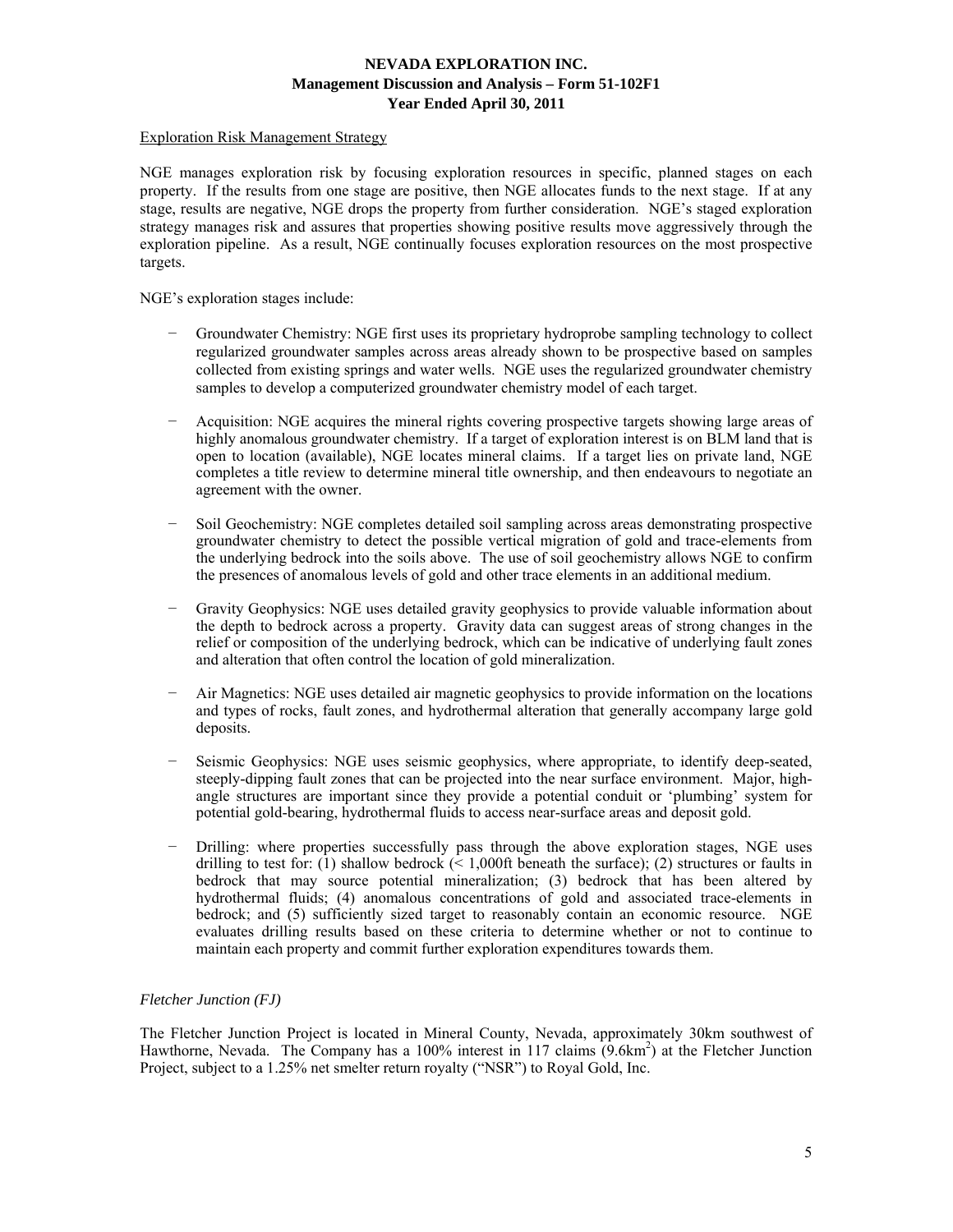On December 18, 2008, NGE announced the completion of a Phase I RC drill program at Fletcher Junction, and presented the detailed results that demonstrate how NGE used its groundwater chemistry exploration technology to discover a new, gold-bearing hydrothermal system in an otherwise blind, covered bedrock setting. Nine wide-spaced drill holes were completed to target depth, and all nine encountered altered bedrock that contained geochemically anomalous gold and gold-associated trace elements, as well as anomalous gold and trace-element groundwater chemistry. The bedrock, alteration, and the suite of goldassociated trace elements found at Fletcher Junction are similar to those found at the nearby Aurora mining district, noted for historic, high grade underground production.

While significant intervals of potentially ore grade mineralization were not encountered in the Phase I drilling, management believes that the results at Fletcher Junction are substantive in that they demonstrate how NGE has used its unique and proprietary groundwater exploration technique to discover a new goldbearing, hydrothermal system in a covered bedrock setting. The results to date at Fletcher Junction add value to NGE's other projects that were all identified using the same groundwater chemistry exploration technology, and they establish NGE as a source of quality exploration projects for potential Joint Venture partners.

NGE believes the first phase drill results at Fletcher Junction justify a much larger, Phase II drill program specifically designed to test the vertical fault zones believed to contain ore-grade gold mineralization that source the anomalous gold in groundwater, alluvium, quartz-boulders and bedrock at Fletcher Junction. In preparation for Phase II drilling, NGE is working with the US Forest Service on a new Plan of Operations. During the 2009 and early 2010, NGE's biological and archaeological consultants completed the required surveys and have submitted their reports to the US Forest Service. NGE is now awaiting the US Forest Service's comments on the Plan of Operations.

On March 31, 2010 NGE completed a 253 page technical report that summarized all work completed on the property and began discussions with potential JV partners.

# *Hot Pot (HP)*

In 2004, NGE's regional reconnaissance groundwater sampling program identified an area of anomalous groundwater chemistry near Hot Pot in Humboldt County, Nevada, approximately 30km northwest of Battle Mountain, Nevada. Regional gravity data suggested that the Hot Pot area is underlain by a bedrock high was covered by a thin layer of sand & gravel.

On September 16, 2004, the Company entered into a 10 year Mining Lease Agreement on 8.8km<sup>2</sup> at Hot Pot Project, subject to a 3% NSR to the land owner. The Company also controls 6 claims at Hot Pot (50 hectares). The lands within the Mining Lease Agreement and the 6 claims are subject to a 1.25% NSR to Royal Gold, Inc.

In 2005, nine RC drill holes were completed at Hot Pot to depths ranging from 92m (300ft) to 190m (620ft) for a total of 1,195m (3,900ft). The widely-spaced, shallow holes confirmed bedrock to range in depth from 33m (110ft) to 112m (370ft). The bedrock was hydrothermally altered and contained anomalous gold and trace elements similar to that associated with the Lone Tree gold mine. The drilling also confirmed and enlarged the area of anomalous groundwater chemistry.

In 2007, NGE used its Hydroprobe equipment to complete a detailed groundwater chemistry survey at Hot Pot on a 400m (1/4 mi) grid. The resulting groundwater chemistry model showed highly anomalous gold and trace elements chemistry and further expanded the area of exploration interest. Additionally, in 2007, NGE completed two seismic geophysical lines, which identified several deep, north-trending, steeplydipping fault zones.

In 2008, NGE completed a detailed gravity geophysical survey, which successfully mapped the relative depth to the underlying bedrock by measuring the density contrast between 200m sampling points. The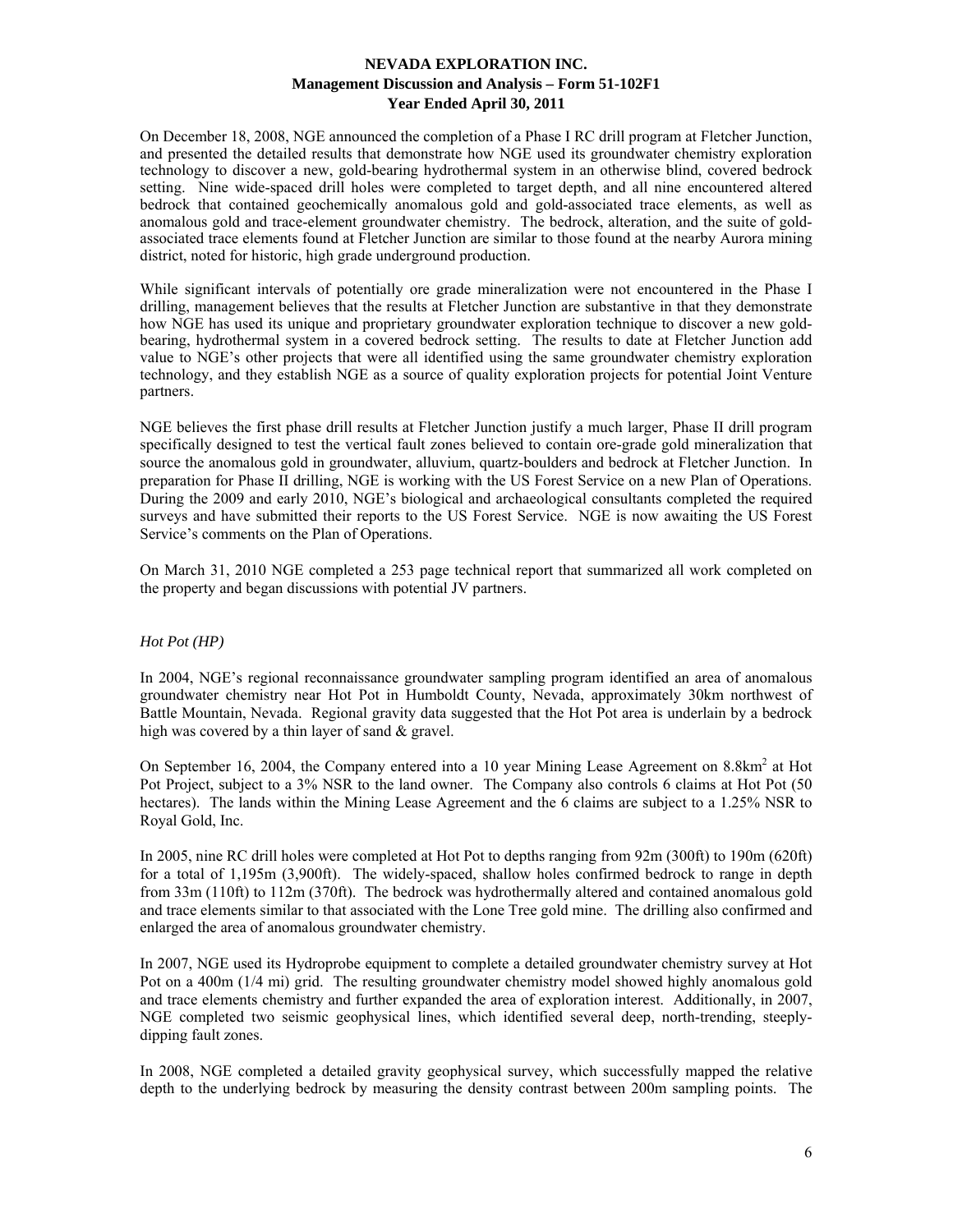gravity survey delineated sharp changes in the slope of the bedrock that coincided with the fault zones identified by seismic geophysics.

In 2008, NGE completed 10 vertical, RC drill holes to test small segments of the steeply-dipping fault zones identified by the 2007 seismic and gravity geophysics. Three vertical holes were spaced 100m (330ft) apart on each of three lines. The holes ranged in depth from 50m (165ft) to 175m (575ft) for a total of 1,085m (3,565ft). The shallow drill holes encountered hydrothermally altered bedrock containing anomalous gold and trace elements. Deeper, angle drill holes designed to cross cut the areas where the steeply-dipping fault zones had been projected were planned, but the drilling contractor was unable to complete the program.

Also in 2008, an energy company, with business interests separate from NGE, started a deep test drill hole on the Hot Pot property. In exchange for NGE's seismic data, NGE was granted access to drill cuttings from the 1,372m (4,500ft) drill hole. Significantly, the deep drill hole encountered hydrothermally-altered, Paleozic Rocks underlying the Hot Pot Project. Hydrothermal alteration includes carbon re-mobilization, local bleaching, clay, de-calcification and secondary pyrite.

Although potentially economic quantities of gold mineralization have not yet been encountered at Hot Pot, drilling to date has been wide-spaced and could have easily missed the type of high-angle fault zones that control significant known gold mineralization elsewhere in the region. The widely-distributed, highly anomalous gold in groundwater together with the large area of hydrothermally-altered and geochemically anomalous bedrock strongly suggests that higher values for gold in bedrock than have been discovered to date may still be located nearby. The next step is more closely-spaced, shallow, vertical drill holes and/or deeper, angle holes targeted to intersect steeply-dipping, potentially ore-bearing fault zones and favourable bedrock units.

On June 4, 2009, the Company entered into an Exploration Agreement with International Enexco Ltd. ("Enexco") whereby Enexco can earn a 51% interest in the Hot Pot Property by drilling 6,000 meters (19,600ft) over three years, with the option to earn an additional 19%, for 70% total, by drilling another 3,000 meters (9,800ft) during the fourth year. On July 2, 2009, NGE announced that Enexco had begun drilling at Hot Pot.

On January 25, 2010, Enexco reported on its 2009 Hot Pot drilling program. In the news release, Enexco reported that they completed 3,462 metres of core drilling in 11 drill holes to develop stratigraphic information and to test for mineralized structures beneath the alluvial cover. The drilling successfully encountered weak but widespread anomalous gold values in all 11 holes across the 8.8-square-kilometre property. Enexco also reported that they engaged Doug McGibbon, an economic geologist with over 25 years of exploration experience in the Battle Mountain area and responsible for major discoveries at the Marigold and Pinson mines, to review the drilling results and the exploration data, and to put the Hot Pot property into regional context:

"Mr. McGibbon's study has confirmed that the hydrothermally altered and mineralized lithologies at Hot Pot are similar if not stratigraphically equivalent to those hosting orebodies at the Marigold mine. Although gold values only ranged up to 66 parts per billion, the mineralized zones encountered were up to 149 metres in length beneath overburden cover that was between 40 to 152 metres in all but two of the holes, with the spacing between holes still leaving sufficient room to host a significant gold deposit. Drilling also identified zones of oxidation to depths of 300 metres, significant intervals of brecciated material indicative of several major fault zones and an apparent horst block with similarities to the geologic setting at the Lone Tree mine. Structural analysis is currently under way, and additional geochemical and geophysical work are being considered to focus further drilling."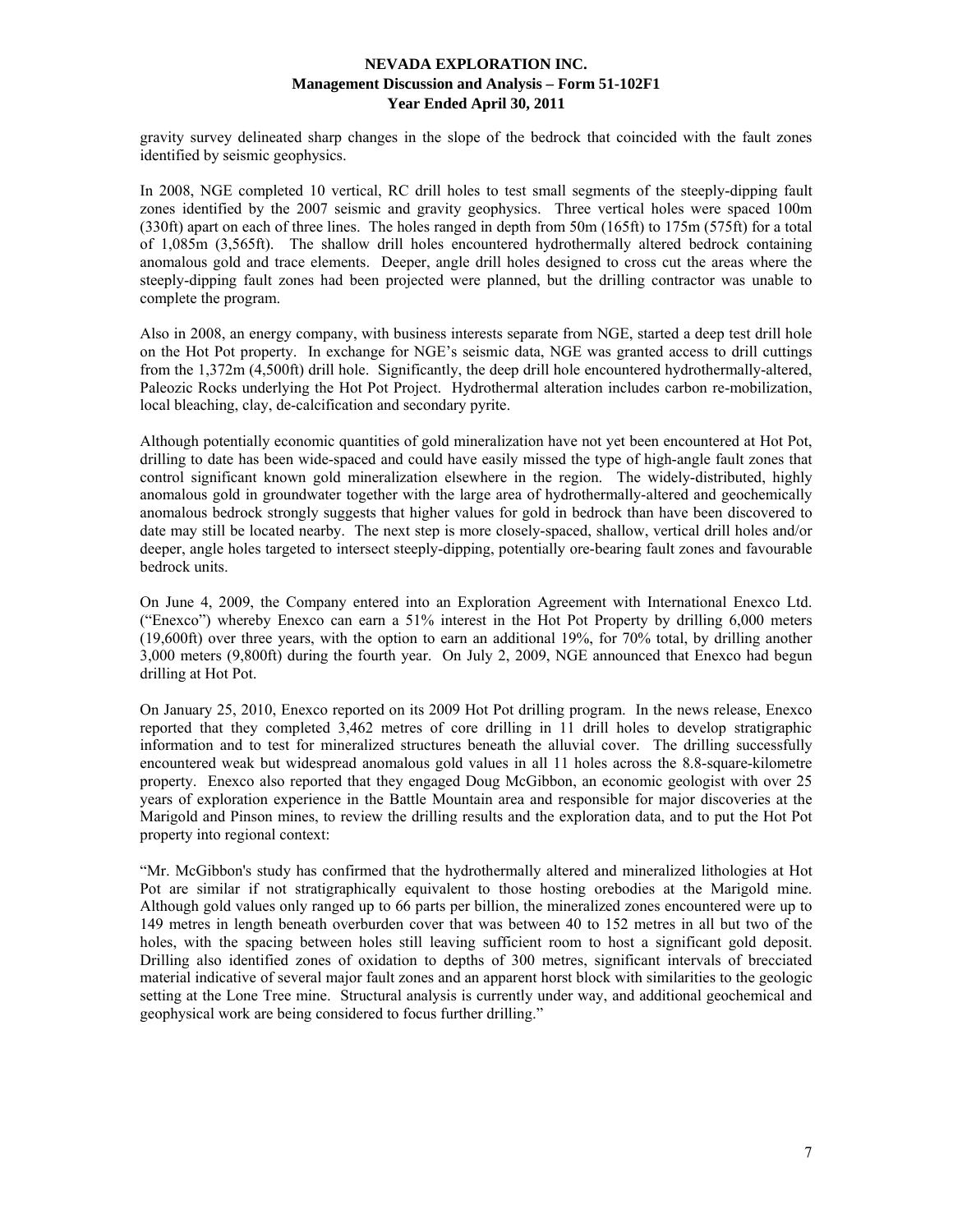*Bull Creek (BU)* 

The Bull Creek Project is located in Humboldt County, Nevada, approximately 60km west-northwest of Winnemucca, Nevada. The Company has a 100% interest in 264 claims (21.9km<sup>2</sup>) at Bull Creek.

In 2008, NGE completed a detailed groundwater survey at Bull Creek to delineate the project's anomalous groundwater chemistry, and then completed a detailed soil sampling program to both verify and model the surface geochemistry above the prospective groundwater chemistry target. Later in 2008, to further develop the project's exploration model, NGE completed detailed gravity and airborne magnetic geophysical surveys to better understand the different rock types and possible fault zones concealed beneath the large expanse of sand and gravel covering the target. Also in 2008, as a final input to the Bull Creek exploration model, NGE completed seismic geophysics to test for deep-seated fault zones. NGE combined these data sets to develop the conceptual targets for Phase I drill testing.

In 2008, NGE completed a Phase I drilling program at Bull Creek specifically to test the concept that an undiscovered, potentially gold-bearing hydrothermal system is responsible for the anomalous gold and trace-elements discovered in the groundwater. NGE completed 18 RC drill holes at Bull Creek. The holes were spaced 0.4km (0.25mi) to 1.6km (1.0mi) apart across the 41km<sup>2</sup> property, and the holes ranged in depth from 100m (300ft) to 300m (1,000ft). The drilling defined shallow bedrock along the eastern margin of the property, ranging in depth from 15m (50ft) to 100m (300ft).

On February 23, 2009, NGE announced completion of data reduction for its Phase I drill program at Bull Creek. The results showed several >200m (>650ft) intervals of hydrothermally altered and geochemically anomalous volcanic rock. The increase in alteration intensity and trace-elements geochemistry seen in the wide-spaced drill holes moving from west to east across the eastern half of the property suggests NGE has discovered the edge of a significant new hydrothermal system of exploration significance. NGE believes additional drilling is warranted farther to the east, and this conclusion is also supported by the structural interpretation of the gravity and air magnetic geophysics. In 2009, NGE increased its claim position towards the east to cover the developing target.

The initial identification of anomalous groundwater chemistry at Bull Creek has resulted in a successful Concept Test: the discovery of a large area of hydrothermally-altered, shallow bedrock containing geochemically anomalous gold and gold-associated trace elements. These features of exploration significance are similar to those found at the nearby Sleeper Mine, which produced 1.7M ozs of gold and 1.9M ozs of silver from 1986 to 1996. These results further demonstrate how groundwater chemistry can efficiently and effectively reduce large, sand and gravel covered valley basins to discrete, highly prospective exploration targets deserving of more focused and intense exploration expenditures.

On June 30, 2010 NGE completed a 438 page technical report summarizing all work completed on the property. NGE believes that additional drilling is warranted at Bull Creek and has begun discussions with potential JV partners.

### *Awakening (AW)*

The Awakening Project is located in Humboldt County, Nevada, approximately 50km north-northwest of Winnemucca, Nevada, and directly north of the Sleeper Gold Mine. The Company has a 100% interest in 432 claims (35.9km<sup>2</sup>) at Awakening. On July 1, 2008, the Company entered into a Mining Lease agreement with DIR Exploration Inc. on 15 claims  $(1.2 \text{km}^2)$  that are subject to a 3% NSR.

The Awakening gold property is largely covered by syn- to post-mineral volcanic units and post-mineral alluvium and as a result, has seen little historic exploration activity. Projections of favourable lithology, structure, and alteration at regional, district and property scales suggest that potentially important goldsilver mineralization may be located within economic depths beneath the cover at Awakening.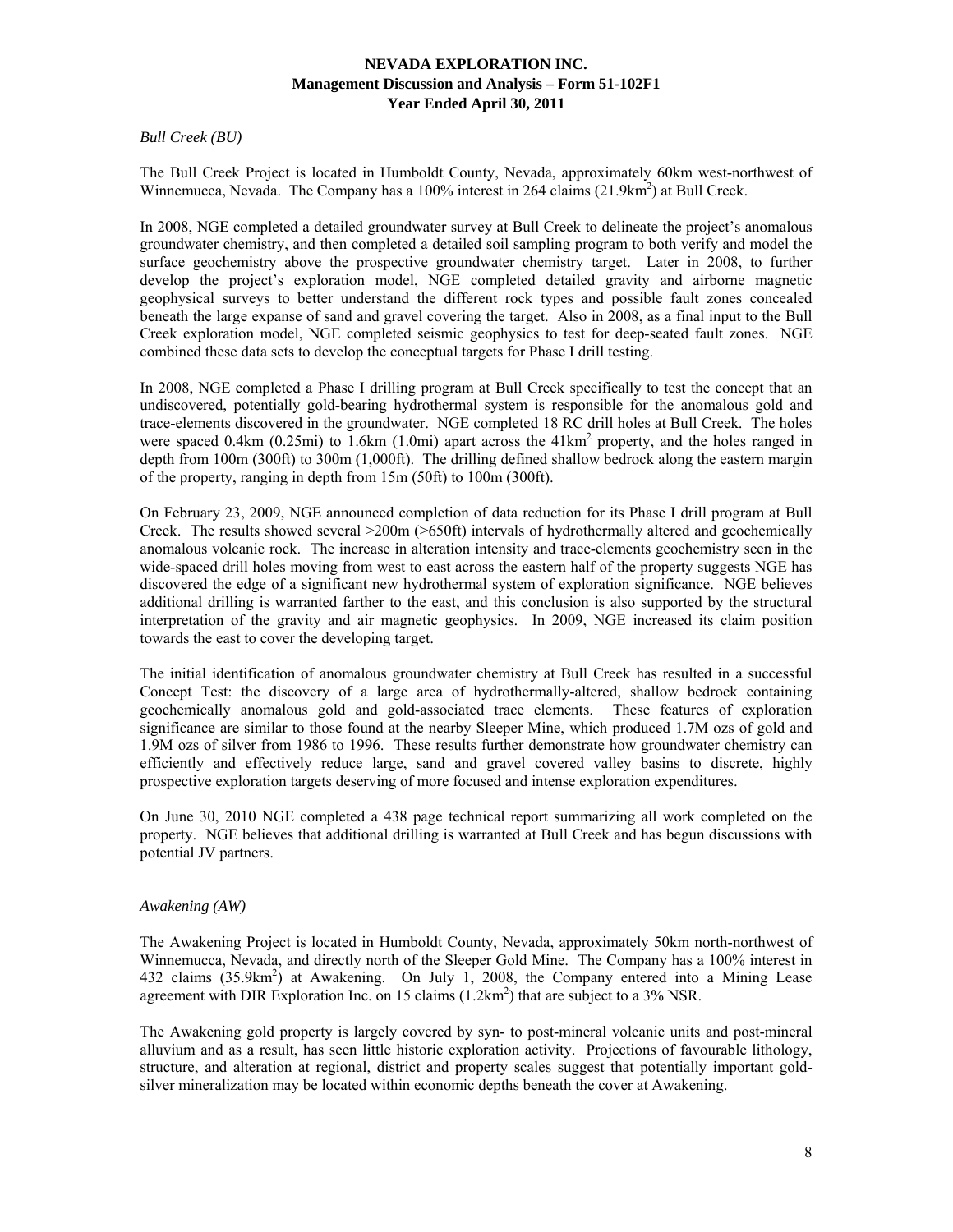In 2007 and 2008, NGE completed a detailed groundwater chemistry sampling program at Awakening. The groundwater samples contained high levels of gold and other trace elements in concentrations similar to those found at the adjacent Sleeper mine. During April and June, 2008, the Company's field crews completed soil sampling programs across the property and successfully confirmed the presence of anomalous gold and gold-related trace elements.

Also in 2008, NGE acquired approximately  $85 \text{km}^2$  (33mi<sup>2</sup>) of high quality gravity geophysics data and approximately 173  $\text{km}^2$  (67 m<sup>2</sup>) of air magnetic data. The gravity geophysical survey was collected to delineate depth to metasedimentary and granitic bedrock, potential thickness of preserved rhyolitic volcanic rocks, and the location and orientation of prominent lithologic offsets that might be indicative of major fault zones. The detailed air magnetic survey was completed to be used in conjunction with the gravity data to define magnetically anomalous volcanic lithologies and zones of hydrothermal and/or structural magnetite destruction that might be indicative of major fault zones and possible hydrothermal alteration.

The results of the geochemistry and geophysical programs combined to improve NGE's exploration model and demonstrated that Awakening is a compelling target. In 2008, NGE commenced a Phase I RC drilling program at the Awakening property but drilling was suspended due to drilling difficulties.

During 2009, NGE completed detailed geologic mapping at a scale of 1:10,000 in the northern-most Slumbering Hills along the eastern edge of Awakening.

In March, 2010, the Company completed a 258 page technical report summarizing all work completed on the property and began discussions with potential JV partners.

On June 7, 2010, Northgate Minerals Corp. ("Northgate") (TSX: NGX, NYSE Amex: NXG) and NGE announced the completion and execution of an Exploration and Option to Enter Joint Venture Agreement ("Agreement") on NGE's Awakening Gold Project ("Property"), in Humboldt County, Nevada. The Agreement grants Northgate the option to earn an initial 51% interest in the Property by spending USD\$4,100,000 in exploration and making additional cash payments totaling USD\$436,000 over five years. Northgate's exploration commitment in the first year is USD\$500,000. If Northgate completes the initial 51% earn-in, it may then earn an additional 14%, for a total of 65%, by completing a feasibility report on the Property.

On October 4, 2010, NGE announced a new Phase I drilling program on the Shine Claims within the Awakening Project, north of the Sleeper Gold Mine in Humboldt County, Nevada. NGE has a mining lease and option to purchase agreement on the 15 Shine Claims from DIR Exploration, Inc. The Shine Claims lie within NGE's larger Awakening Project, the rest of which is currently being advanced by Northgate Minerals Corp. under an exploration and option to joint venture agreement. To date, NGE has completed project scale geological mapping, hydrogeochemistry, soil geochemistry, gravity geophysics, and air magnetic geophysics on the entire Awakening project. The combined dataset has delineated several compelling covered pediment targets on the Shine Claims. The goal of the drilling program is to test for hydrothermally altered and geochemically anomalous bedrock similar to that associated with the mineralization at the adjacent Sleeper Gold Mine. NGE has completed the drilling program and is now analyzing the results.

On June 23, 2011, NGE announced that Northgate Minerals Corporation has mobilized a diamond drill rig to the Awakening Gold Project to begin its 2011 drilling program. Northgate expects that the 2011 drill program will include 3,000 metres of diamond drilling, and will last from four to six weeks; the results will be available for release in the fall.

# *Sand Pass (SP)*

The Sand Pass Project is located in Humboldt County, Nevada, approximately 10km north of Winnemucca, Nevada. The Company has a 100% interest in 145 claims (12.0km<sup>2</sup>) at Sand Pass, and on July 10, 2008,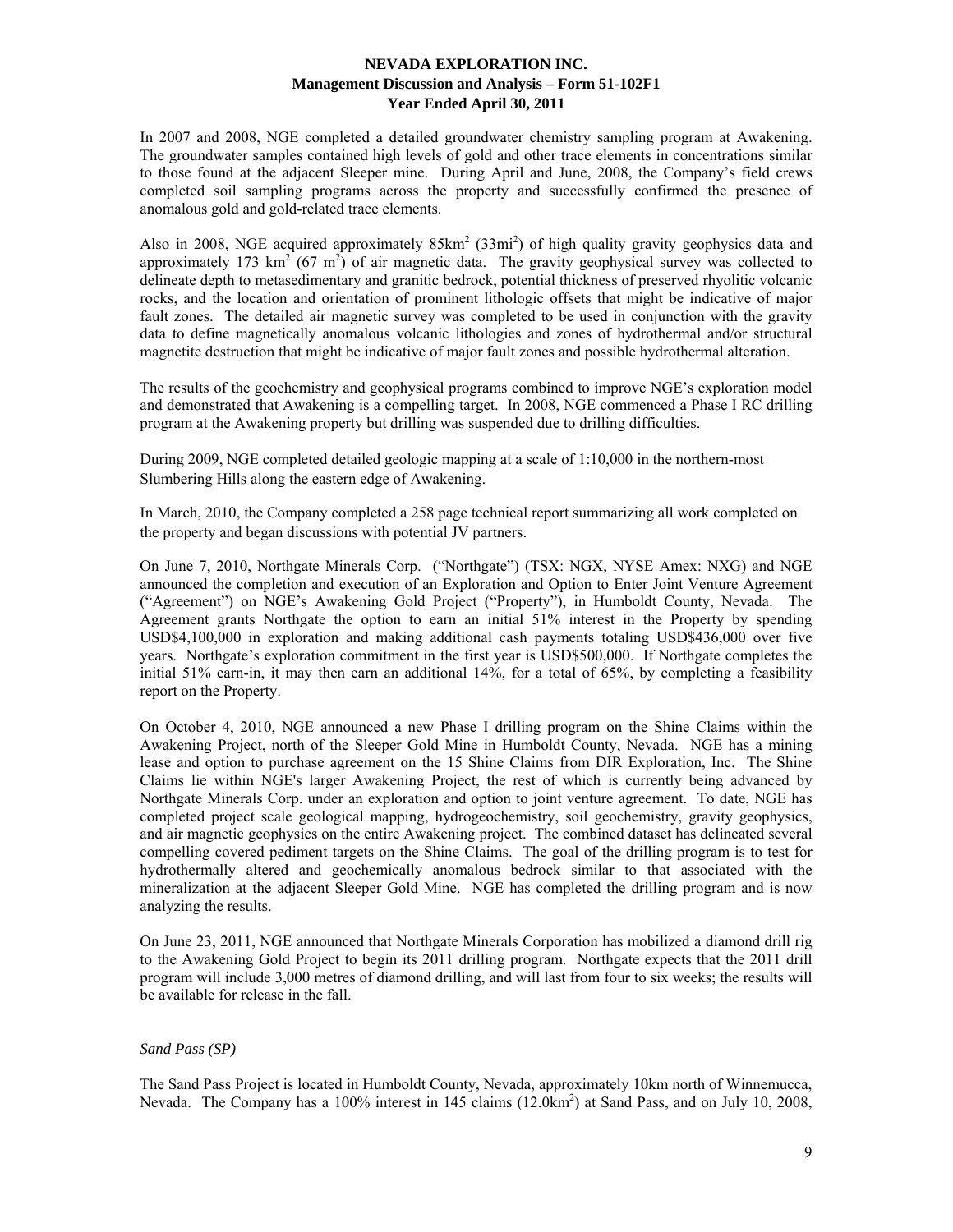the Company entered into a Mining Lease agreement for another 9.4km<sup>2</sup> with multiple parties, subject to a 2% NSR payable to the private landholders.

Similar to NGE's other properties, Sand Pass is covered by syn- to post-mineral volcanic units and postmineral alluvium, and as a result, the area has seen very limited historic exploration activity. Based on the projections of favourable lithology, structure and alteration present at the regional, district and property scales, NGE believes the project has the potential to contain gold-silver mineralization within economic depths beneath the cover.

During 2007 and 2008, NGE completed both groundwater and soil geochemistry sampling programs across Sand Pass and identified geochemical indications of potential gold mineralization. Following up on the successful geochemistry programs, in 2008, NGE completed detailed, district-scale gravity and air magnetic geophysical surveys also with positive results. NGE is now preparing a detailed technical report summarizing all work completed on the property. NGE will begin discussions with potential JV partners upon the completion of the technical report.

## *Winnemucca Mountain (WM)*

The Winnemucca Mountain Project is located in Humboldt County, Nevada, approximately 5 km west of Winnemucca, Nevada. While the results to date at the Project have been encouraging, the Company has decided to focus its resources on its other projects. During the year ended April 30, 2011, the Company abandoned its Winnemucca Mountain Project claims, resulting in a charge to operations of \$140,546.

## *Rye Patch (RP)*

The Rye Patch Project is located in Pershing County, Nevada, approximately 30km northeast of Lovelock, Nevada. The Company has a 100% interest in 126 claims (10.0km<sup>2</sup>) at Rye Patch. On May 22, 2008, the Company entered into a Mining Lease Agreement on another 65 hectares with a private party, subject to a 2.0% NSR; and on July 21, 2008, the Company entered into a Mining Lease Agreement on an additional 16 hectares from another private party, also subject to a 2.0% NSR payable to a private landholder.

While the Rye Patch gold property is along the same West Humbolt Range structural trend responsible for both past and present producing gold mines, NGE's property has seen no historic exploration activity because it is largely covered by syn- to post-mineral volcanic units and post-mineral alluvium. NGE's projections of favorable lithology, structure and alteration at the regional, district and property scales suggest that potentially important gold-silver mineralization may be located within economic depths beneath the cover at Rye Patch.

In 2007, NGE collected and analyzed groundwater samples across the project area and identified geochemical patterns that provided direct indications of potential, covered gold mineralization. In 2008, NGE collected soil samples that confirmed the presence of anomalous concentrations of gold and goldrelated trace elements in soils. In 2008, NGE completed a detailed, district-scale air magnetic geophysical survey, and in 2010, NGE completed a detailed gravity survey as well. NGE has systematically advanced the Rye Patch target through its staged exploration program and the combined datasets have delineated several compelling drill targets. NGE is presently preparing a detailed technical report summarizing all work completed on the property. NGE will begin discussions with potential JV partners upon the completion of the technical report.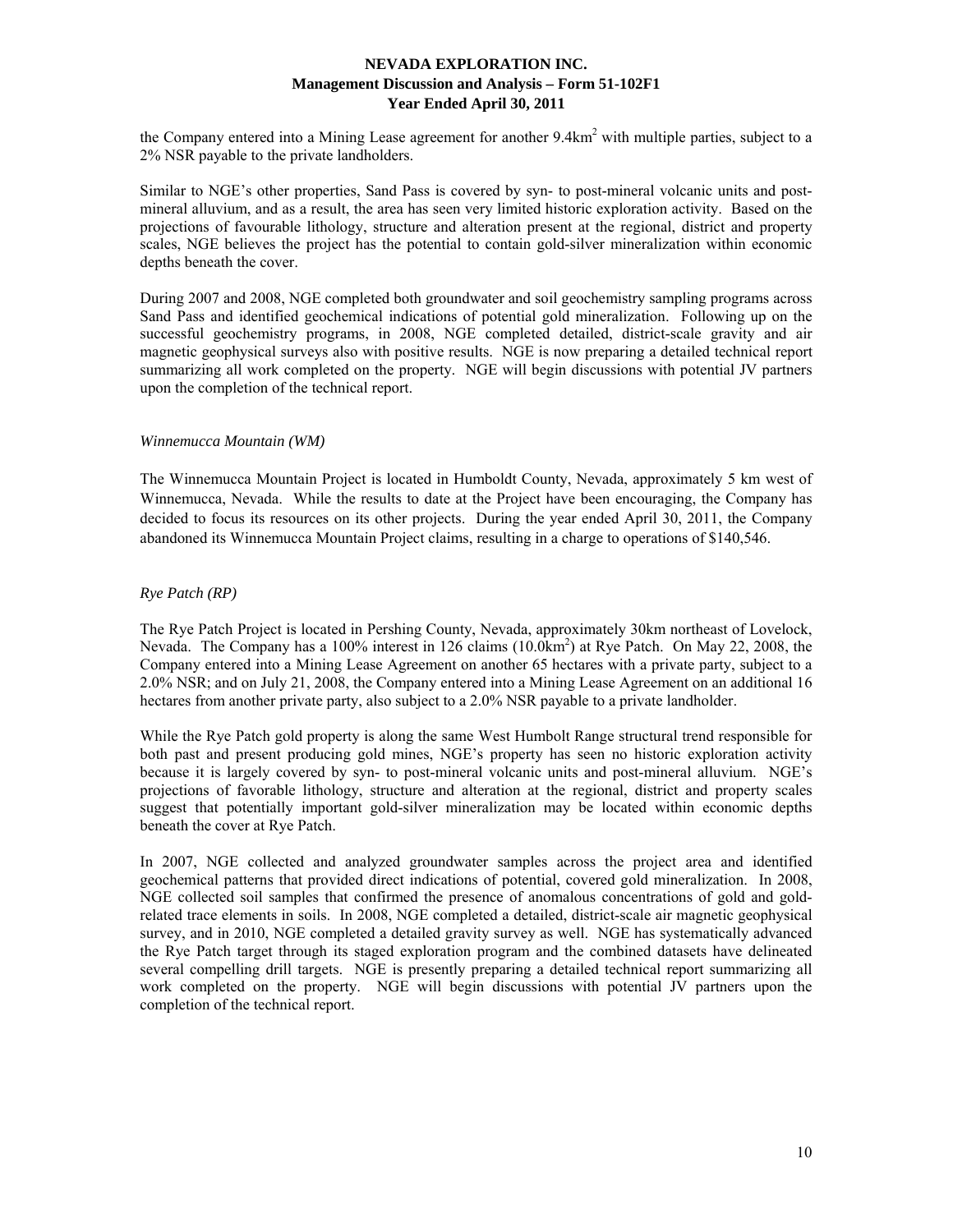*Jungo (JU)* 

The Jungo Project is located in both Humboldt and Pershing Counties, Nevada, approximately 60km west of Winnemucca, Nevada. The Company has a 100% interest in 156 claims (13.0km<sup>2</sup>) at Jungo. The Jungo property is largely covered by syn- to post-mineral volcanic units and post-mineral alluvium and has seen no historic exploration activity. NGE identified the Jungo target as part of its ongoing reconnaissance groundwater sampling program. NGE has completed additional groundwater sampling and examined the regional, district, and property scale lithology, structure and alteration, and NGE believes the results suggest favorable geology beneath the property and the potential for mineralization within economic depths.

In 2008, NGE completed detailed, district-scale gravity and air magnetic geophysical surveys. In May, 2010, NGE mapped the geology of bedrock exposures along the range front. NGE believes that the Jungo Project is deserved of Phase I drilling and has begun discussions with potential JV partners.

# *Dunphy (DU)*

The Dunphy Project is located in Eureka County, Nevada, approximately 40 km east of Battle Mountain, Nevada. While the results to date at the Project have been encouraging, the Company has decided to focus its resources on its other projects. During the year ended April 30, 2011, the Company abandoned its Dunphy Project claims, resulting in a charge to operations of \$96,839.

## Kelly Creek (KC)

The Kelly Creek Project is located in Humboldt County, Nevada, approximately 40km north-northwest of Battle Mountain, Nevada. The Company has a 100% interest in 581 claims (48.5km<sup>2</sup>) at Kelly Creek. On October 13, 2009, the Company entered into a Mining Lease and Option to Purchase Agreement with Genesis Gold Corporation ("Genesis") to acquire a 100% interest of Genesis's Hot Pot Claims, which consist of 254 unpatented mineral claims  $(20.2 \text{km}^2)$ . Under the Agreement, the Company is the Operator and has the option to purchase 100% of the Genesis claims for USD\$1,500,000, subject to a 1.5% Net Smelter Return Royalty ("Royalty"). The Company also has the option to purchase one half of the royalty (0.75%) for USD\$750,000.

The Kelly Creek project area is located in the prolific Kelly Creek Basin, between multi-million ounce gold deposits on the north (Twin Creeks, Getchell, Turquoise Ridge and Pinson) and south (Lone Tree, Marigold, Converse, Trenton Canyon and Copper Canyon). With the addition of Genesis's Hot Pot claims, NGE is now one of the largest property holders in the Kelly Creek Basin, along with Newmont Mining Corporation, which controls the majority of the alternating sections. However, despite its close proximity to world class gold deposits, the Kelly Creek project area has seen very limited historic exploration activity because the Basin's bedrock is largely covered by syn- to post-mineral volcanic units and post-mineral alluvium.

During 2007 and 2008, NGE completed a large scale reconnaissance groundwater sampling program across the Kelly Creek Basin and successfully delineated a significant area of geochemical anomalous groundwater chemistry similar to that surrounding the adjacent gold mines. A detailed district-scale gravity geophysical survey was completed in 2010 with positive results confirming the presence of shallow bedrock over the large area.

NGE believes the groundwater chemistry and gravity geophysics collected to date, as well as the favorable regional, district and property scale lithology, structure and alteration, indicate a strong potential for covered gold mineralization beneath the Kelly Creek project area. NGE expects the next phases of work at Kelly Creek to include detailed air magnetic geophysics, additional groundwater sampling, and seismic geophysics.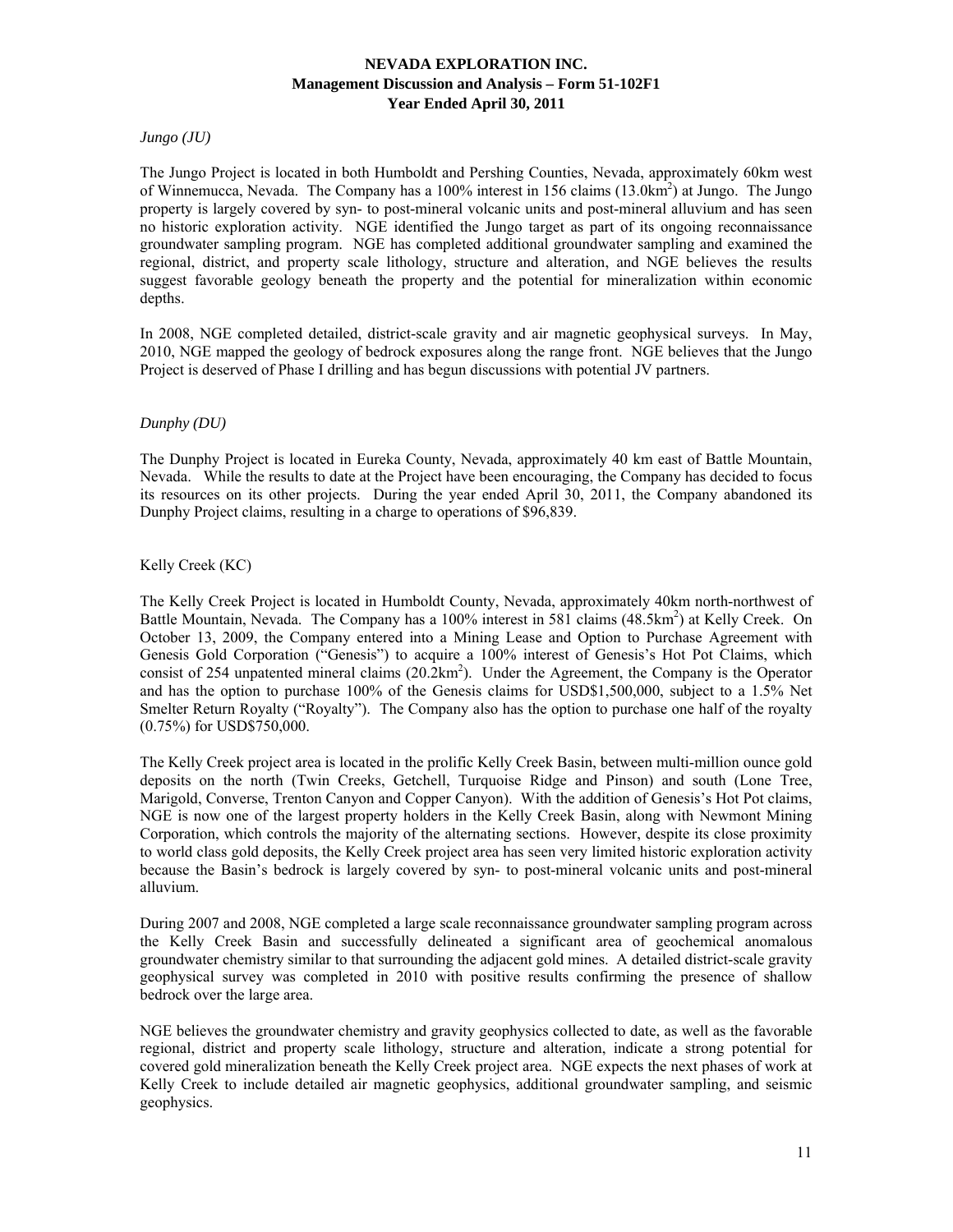# *Whiskey Flats (WF)*

The Whiskey Flats Project is located in Mineral County, Nevada, approximately 20km south of Hawthorne, Nevada. The Company has a 100% interest in 123 claims (9.4km<sup>2</sup>) at Whiskey Flats.

The Whiskey Flat property is largely covered by syn- to post-mineral volcanic units and post-mineral alluvium and has seen no historic exploration activity. Projections of favorable lithology, structure and alteration at regional, district and property scales suggest that potentially important gold-silver mineralization may be located within economic depths beneath the cover. In 2008, NGE completed a preliminary groundwater sampling program across the property and the results show anomalous concentrations of gold and other trace elements, which NGE considers to be a good indication of potential covered gold mineralization. In 2009, NGE completed a detailed, district-scale air magnetic geophysical survey, and in 2011, NGE completed a detailed gravity survey as well.

#### *Summary of Project Work Completed to Date*

To date, NGE has completed: detailed groundwater chemistry sampling on all nine (9) properties; detailed soil chemistry on five (5) properties; detailed air magnetic geophysics on six (6) properties; detailed gravity geophysics on eight (8) properties; and Phase I drilling on three (3) properties. The Company's management believes the results to date at each of the properties are encouraging and justify additional exploration expenditures. The table below summarizes the completion dates for the referenced work.

| <b>PROPERTY</b>   | Water            | <b>Soil</b>      | Air              | Gravity | <b>Phase I</b>  |
|-------------------|------------------|------------------|------------------|---------|-----------------|
|                   | <b>Chemistry</b> | <b>Chemistry</b> | <b>Magnetics</b> |         | <b>Drilling</b> |
| Fletcher Junction | 2005             |                  |                  |         | 2008            |
| Hot Pot           | 2007             | 2007             |                  | 2008    | 2008            |
| <b>Bull Creek</b> | 2008             | 2008             | 2008             | 2008    | 2008            |
| Awakening         | 2008             | 2008             | 2008             | 2008    |                 |
| Sand Pass         | 2007             | 2008             | 2008             | 2008    |                 |
| Rye Patch         | 2007             | 2008             | 2008             | 2010    |                 |
| Jungo             | 2008             |                  | 2008             | 2008    |                 |
| Kelly Creek       | 2007             |                  |                  | 2010    |                 |
| Whiskey Flats     | 2008             |                  | 2009             | 2011    |                 |
| <b>TOTAL</b>      | 9                | 5                | 6                | 8       | 3               |

For a summary of NGE's property expenditures to date, please refer to Note 4 in the associated financial statements.

### Results of Operations

#### *Revenue*

NGE generated \$83,516 (2010 - \$Nil) of revenue in the year ended April 30, 2011, from consulting activities. The Company continues to expend its resources searching for and advancing properties that may contain economic resources that would allow the Company to option or sell its interests, or to set up profitable mining operations.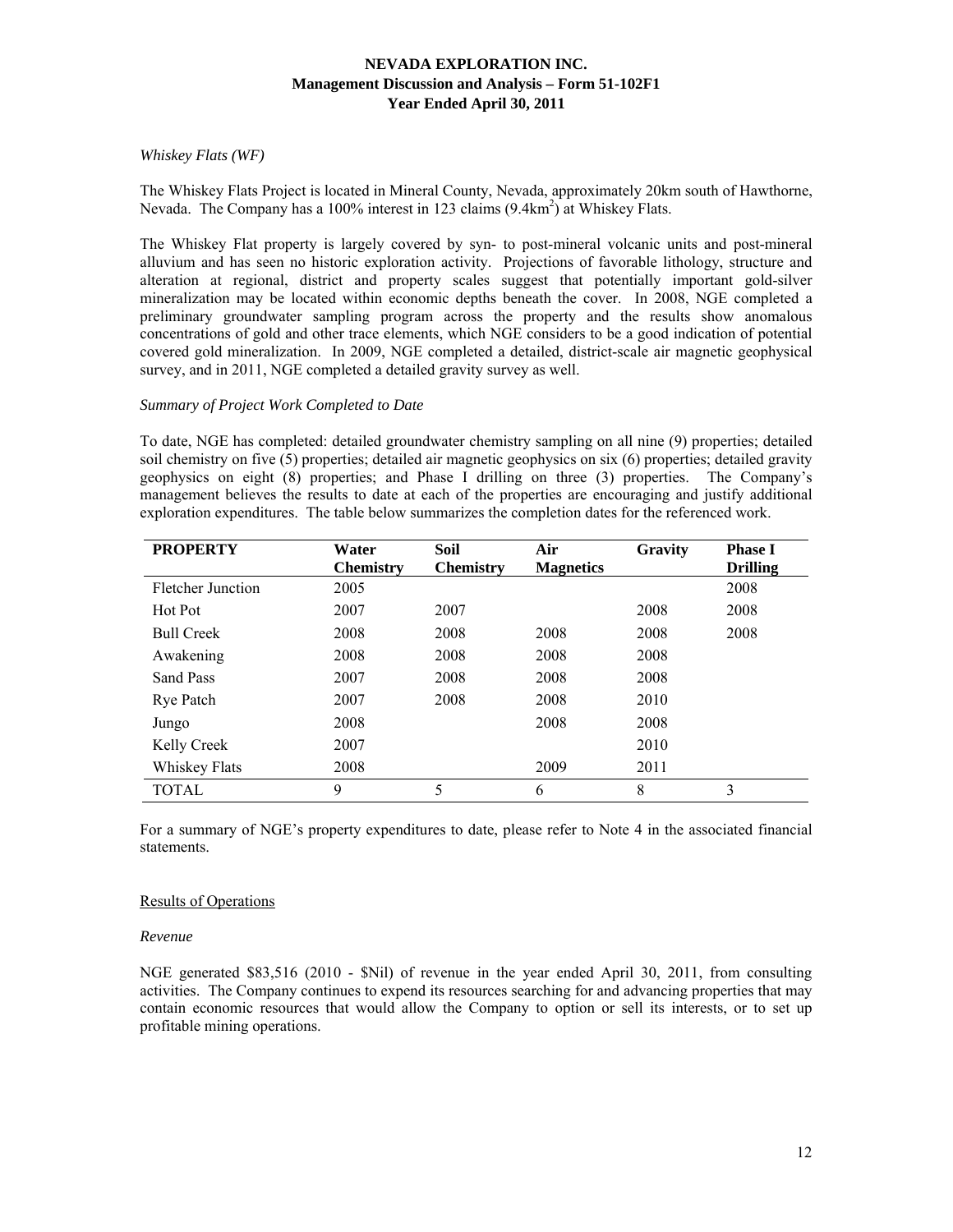# *Operating Expenses*

During the year ended April 30, 2011, NGE's net losses were \$1,350,559 compared to \$1,674,791 for the year ended April 30, 2010. The decrease was due to decreased activity and stock-based compensation.

Interest and bank charges during the year ended April 30, 2011, were \$(156), compared to \$49,539 for the year ended April 30, 2010. The difference is due to an over-accrual of payroll liabilities from previous year and decreased interest expenses.

Office expenses during the year ended April 30, 2011, were \$50,611, compared to \$151,833 for the year ended April 30, 2010.

Professional fees, consulting, and investor relations costs during the year ended April 30, 2011, were \$201,812, compared to \$240,696 for the year ended April 30, 2010.

Rent costs for the year ended April 30, 2011, were \$67,203, compared to \$86,004 for the year ended April 30, 2010. The decrease was due to the Company subletting a portion of its Nevada offices.

Salaries and related expenses during the year ended April 30, 2011, were \$414,611, compared to \$473,403 for the year ended April 30, 2010. Salary expenses for the year ended April 30, 2011, include \$86,375 (US\$88,637) credit to loans payable to the Company that two officers and directors of the Company elected to receive in lieu of salary in order to preserve the Company's cash.

The total stock-based compensation expense for the year ended April 30, 2011, was \$330,427, compared to \$546,166 for the year ended April 30, 2010. Stock-based compensation expense consists of both the fair value of options granted during the year and options granted in prior years that vested during the ended.

# Selected Annual Financial Information

The following table provides a brief summary of the Company's financial operations. For more detailed information, refer to the financial statements.

|                                  | Year ended<br>April 30,<br>2011 | Year ended<br>April 30,<br>2010 |   | Year ended<br>April 30,<br>2009 |
|----------------------------------|---------------------------------|---------------------------------|---|---------------------------------|
|                                  |                                 |                                 |   |                                 |
| Total revenues                   | \$<br>97,885                    | \$<br>11,138                    | S | 42,824                          |
| Loss for the year                | (1,350,559)                     | (1,674,791)                     |   | (1,977,040)                     |
| Basic and diluted loss per share | (0.01)                          | (0.02)                          |   | (0.03)                          |
| Total assets                     | 6,548,694                       | 6,630,162                       |   | 6,384,098                       |
| Total long-term liabilities      | 6,882                           | 34,287                          |   | 74,142                          |
| Cash dividends                   |                                 |                                 |   |                                 |

# Fourth Quarter

The following is a summary of significant events and transactions that occurred during the quarter ended April 30, 2011:

a) The Company expended approximately \$126,349 on mineral properties.

b) The Company recognized stock based compensation of \$36,708 in the statement of operations.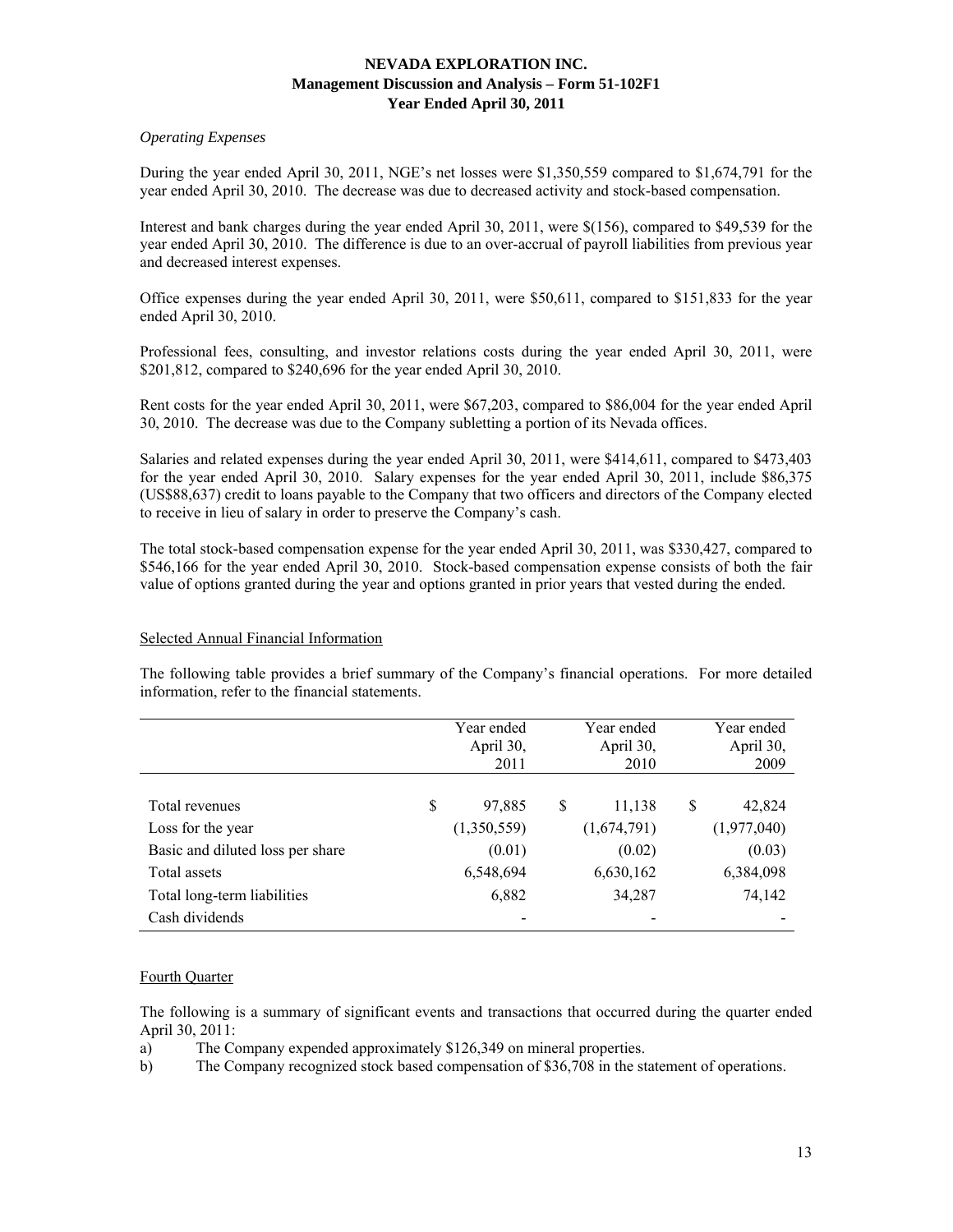## Summary of Quarterly Results

The following table sets out selected unaudited financial information, presented in Canadian dollars and prepared in accordance with generally accepted accounting principles in Canada, for each of the last eight quarters. The information contained herein is drawn from interim financial statements of the Company for each of the aforementioned eight quarters.

|                        | 2011       | 2011              | 2010       | 2010       |
|------------------------|------------|-------------------|------------|------------|
| <b>Quarter Ending</b>  | April 30   | <b>January 31</b> | October 31 | July 31    |
| Revenue                | 9,388<br>S | 30,811<br>S       | 12.508     | 45,178     |
| <b>Working Capital</b> | 36,108     | 36,964            | 152,102    | 38,806     |
| Expenses               | 206,727    | 489,151           | 283,931    | 205,438    |
| Net Loss               | (237, 405) | (458, 340)        | (271, 423) | (383, 391) |
| Net Loss (per Share)   | (0.00)     | (0.01)            | (0.00)     | (0.00)     |

|                              | 2010       | 2010              | 2009       | 2009       |
|------------------------------|------------|-------------------|------------|------------|
| <b>Quarter Ending</b>        | April 30   | <b>January 31</b> | October 31 | July 31    |
| Revenue                      | 3.177<br>S | 121<br>S          | 5.370<br>S | 2,470<br>S |
| Working Capital (Deficiency) | 59,704     | 275,053           | 176,375    | (147, 413) |
| Expenses                     | 445,987    | 440,931           | 510,042    | 308,983    |
| Net Loss                     | (410, 375) | (440, 810)        | (504, 178) | (319, 428) |
| Net Loss (per Share)         | (0.01)     | (0.01)            | (0.01)     | (0.01)     |

# Assets & Liabilities

The Company's long term debt as at April 30, 2011, is \$6,882 compared to \$34,287 at April 30, 2010. The long term debt consists of loans for one vehicle and one backhoe. During the year ended April 30, 2011, NGE sold a vehicle and some equipment.

Deposits for land reclamation also add to the Company's asset base. Deposits as at April 30, 2011, are \$55,743. These deposits (bonds) are required by the U.S Bureau of Land Management (BLM) and US Forest Service (USFS) to ensure that reclamation and clean-up work on NGE's properties will be completed to the satisfaction of the BLM and the USFS. NGE has completed all required BLM reclamation work to date, including dirt-work and seeding, and has to wait for vegetation to regrow before 100% of the bonds will be released. Several roads remain un-reclaimed on USFS lands at NGE's Fletcher Junction property pending a new permit application, while all other reclamation has been completed.

# Liquidity and Capital Resources

The Company has financed its operations primarily through the issuance of common shares. The Company continues to seek capital through various means including the issuance of equity and/or debt.

The financial statements have been prepared on a going concern basis which assumes that the Company will be able to realize its assets and discharge its liabilities in the normal course of business for the foreseeable future. The continuing operations of the Company are dependent upon its ability to continue to raise adequate financing.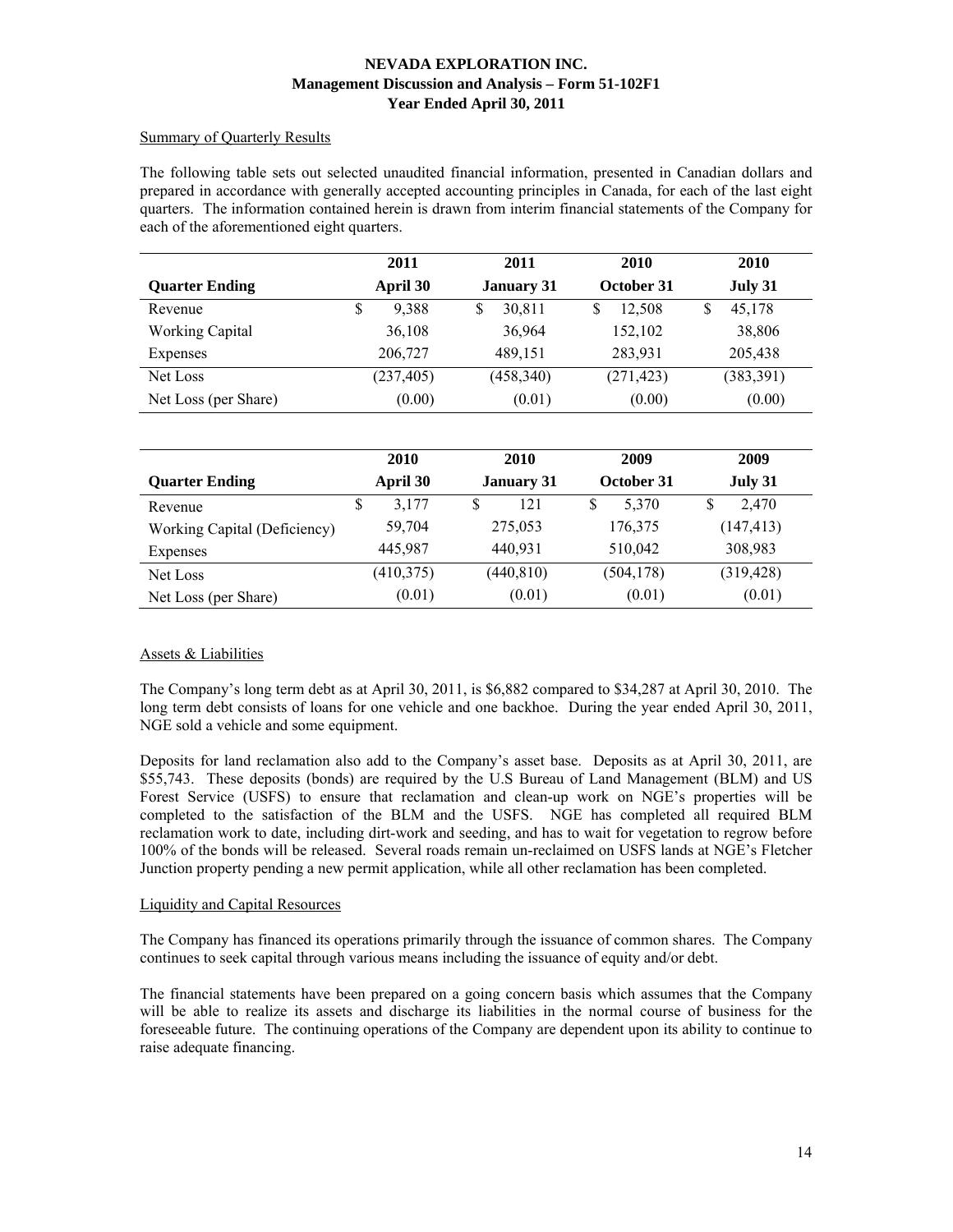|                 | April 30,<br>2011 | April 30,<br>2010 |
|-----------------|-------------------|-------------------|
| Working capital | 36,108            | 59,704            |
| Deficit         | (9,941,716)       | (8,591,157)       |

Net cash used in operating activities for the year ending April 30, 2011 was \$528,584 compared to net cash used of \$936,989 during the year ending April 30, 2010 and consists primarily of the operating loss, stockbased compensation, write-off of mineral properties and changes in non-cash working capital items.

Net cash used in investing activities for the year ending April 30, 2011 was \$310,734 compared to net cash used of \$477,950 during the year ending April 30, 2010. The difference is due to decreased mineral property expenditures during the year ending April 30, 2011.

Net cash provided by financing activities for the year ending April 30, 2011 was \$935,210 compared to net cash provided of \$1,433,977 during the year ending April 30, 2010. The difference is attributable to decreased financings during the year ending April 30, 2011.

# Capital Resources

During the year ended April 30, 2011 the Company:

- i) completed a non-brokered private placement by issuing 11,258,000 Units at a price of \$0.05 per Unit for total gross proceeds of \$562,900. Each unit consists of one common share and one-half of one non-transferable common share purchase warrant. Each whole warrant entitles the holder to purchase one common share at a price of \$0.10 for a period of 12 months. Fair value allocated in connection to these warrants was \$80,795. In connection with the private placement, the Company:
	- a) paid cash share issuance costs of \$21,647.
	- b) issued 56,000 agent warrants with a fair value of \$1,089
- ii) issued 50,00 common shares in connection with a Lease and Option to Purchase Agreement with Genesis Gold Corporation on their HP claims, which form a portion of the Company's KC project in Humboldt Country, Nevada.
- iii) completed a non-brokered private placement by issuing 2,601,074 Units at a price of \$0.07 per Unit for total gross proceeds of \$182,075. Each unit consists of one common share and one-half of one non-transferable common share purchase warrant. Each whole warrant entitles the holder to purchase one common share at a price of \$0.10 for a period of 12 months. Fair value allocated in connection to these warrants was \$29,068. In connection with the private placement, the Company:
	- a) paid cash share issuance costs of \$3,898; and
	- b) issued 7,500 agent warrants with a fair value of \$285.
- iv) Issued 532,000 common shares at \$0.05 per share to reimburse a firm in which an officer and director of the Company is a partner for \$26,600 accounting services rendered in the ordinary course of business.
- v) completed a non-brokered private placement by issuing 3,225,000 Units at a price of \$0.08 per Unit for total gross proceeds of \$258,000. Each unit consists of one common share and on-half of one non-transferable common share purchase warrant. Each whole warrant entitles the holder to purchase one common share at a price of \$0.12 for a period of 12 months. Fair value allocated in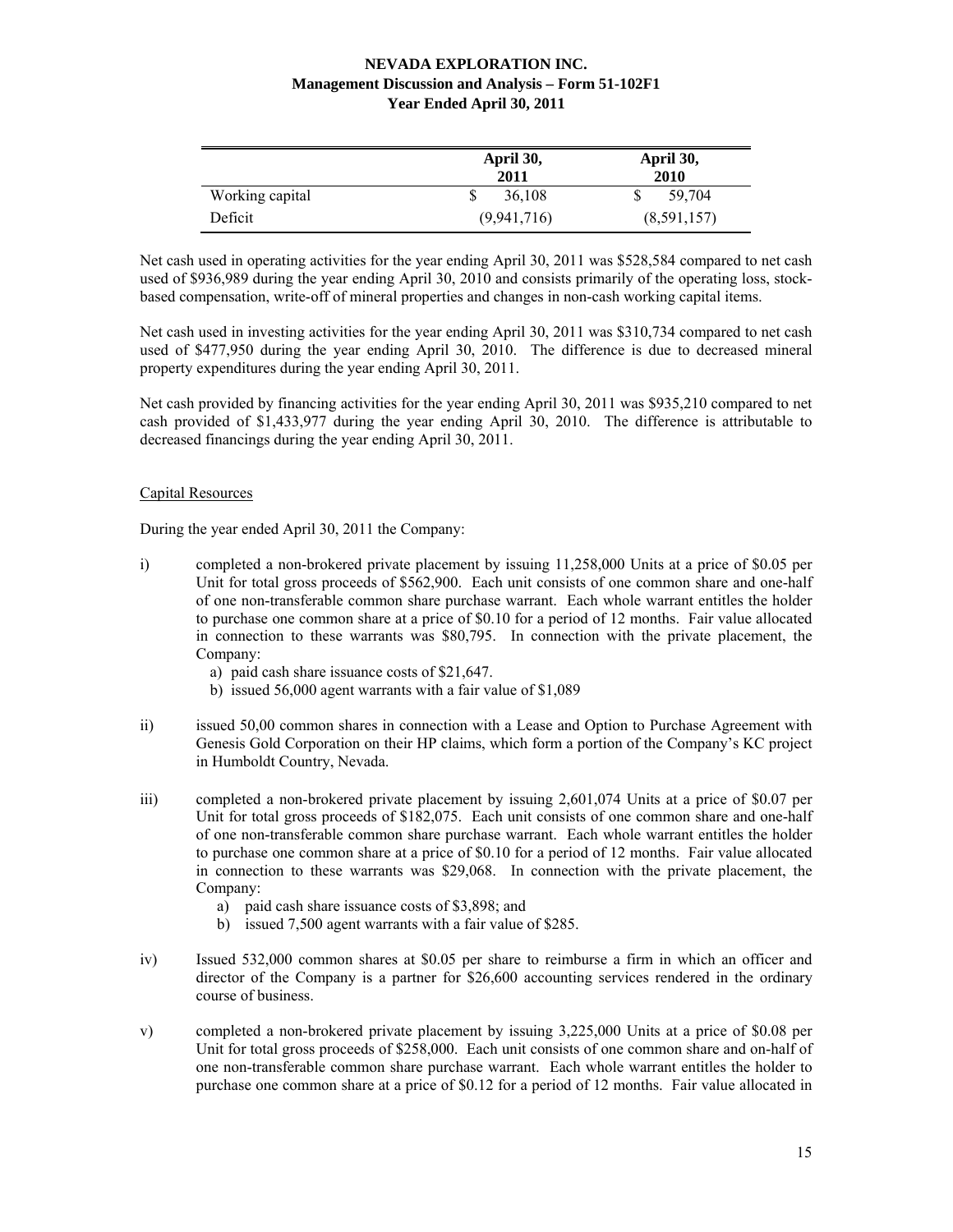connection to these warrants was \$32,131. In connection with the private placement the Company:

- a) Paid cash share issue costs of \$18,878; and
- b) Issued 212,000 agent warrants with a fair value of \$5,428.

### Off Balance Sheet Arrangements

As at April 30, 2011, NGE had no off balance sheet arrangements such as guaranteed contracts, contingent interests in assets transferred to an entity, derivative instrument obligations or any instruments that could trigger financing, market or credit risk to NGE.

#### Transactions with Related Parties

During the year ended April 30, 2011, the Company:

- i) paid or accrued \$346,583 (US\$342,000) (2010 \$367,289 (US\$342,000)) in management fees, recorded as salaries, to officers and directors of the Company. During the year ended April 30, 2011, \$86,375 (US\$88,637) (2010 - \$113,753 (US\$111,984)) of management fees was applied against loans receivable.
- ii) paid or accrued \$54,129 (2010 \$63,269) in professional fees to a firm in which an officer and director of the Company is a partner.
- iii) issued 532,000 common shares at \$0.05 per share included in capital stock to reimburse a firm in which an officer and director of the Company is a partner for \$26,600 accounting services rendered in the ordinary course of business.

As at April 30, 2011:

- i) loans receivable include an amount of \$10,101 (2010 \$96,077) receivable from an officer and director of the Company. The prior year amount included an amount due from two officers and directors of the Company. The loan receivable is guaranteed by  $1,350,000$  ( $2010 - 2,100,000$ ) common shares of the Company that are currently being held in trust. Since issuance of the loans receivable, the Company has accrued interest of approximately \$30,300 (2010 - \$25,500), \$4,800 (2010 - \$10,500) of which was accrued during the year ended April 30, 2011. Most of this accrued interest has been paid by the Company as at April 30, 2011.
- ii) accounts payable and accrued liabilities included:
	- a) an amount of \$15,000 (2010 \$28,860) due to a firm in which an officer and director of the company is a partner.
	- b) An amount of \$93,489 (US\$92,253) (2010 \$20,261 (US\$19,946)) due to officers and directors of the company for salary payable.

These transactions were in the normal course of operations and were measured at the exchange value, which represented the amount of consideration established and agreed to by the related parties.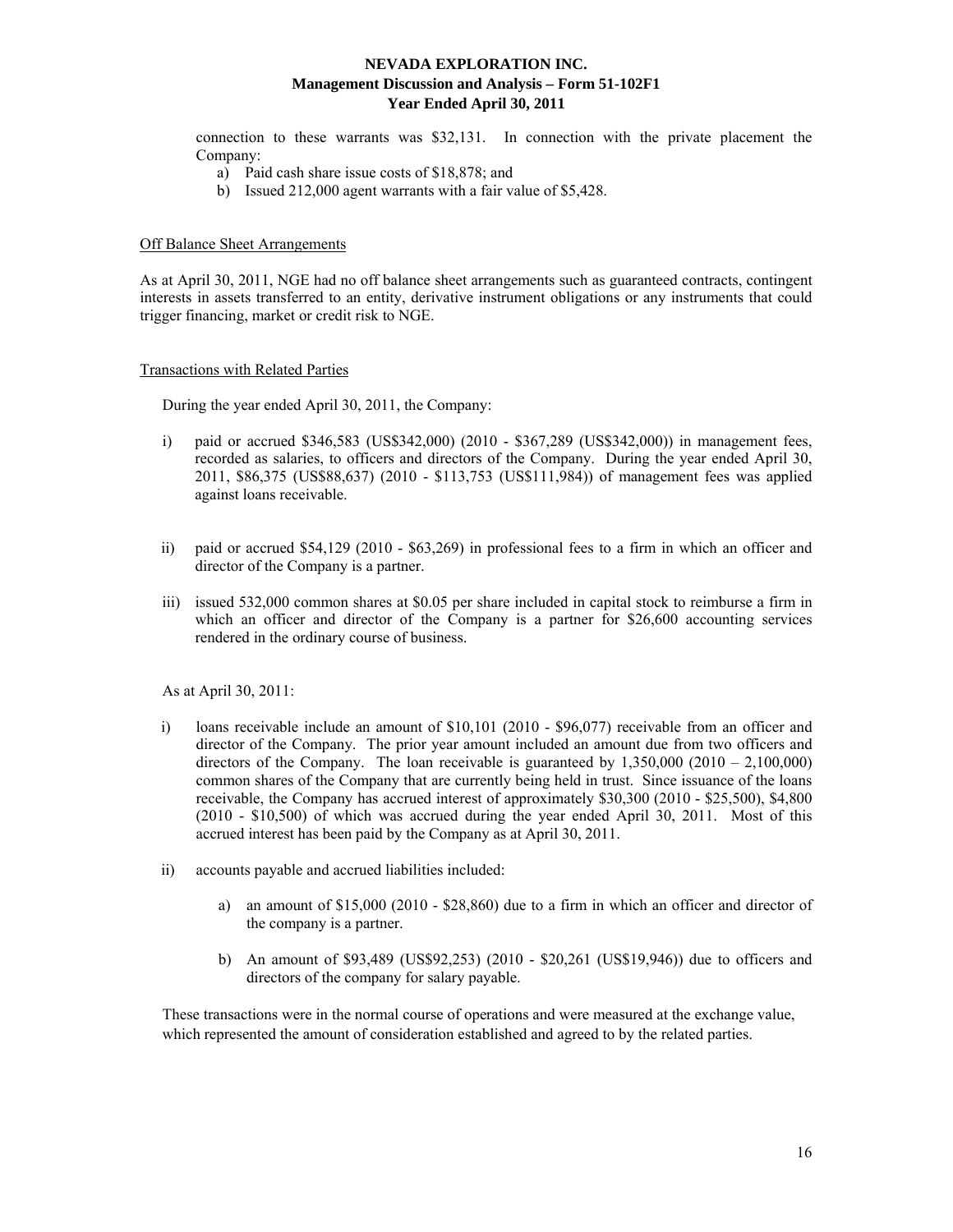# Disclosure of Outstanding Share Data

|                      | <b>Number</b> | <b>Exercise</b> |                    |
|----------------------|---------------|-----------------|--------------------|
|                      | of Shares     | <b>Price</b>    | <b>Expiry Date</b> |
|                      |               |                 |                    |
| <b>Stock options</b> |               |                 |                    |
|                      | 400,000       | 0.15            | March 9, 2012      |
|                      | 500,000       | 0.60            | April 23, 2012     |
|                      | 150,000       | 0.95            | June 8, 2012       |
|                      | 200,000       | 0.15            | June 8, 2012       |
|                      | 150,000       | 1.00            | June 11, 2012      |
|                      |               |                 |                    |
|                      | 750,000       | 0.15            | March 4, 2013      |
|                      | 200,000       | 0.15            | June 10, 2013      |
|                      | 1,300,000     | 0.16            | September 30, 2014 |
|                      | 600,000       | 0.17            | November 17, 2014  |
|                      | 3,100,000     | 0.10            | December 31, 2015  |
| <b>Warrants</b>      | 4,019,481     | 0.10            | August 20, 2011    |
|                      | 6,639,356     | 0.10            | September 2, 2011  |
|                      | 4,154,000     | 0.10            | August 26, 2011    |
|                      | 1,531,000     | 0.10            | September 23, 2011 |
|                      | 1,308,037     | 0.10            | November 5, 2011   |
|                      | 1,824,500     | 0.12            | March 22, 2012     |
|                      | 2,516,000     | 0.12            | July 30, 2012      |
|                      | 1,272,200     | 0.12            | August 4, 2012     |

As at August 3, 2011, the Company has 107,532,851 common shares issued and outstanding and has the following stock options and warrants outstanding:

# Financial Instruments and Other Instruments

# *Risk Management Policies*

The Company is exposed to risk due to the nature of its financial instruments. Risk management is the responsibility of management and the Company did not use derivative instruments.

# *Fair Value*

The Company estimates the fair value of its financial instruments based on current interest rates, market value and pricing of financial instruments with comparable terms. Unless otherwise indicated, the carrying value of these financial instruments approximates their fair market value because of the near maturity of those instruments.

As at April 30, 2011, the carrying amount of current financial assets and liabilities approximated the fair value because of the near maturity of those instruments and the carrying value of term deposits and the long-term debt is considered to approximate fair value since it bears interest at current rates for similar types of borrowing.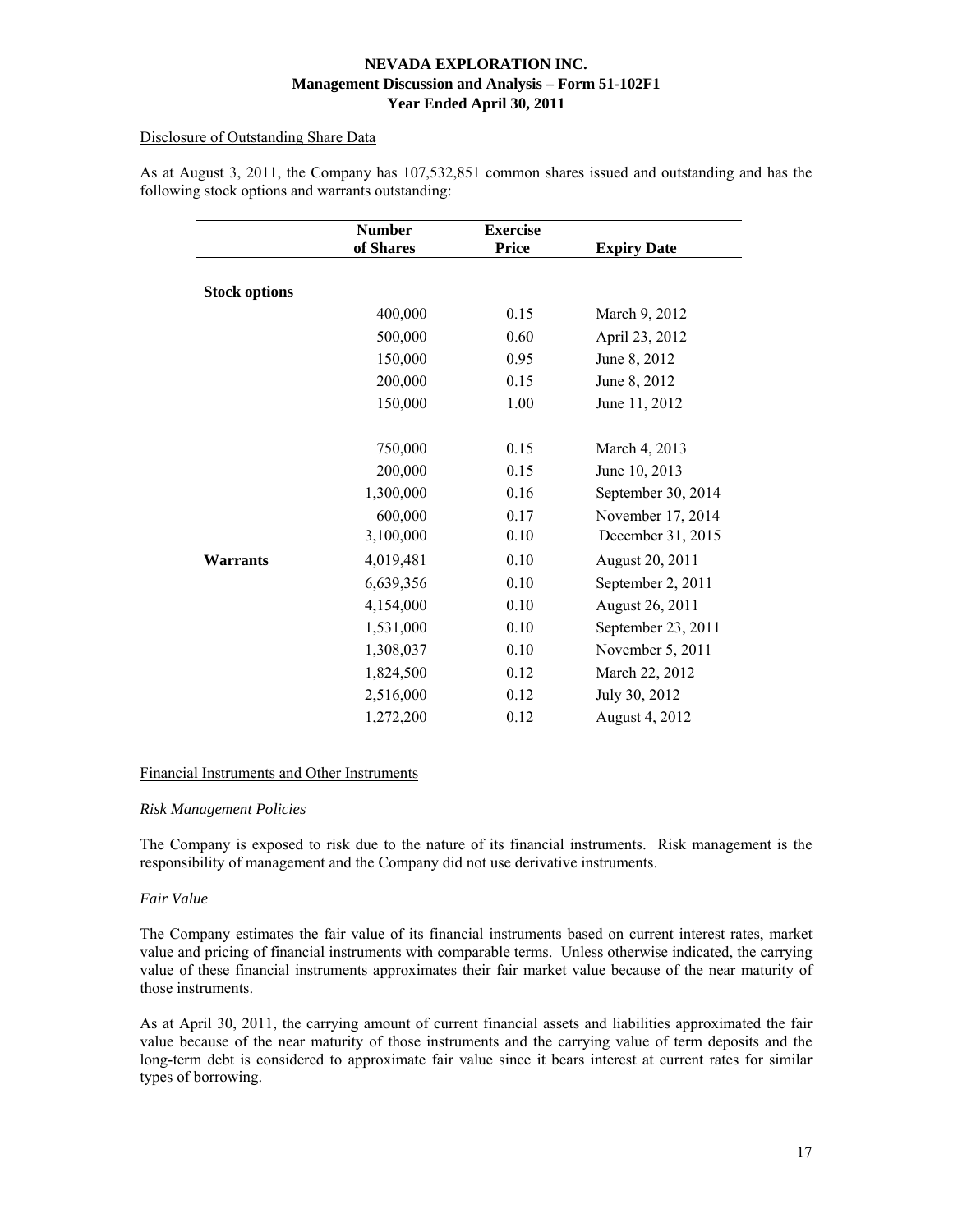The Company has implemented the following classifications:

− Cash and cash equivalents and deposits are classified as held-for-trading and any period change in fair value is recorded through net income.

### *Credit Risk and Interest Rate Risk*

Unless otherwise noted, it is management's opinion that the Company is not exposed to significant interest or credit risk arising from these financial instruments

## *Liquidity Risk*

Liquidity risk is the risk that the Company will not be able to meet its financial obligations as they fall due. The Company manages liquidity risk through the management of its capital structure and financial leverage. It also manages liquidity risk by continuously monitoring actual and projected cash flows. The Board of Directors reviews and approves the Company's operating and capital budgets, as well as any material transactions out of the normal course of business.

As at April 30, 2011, the Company was holding cash of \$151,145 (2010 - \$55,253) and current liabilities of \$150,507 (2010 - \$173,590) as a result of the limited cash the Company is exposed to liquidity risk and is reliant on the Company's ability to complete and equity financing.

## *Foreign Exchange*

The Company is exposed to financial risk arising from fluctuations in foreign exchange rates and the degree of volatility of these rates. A significant portion of the Company's expenses is denominated in US dollars. Consequently, certain assets, liabilities and operating expenses are exposed to currency fluctuations. The Company does not use derivative instruments to reduce its exposure to foreign currency risk.

As at April 30, 2011, the Company is exposed to currency risk through the following assets and liabilities denominated in US dollars:

|                                          | <b>SUS</b> |
|------------------------------------------|------------|
|                                          |            |
| Cash and cash equivalents                | 84,623     |
| Accounts receivable                      | 2,600      |
| Loans receivable                         | 19,400     |
| Prepaid expenses and other               | 15,478     |
| Deposits and bonds                       | 58,900     |
| Accounts payable and accrued liabilities | (91,093)   |
| Long term debt                           | (33,754)   |

#### *Net Exposure*

Based on the above net exposures as at April 30, 2011, and assuming that all other variables remain constant, a 10% change in the value of the US dollar against the Canadian dollar would result in an increase of \$5,615 in the loss from operations.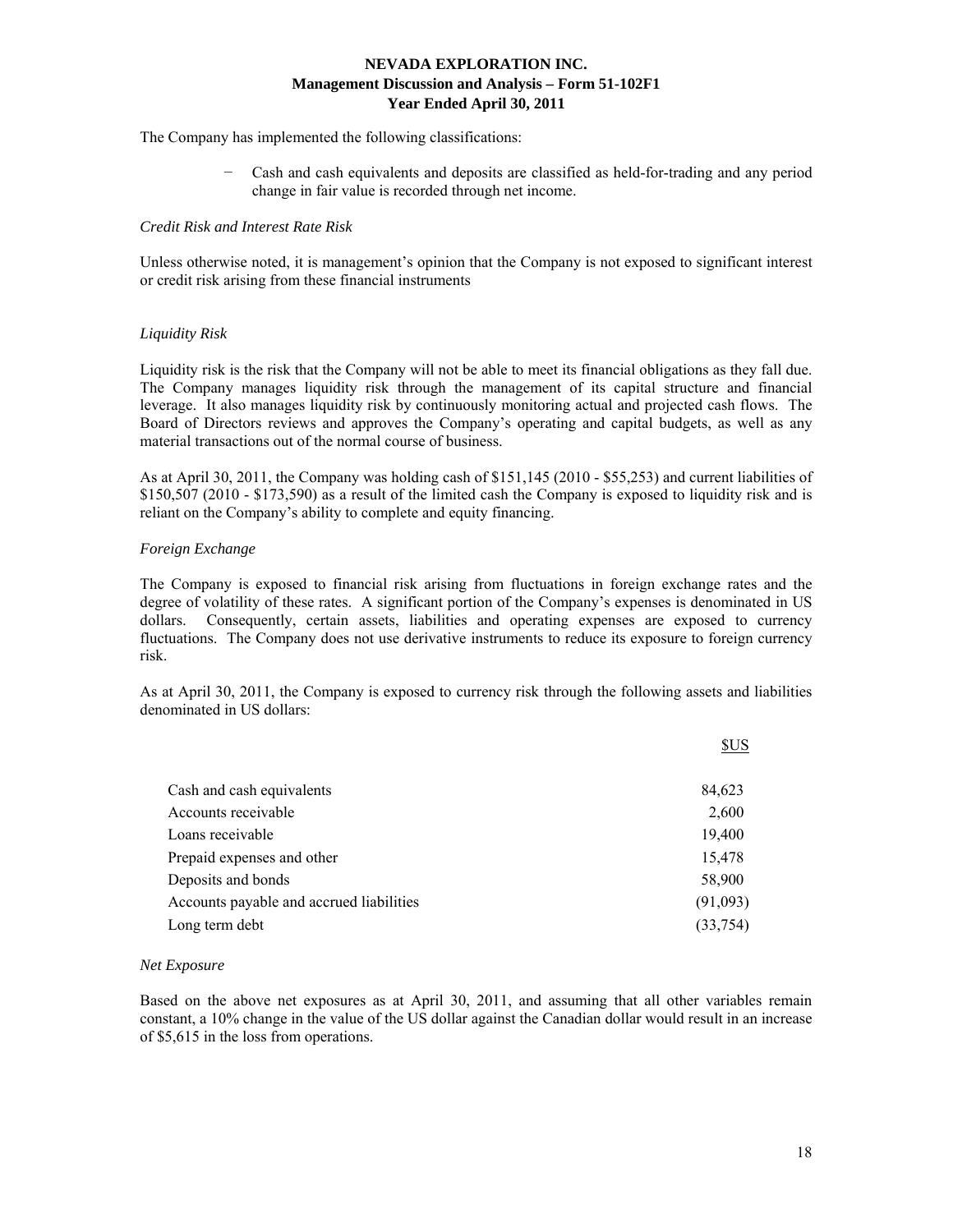## Capital Disclosures

The Company's objectives when managing capital are: to safeguard its ability to continue as a going concern; and to have sufficient capital to be able to fund the exploration and development of its mineral properties and acquisition of other mineral resources, for the benefit of its shareholders.

The Company is dependent on equity funding and when necessary, raises capital through the issuance of equity instruments, primarily comprised of common shares and incentive stock options. In the management of capital, the Company includes the components of shareholders' equity as well as cash.

The Company prepares annual estimates of exploration expenditures and monitors actual expenditures compared to the estimates to ensure that there is sufficient capital on hand to meet ongoing obligations. The Company's investment policy is to invest its cash in highly liquid short-term deposits with terms of one year or less and which can be liquidated after thirty days without interest penalty. The Company currently has insufficient capital to fund its exploration programs and is reliant on completing an equity financing to fund further exploration. The Company is not subject to any externally imposed capital requirements.

There were no changes in the Company's approach to capital management during the year ended April 30, 2011.

## Risks and Uncertainties

In conducting its business of mineral exploration, NGE is subject wide variety of known and unknown risks, uncertainties and other factors which may affect the results, performance or achievement of the Company. Such risks and factors include, among others: risks related to the actual results of current and future exploration activities; future prices for gold, silver, and other commodities; environmental risks and hazards; the Company's lack of substantial revenue; the Company's ongoing need to raise money through equity financings; increases to operating, labour, and supply costs; and changes to government regulation, taxes, and fees. Although the Company attempts to identify and plan for these important factors that could affect results materially, the Company cautions the reader that the above list of risk factors is not exhaustive there may be other factors that cause results to differ from anticipated, estimated, or intended results.

Ultimately, there can be no guarantee that the Company will be successful in making an economic mineral discovery.

## Recent accounting pronouncements

# International financial reporting standards ("IFRS")

In February 2008, the AcSB announced that 2011 is the changeover date for publicly-listed companies to use IFRS, replacing Canada's own GAAP. The date is for interim and annual financial statements relating to fiscal years beginning on or after January 1, 2011. The transition date of January 1, 2011 will require the restatement for comparative purposes of amounts reported by the Company for the year ended April 30, 2011.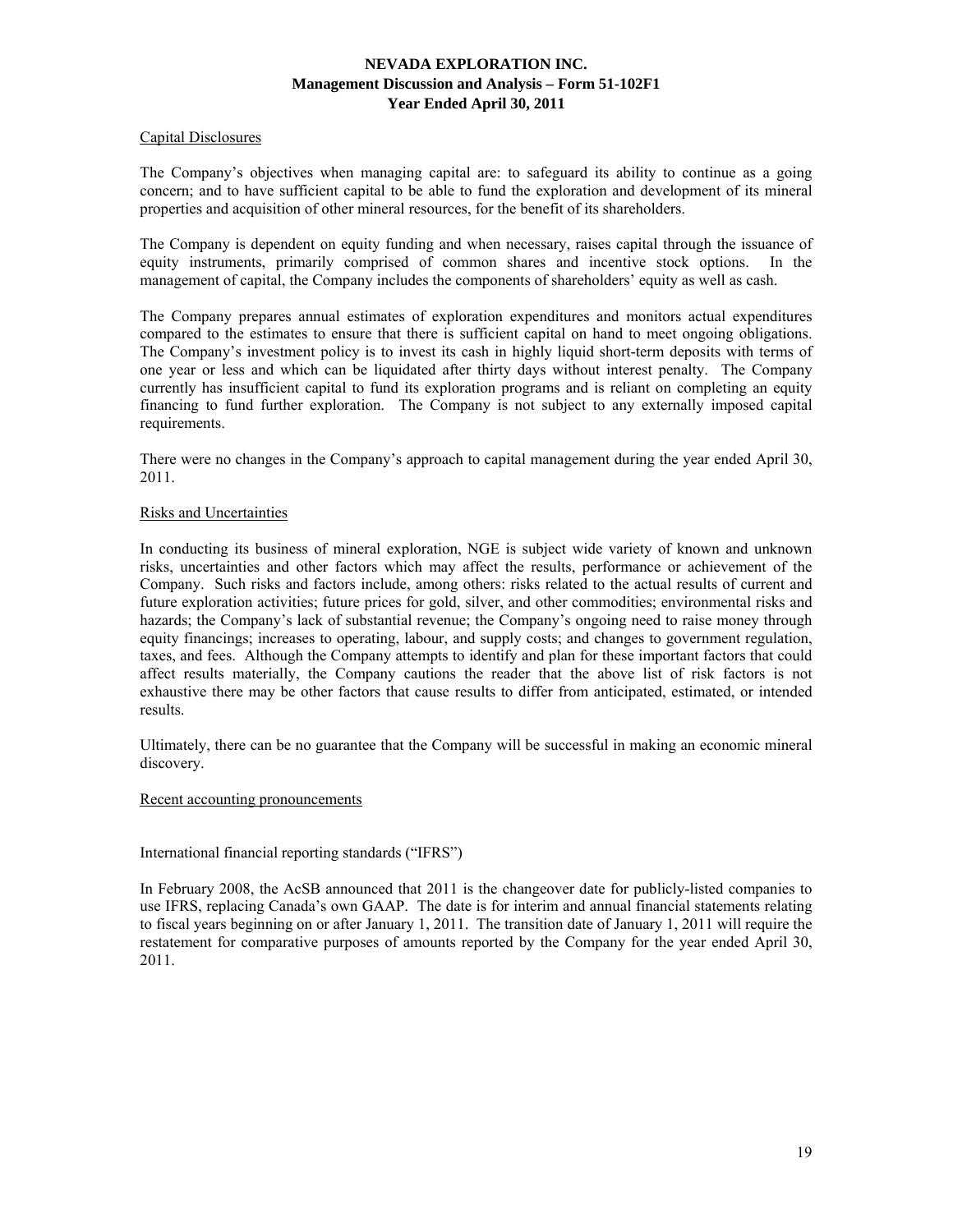# Conversion to IFRS

The Company is currently examining the transition options and policy choices presented under IFRS and evaluating the impact on the future financial statements of the Company. Many of the differences identified between IFRS and Canadian GAAP are not expected to have material impact on the reported results and financial position. However, there may be changes as a result of IFRS' accounting principles and provisions for first time adoptions. The Company has not yet determined the full accounting effects of adopting IFRS, since some key accounting policy alternatives and implementation decisions are still being evaluated.

## *First-time adoption of IFRS*

IFRS 1, "First-Time Adoption of International Financial Reporting Standards" ("IFRS 1"), provides entities adopting IFRS for the first time with a number of optional exemptions and mandatory exceptions, in certain areas, to the general requirement for full retrospective application of IFRS. The Company will need to analyze the various accounting policy choices available and will implement those determined to be most appropriate in the circumstances. The Company expects that key IFRS 1 exemption decisions will be approved by senior management during 2011.

#### Accounting policies

Below are some of the significant areas that were discussed:

- a) Property, plant and equipment the Company is not expecting to apply the fair value method to determine the deemed opening cost under IFRS which is one of the significant IFRS1 exemptions.
- b) Financial instruments The accounting policy of the Company will be amended to:
	- Include changes to impairments of financial assets and their possible reversal.
	- Detail the conditions that need to be met for the designation of financial instrument as "fair value through profit and loss".
- c) Impairment of assets The accounting policy of the Company will be amended to:
	- Change the assessment method of whether impairment exists: instead of the two step approach under Canadian GAAP, the discounted cash flows are taken as an indication to determine impairment.

#### *Systems and disclosure*

IFRS will require more in depth disclosure. The Company is taking the necessary steps to adjust the systems requirements to ensure proper data collection for IFRS disclosure purposes.

The Company will stay informed on the upcoming changes to the IFRS and will continue to adjust its plan way to include all key elements and ensure compliance by 2011.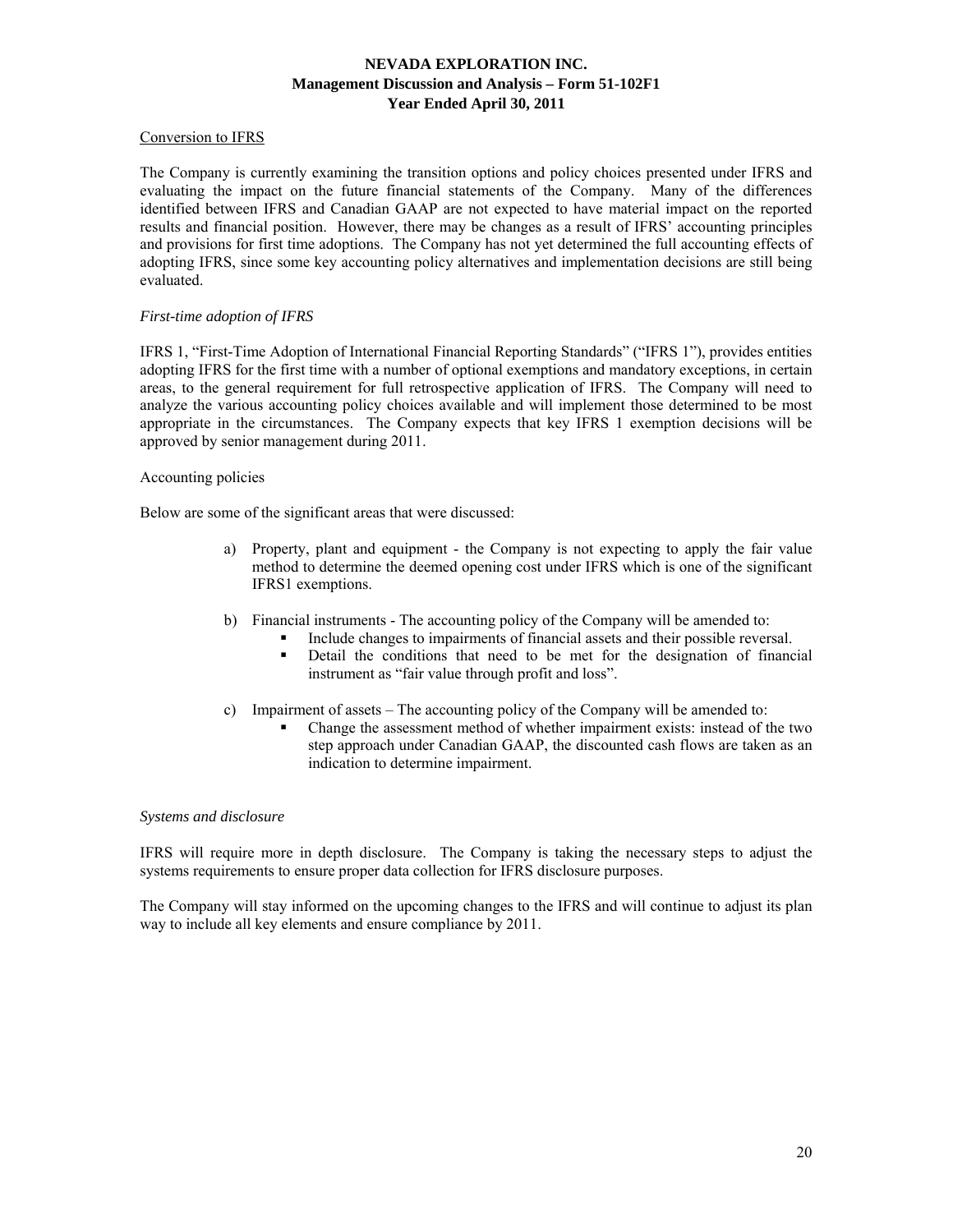# **NEVADA EXPLORATION INC.**

# **CONSOLIDATED FINANCIAL STATEMENTS (Expressed in Canadian Dollars)**

**APRIL 30, 2011 AND 2010**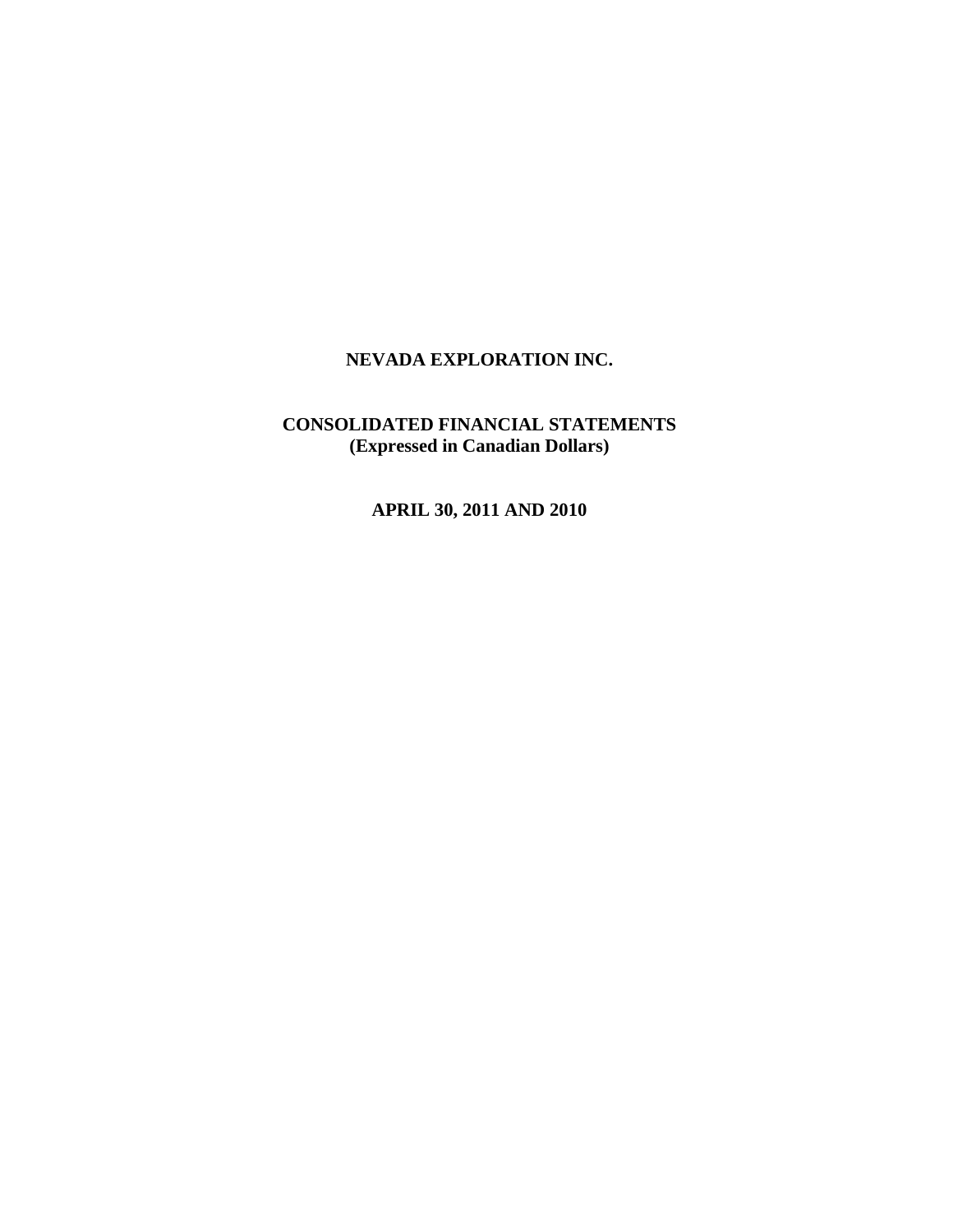

Collins Barrow Toronto LLP Collins Barrow Place 11 King Street West Suite 700, P.O. Box 27 Toronto, Ontario M5H 4C7 Canada

T. 416.480.0160 F. 416.480.2646

lli b

# **INDEPENDENT AUDITORS' REPORT**

### **To the Shareholders of**

#### **Nevada Exploration Inc.**

We have audited the accompanying consolidated financial statements of Nevada Exploration Inc. and its subsidiary, which comprise the consolidated balance sheets as at April 30, 2011 and 2010 and the consolidated statements of operations, comprehensive loss and deficit and cash flows for the years then ended and a summary of significant accounting policies and other explanatory information.

#### *Management's Responsibility for Financial Statements*

Management is responsible for the preparation and fair presentation of these consolidated financial statements in accordance with Canadian generally accepted accounting principles, and for such internal control as management determines is necessary to enable the preparation of financial statements that are free from material misstatement, whether due to fraud or error.

#### *Auditor's Responsibility*

Our responsibility is to express an opinion on these consolidated financial statements based on our audits. We conducted our audits in accordance with Canadian generally accepted auditing standards. Those standards require that we comply with ethical requirements and plan and perform the audit to obtain reasonable assurance about whether the consolidated financial statements are free from material misstatement.

An audit involves performing procedures to obtain audit evidence about the amounts and disclosures in the consolidated financial statements. The procedures selected depend on the auditor's judgment, including the assessment of the risks of material misstatement of the consolidated financial statements, whether due to fraud or error. In making those risk assessments, the auditor considers internal control relevant to the entity's preparation and fair presentation of the consolidated financial statements in order to design audit procedures that are appropriate in the circumstances, but not for the purpose of expressing an opinion on the effectiveness of the entity's internal control. An audit also includes evaluating the appropriateness of accounting policies used and the reasonableness of accounting estimates made by management, as well as evaluating the overall presentation of the financial statements.

We believe that the audit evidence we have obtained is sufficient and appropriate to provide a basis for our audit opinion.

#### *Opinion*

In our opinion, these consolidated financial statements present fairly, in all material respects, the financial position of Nevada Exploration Inc. and its subsidiaries as at April 30, 2011 and 2010 and the results of its operations and its cash flows for the years then ended in accordance with Canadian generally accepted accounting principles.

#### *Emphasis of Matter*

Without qualifying our opinion, we draw attention to Note 1 in the consolidated financial statements which describe material uncertainties that cast significant doubt about Nevada Exploration Inc.'s ability to continue as a going concern.

Colline Barrow Toronto LLP

Licensed Public Accountants Chartered Accountants August 9, 2011 Toronto, Ontario

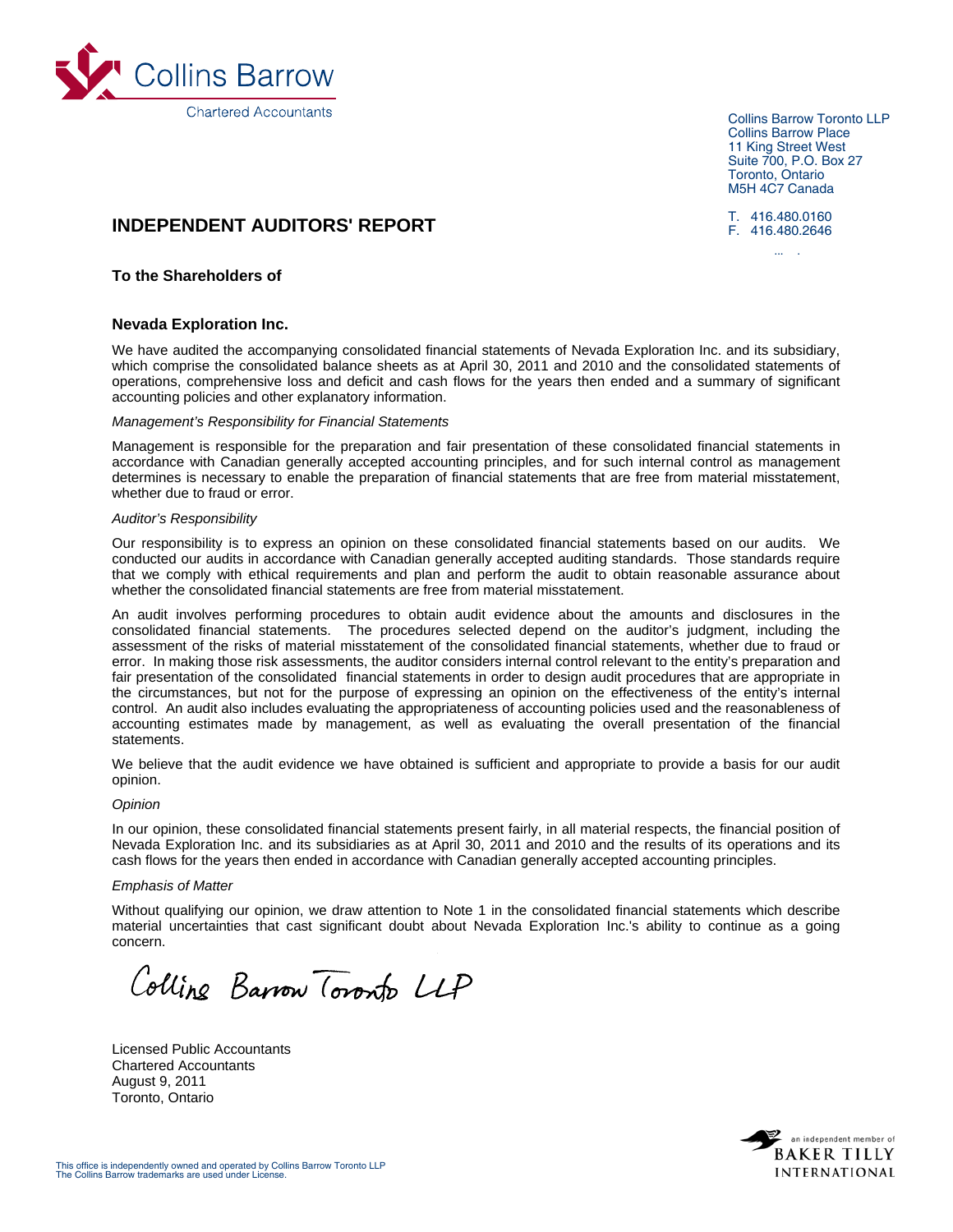# **NEVADA EXPLORATION INC.**

CONSOLIDATED BALANCE SHEETS

(Expressed in Canadian Dollars) AS AT APRIL 30,

|                                                                                                                                                  | 2011                                                                              | 2010                                                                              |
|--------------------------------------------------------------------------------------------------------------------------------------------------|-----------------------------------------------------------------------------------|-----------------------------------------------------------------------------------|
| <b>CURRENT ASSETS</b><br>Cash<br>Amounts receivable<br>Loans receivable, bearing interest at a rate of 5% (Note 8)<br>Prepaid expenses and other | \$<br>151,145<br>2,461<br>18,361<br>14,648                                        | \$<br>55,253<br>66,027<br>104,519<br>7,495                                        |
| <b>EQUIPMENT</b> (Note 3)<br><b>MINERAL PROPERTIES</b> (Note 4)<br><b>DEPOSITS AND BONDS</b>                                                     | 186,615<br>201,134<br>6,105,202<br>55,743<br>6,548,694                            | 233,294<br>335,493<br>5,970,055<br>91,320<br>6,630,162<br>S                       |
| <b>CURRENT LIABILITIES</b><br>Accounts payable and accrued liabilities<br>Current portion of long-term debt (Note 5)                             | \$<br>125,444<br>25,063<br>150,507                                                | \$<br>148,294<br>25,296<br>173,590                                                |
| <b>LONG-TERM DEBT</b> (Note 5)                                                                                                                   | 6,882<br>157,389                                                                  | 34,287<br>207,877                                                                 |
| <b>SHAREHOLDERS' EQUITY</b><br>Capital stock (Note 6)<br>Warrants (Note 6)<br>Contributed surplus (Note 6)<br>Deficit                            | 11,527,226<br>599,596<br>4,206,199<br>(9,941,716)<br>6,391,305<br>6,548,694<br>\$ | 10,686,870<br>450,800<br>3,875,772<br>(8,591,157)<br>6,422,285<br>\$<br>6,630,162 |

# *NATURE AND CONTINUANCE OF OPERATIONS (NOTE 1) SUBSEQUENT EVENTS (NOTE 14)*

The accompanying notes are an integral part of these consolidated financial statements.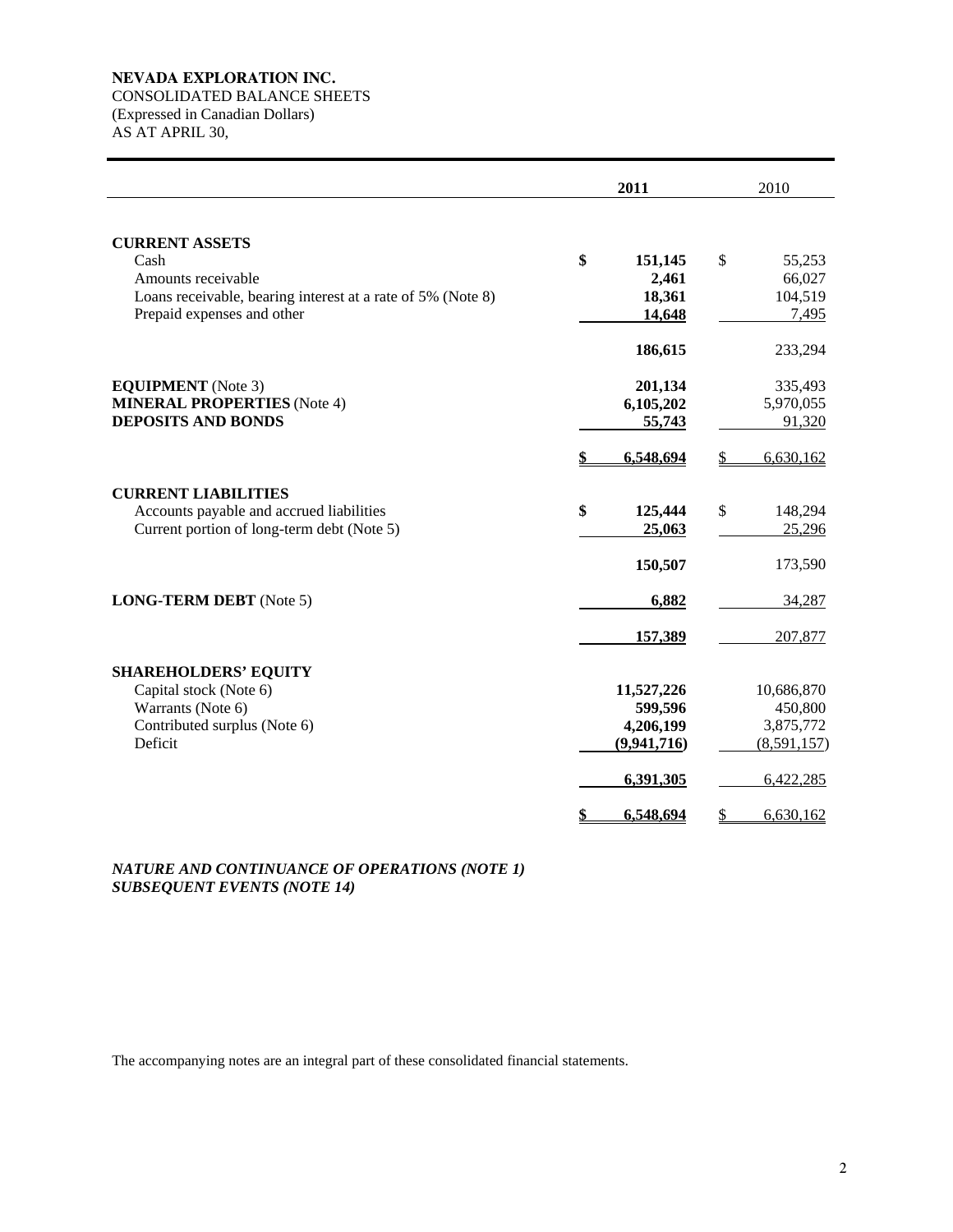# **NEVADA EXPLORATION INC.**  CONSOLIDATED STATEMENTS OF OPERATIONS, COMPREHENSIVE LOSS AND DEFICIT (Expressed in Canadian Dollars) FOR THE YEARS ENDED APRIL 30,

|                                                      | 2011          | 2010                         |
|------------------------------------------------------|---------------|------------------------------|
| <b>INCOME</b><br>Consulting                          | \$<br>83,516  | \$                           |
| Interest                                             | 14,369        | 11,138                       |
|                                                      | 97,885        | 11,138                       |
| <b>EXPENSES</b>                                      |               |                              |
| Amortization                                         | 83,445        | 112,518                      |
| Foreign exchange loss                                | 29,077        | 31,427                       |
| Interest and bank charges                            | (156)         | 49,539                       |
| Office expenses and other                            | 50,611        | 151,833                      |
| Professional fees, consulting and investor relations | 201,812       | 240,696                      |
| Rent                                                 | 67,203        | 86,004                       |
| <b>Salaries</b>                                      | 414,611       | 473,403                      |
| Stock-based compensation (Note 7)                    | 330,427       | 546,166                      |
| Travel                                               | 8,217         | 14,357                       |
|                                                      | (1, 185, 247) | (1,705,943)                  |
| <b>NET LOSS BEFORE OTHER ITEMS</b>                   | (1,087,362)   | (1,694,805)                  |
| <b>OTHER ITEMS</b>                                   |               |                              |
| Gain on sale of equipment                            | 19,603        | 20,014                       |
| Impairment of equipment (Note 3)                     | (45, 415)     |                              |
| Write-off of mineral properties (Note 4)             | (237, 385)    |                              |
|                                                      | (263, 197)    | 20,014                       |
|                                                      |               |                              |
| NET AND COMPREHENSIVE LOSS                           | (1,350,559)   | (1,674,791)                  |
| <b>DEFICIT - BEGINNING OF YEAR</b>                   | (8,591,157)   | (6,916,366)                  |
| <b>DEFICIT - END OF YEAR</b>                         | (9,941,716)   | (8,591,157)<br>$\frac{1}{2}$ |
|                                                      |               |                              |
| Basic and diluted loss per share                     | (0.01)        | \$<br>(0.02)                 |
| Weighted average number of shares outstanding        |               |                              |
|                                                      | 92,191,676    | 74,347,630                   |

The accompanying notes are an integral part of these consolidated financial statements.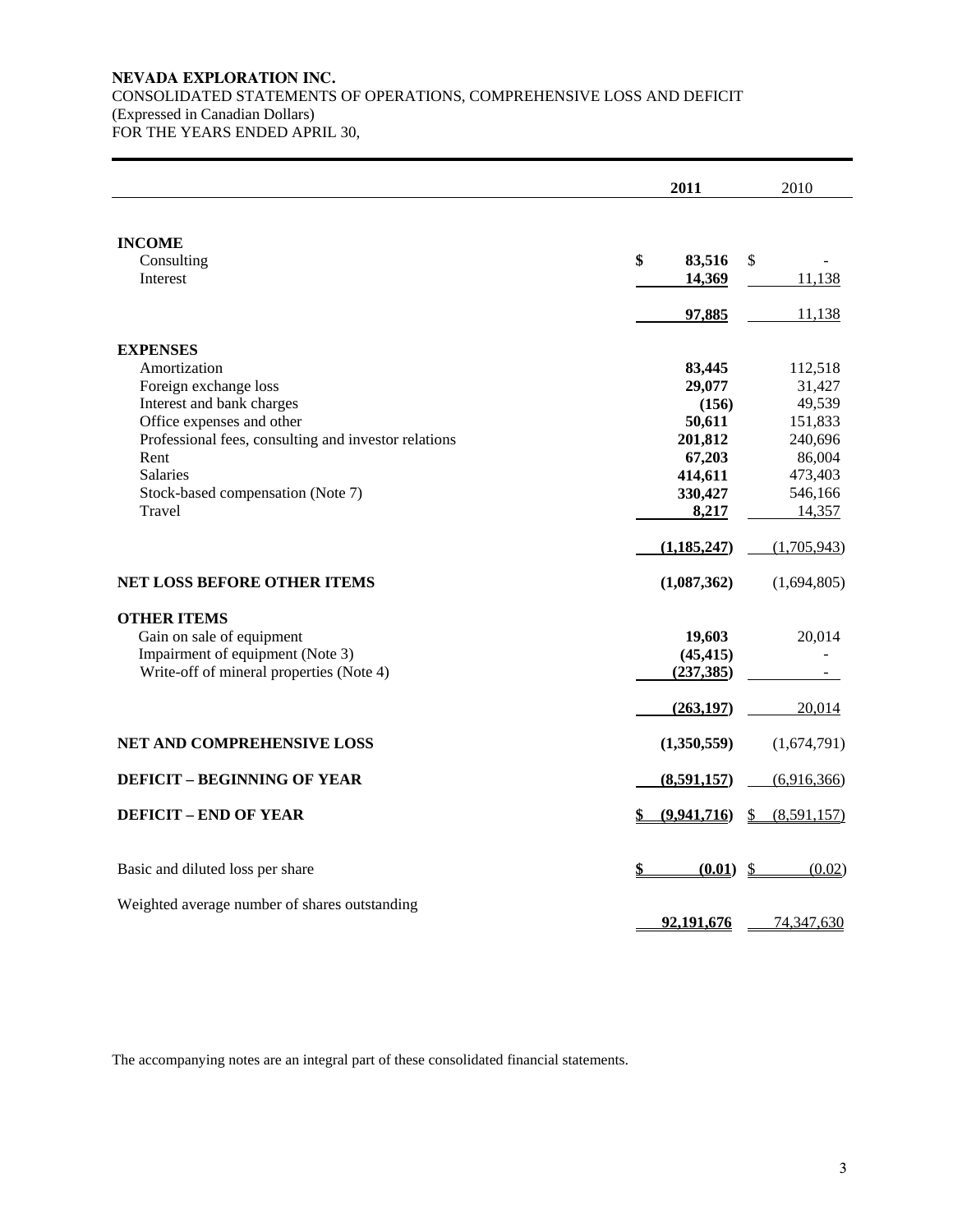# **NEVADA EXPLORATION INC.**  CONSOLIDATED STATEMENTS OF CASH FLOWS (Expressed in Canadian Dollars) FOR THE YEARS ENDED APRIL 30,

|                                                                    | 2011           | 2010          |
|--------------------------------------------------------------------|----------------|---------------|
| <b>OPERATING ACTIVITIES</b>                                        |                |               |
| Net loss                                                           | \$ (1,350,559) | \$(1,674,791) |
| Items not affecting cash:                                          |                |               |
| Amortization                                                       | 83,445         | 112,518       |
| Accrued interest                                                   | (5,212)        | (10, 394)     |
| Foreign exchange                                                   | 5,819          | 22,025        |
| Recovery of accounts payable                                       | (14, 304)      |               |
| Impairment of equipment                                            | 45,415         |               |
| Gain on sale of equipment                                          | (19,603)       | (20,014)      |
| Loans receivable paid through salaries (Note 8)                    | 86,375         | 113,753       |
| Stock-based compensation                                           | 330,427        | 546,166       |
| Write-off of mineral properties                                    | 237,385        |               |
|                                                                    | (600, 812)     | (910, 737)    |
| Change in non-cash working capital items                           |                |               |
| Accounts receivable                                                | 62,438         |               |
| Prepaid expenses and other                                         | (8,264)        | 9,964         |
| Accounts payable and accrued liabilities                           | 18,054         | (36,216)      |
|                                                                    | (528, 584)     | (936,989)     |
| <b>INVESTING ACTIVITIES</b>                                        |                |               |
| Proceeds on sale of equipment                                      | 25,102         | 191,258       |
| Proceeds from mineral property option                              | 88,931         |               |
| Deposits and bonds                                                 | 32,696         | 10,738        |
| Mineral properties                                                 | (457, 463)     | (679, 946)    |
|                                                                    | (310, 734)     | (477,950)     |
| <b>FINANCING ACTIVITIES</b>                                        |                |               |
| Issuance of capital stock and warrants (net of shares issue costs) | 958,552        | 1,453,884     |
| Repayment of long-term debt                                        | (23, 342)      | (19,907)      |
| Loan advance                                                       |                | 116,500       |
| Loan repayment                                                     | ٠              | (116,500)     |
|                                                                    | 935,210        | 1,433,977     |
| <b>INCREASE IN CASH</b>                                            | 95,892         | 19,038        |
| <b>CASH, BEGINNING OF YEAR</b>                                     | <u>55,253</u>  | <u>36,215</u> |
| <b>CASH, END OF YEAR</b>                                           | \$<br>151,145  | \$<br>55,253  |

The accompanying notes are an integral part of these consolidated financial statements.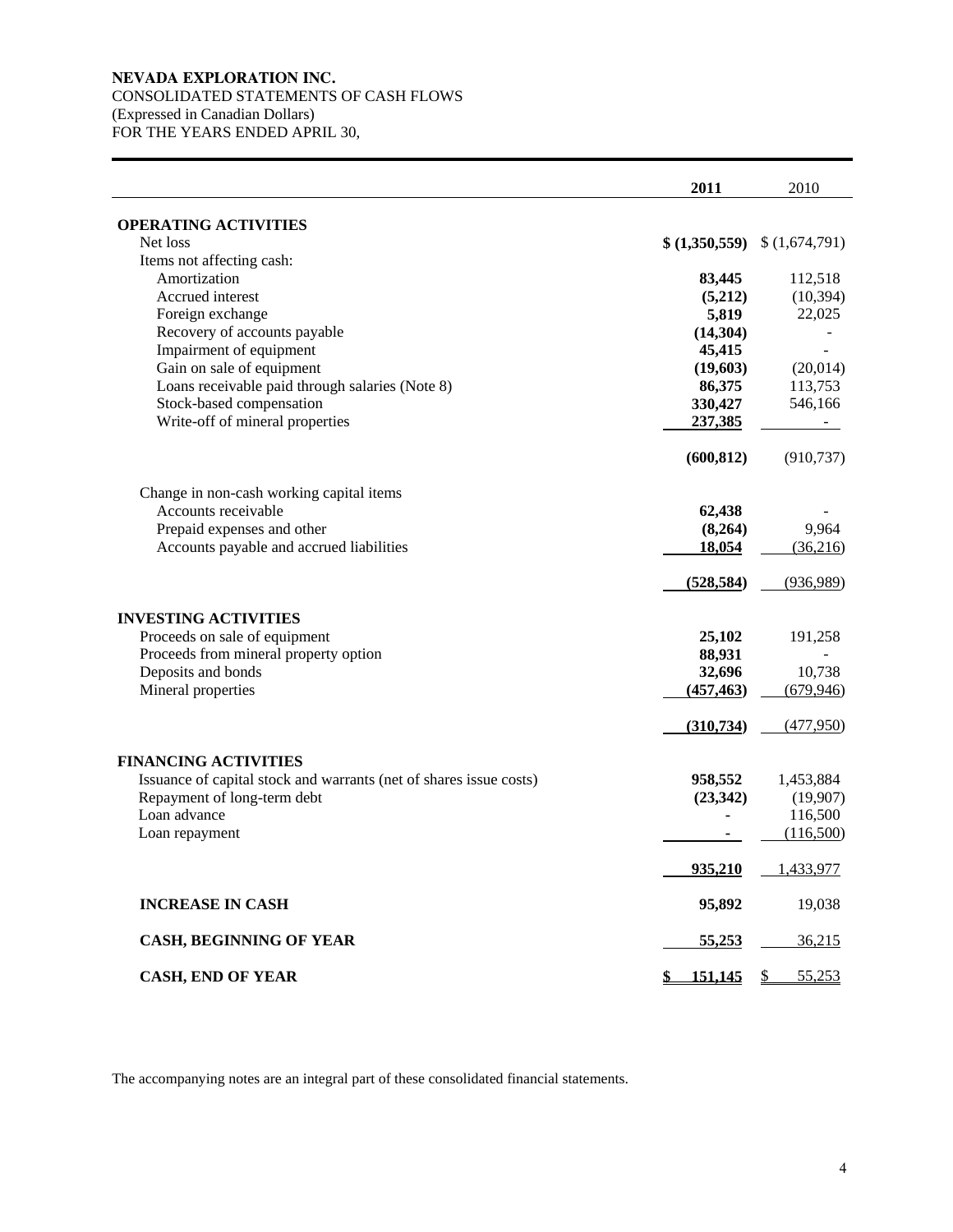**NEVADA EXPLORATION INC.**  NOTES TO CONSOLIDATED FINANCIAL STATEMENTS (Expressed in Canadian Dollars) APRIL 30, 2011 and 2010

# **1. NATURE OF OPERATIONS AND GOING CONCERN**

The Company was incorporated on April 6, 2006 under the Canada Business Corporations Act and is in the business of acquiring and exploring mineral properties. On July 14, 2010, the Company amalgamated with its subsidiary 2107189 Ontario Inc. The Company has not yet determined whether its properties contain reserves that are economically recoverable. The amounts shown for mineral properties and related deferred exploration costs represent costs incurred to date and do not reflect present or future values. The recoverability of these capitalized costs is dependent upon the existence of economically recoverable reserves, the ability of the Company to obtain necessary financing to complete the development of those reserves, and future profitable production.

These financial statements have been prepared in accordance with Canadian generally accepted accounting principles on a going concern basis that presumes the realization of assets and discharge of liabilities in the normal course of business for the foreseeable future. These financial statements do not include any adjustments to the amounts and classification of assets and liabilities that might be necessary should the Company be unable to continue operations. Continued operations of the Company are dependent on the Company's ability to receive continued financial support, complete public equity financings, or generate profitable operations in the future. Access to the capital markets to obtain equity financing is very uncertain, and may be unavailable to the Company on a timely basis. Subsequent to the year ended April 30, 2011, the Company obtained additional financing through the issuance of common shares (Note 14).

# **2. ACCOUNTING POLICIES**

# **BASIS OF PRESENTATION**

 These consolidated financial statements have been prepared in accordance with Canadian generally accepted accounting principles ("Canadian GAAP").

# **PRINCIPLES OF CONSOLIDATION**

 These consolidated financial statements include the accounts of the Company and its wholly-owned subsidiaries Pediment Gold LLC and Nevada Greenfields LLC.

# **EQUIPMENT**

 Equipment is recorded at cost, less accumulated amortization. Amortization is recorded on a straight-line basis over their estimated useful life as follows:

| Exploration equipment | 5 to 7 years |
|-----------------------|--------------|
| <b>Vehicles</b>       | 5 years      |
| Office equipment      | 5 years      |
| Computer equipment    | 3 years      |

 The Company monitors the recoverability of its equipment whenever events or changes in circumstances indicate that the carrying amount of an asset may not be recoverable. The Company reviews factors such as current market value, future asset utilization and business climate and, when such indicators exist, compares the carrying value of the assets to the future undiscounted cash flows expected to result from the use of the related asset. If such cash flows are less than the carrying value, the impairment charge to be recognized equals the amount by which the carrying amount of the asset exceeds the fair value of the asset. Fair value is generally measured equal to the estimated future discounted net cash flows from the assets.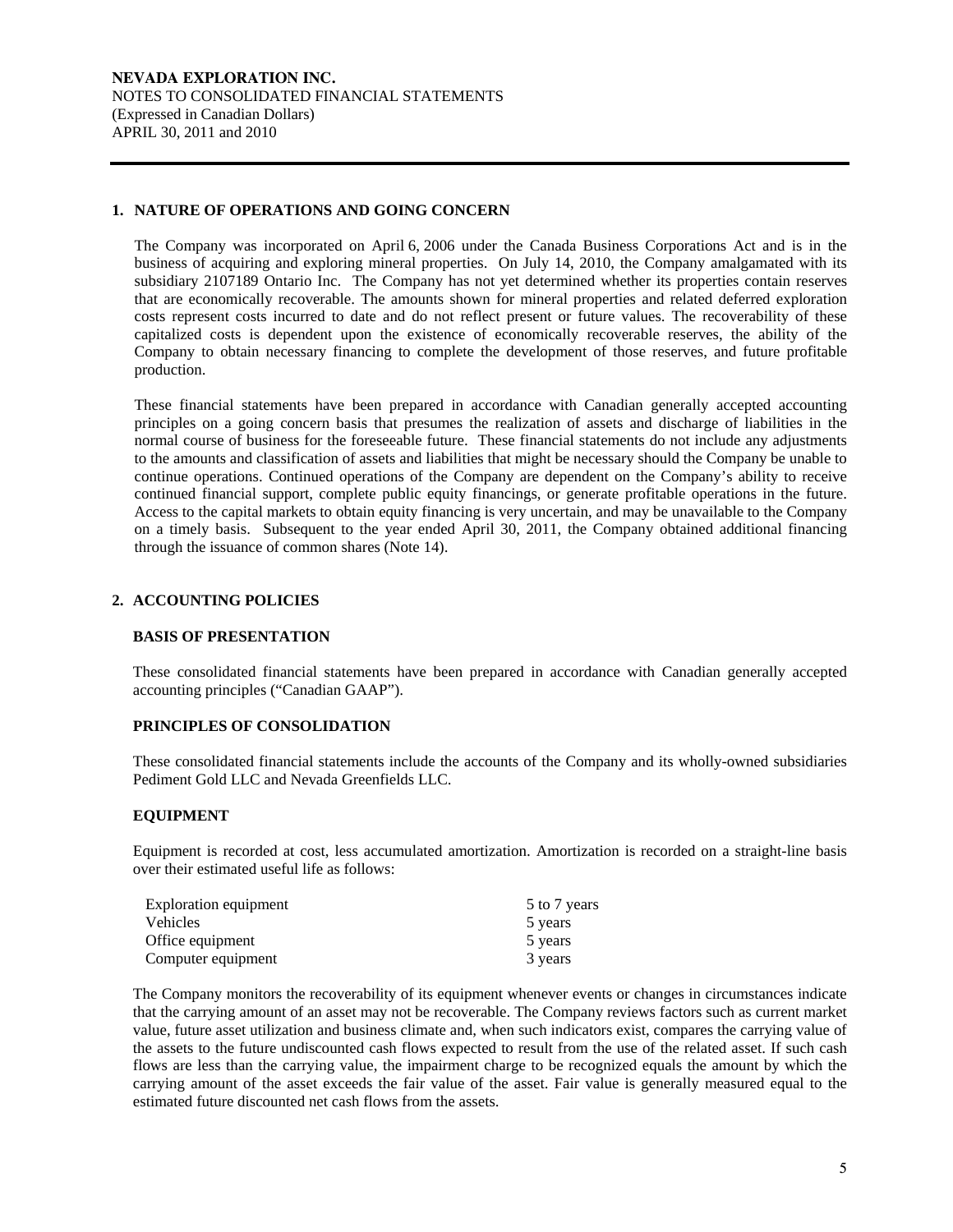### **MINERAL PROPERTIES**

All direct costs related to the acquisition and exploration of mineral properties are capitalized as incurred. Discretionary option payments arising from the acquisition of mineral properties are only recognized when paid. Amounts received from other parties to earn an interest in the Company's mineral properties are applied as a reduction of mineral properties.

On a periodic basis, management reviews the carrying values of mineral properties to assess whether there has been any impairment in value. In the event that management determines the carrying values of any mineral property to be permanently impaired, the carrying value will be written down or written off, as appropriate. If a property is brought into production, the carrying value will be amortized against the income generated by the property.

## **REVENUE RECOGNITION**

Consulting revenue is recognized at the time the service is provided and collection is reasonably assured.

## **FUTURE INCOME TAXES**

 The Company follows the asset and liability method of accounting for income taxes. Under this method, future income tax assets and liabilities are determined based on temporary differences between financial reporting and tax bases of assets and liabilities, as well as for the benefit of losses available to be carried forward to future years for tax purposes. Future income tax assets and liabilities are measured using substantively enacted tax rates and laws that will be in effect when the differences are expected to reverse. Future income tax assets are recorded in the financial statements if realization is considered more likely than not.

## **SHARE ISSUE COSTS**

 Professional fees, consulting fees and other costs that are directly attributable to financing transactions are charged to capital stock when the related shares are issued.

# **ASSET RETIREMENT OBLIGATION**

An asset retirement obligation is a legal obligation associated with the retirement of tangible long-lived assets that the Company is required to settle. The Company recognizes the fair value of a liability for an asset retirement obligation in the year in which it is incurred when a reasonable estimate of fair value can be made. The carrying amount of the related long-lived asset is increased by the same amount as the liability, and subsequently allocated to expense using a systematic and rational method over its useful life. As at April 30, 2011, no asset retirement obligations have been incurred.

# **VALUATION OF EQUITY INSTRUMENTS IN PRIVATE PLACEMENTS**

 The Company has adopted a relative fair value method with respect to the measurement of shares and warrants issued as private placement units. Warrants attached to units are valued based on the relative fair value of the Black-Scholes value of the warrants and the share price at the time of the finance.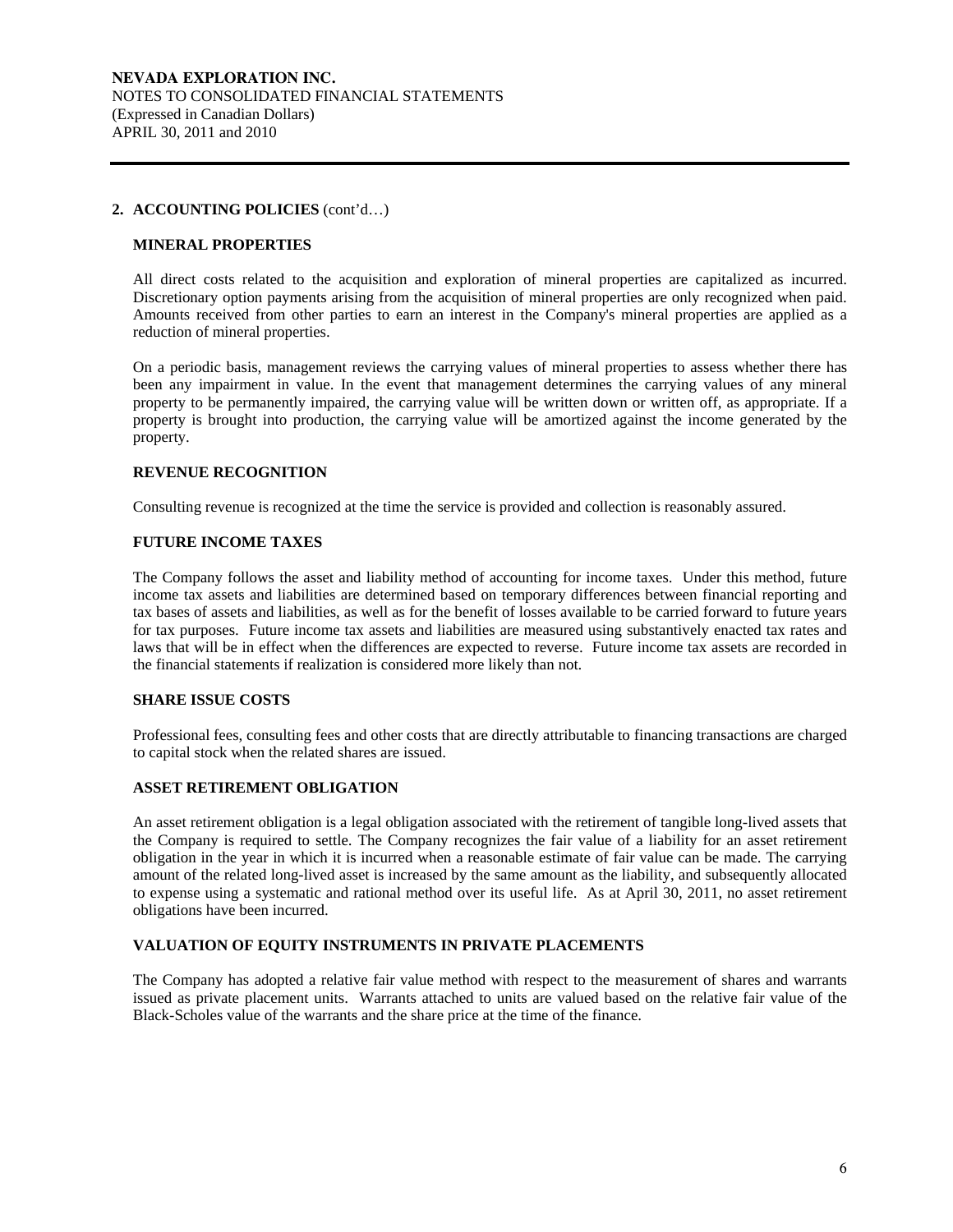#### **LOSS PER SHARE**

Basic loss per share is calculated based on the weighted average number of shares outstanding. The treasury stock method is used to compute the dilutive effect of options, warrants and similar instruments.

### **STOCK-BASED COMPENSATION**

The Company accounts for stock options granted to directors, officers, and employees using the fair value method of accounting and for non-employees using the fair value of the equity instruments issued or the value of the services, whichever is more reliably measurable. Accordingly, the fair value of the options at the date of the grant is determined using the Black-Scholes option pricing model and stock-based compensation is accrued and charged to operations, with an offsetting credit to contributed surplus, over the vesting periods. If and when the stock options are exercised, the applicable amounts of contributed surplus are transferred to share capital. The Company has not incorporated an estimated forfeiture rate for stock options that will not vest; rather the Company accounts for actual forfeitures as they occur.

#### **FOREIGN CURRENCY TRANSLATION**

The Company's subsidiaries are treated as integrated foreign operations and their accounts are translated into Canadian dollars using the temporal method. Monetary items are translated at the exchange rate in effect at the balance sheet date and non-monetary items are translated at historical exchange rates. Income and expense items are translated at rates approximating those in effect at the time of the transaction. Translation gains and losses are reflected in loss for the period.

### **USE OF ESTIMATES**

The preparation of financial statements in conformity with generally accepted accounting principles requires management to make estimates and assumptions that affect the reported amounts of assets and liabilities and disclosures of contingent assets and liabilities at the date of the financial statements and the reported amounts of revenues and expenses during the reporting period. Actual results could differ from those estimates. Significant estimates made by the Company include economic useful life of depreciable assets for purposes of calculating amortization, impairment and valuation on mineral properties and equipment, valuation of options and warrants and valuation allowance for future income taxes.

## **FINANCIAL INSTRUMENTS**

The Company follows the recommendations of CICA Handbook Section 3855, Financial Instruments - Recognition and measurement. Section 3855 provides that all financial instruments are to be recorded initially at fair value. In subsequent periods, all financial instruments are measured based on the classification adopted for the financial instrument: held-to-maturity, loans and receivables, held for trading, available-for-sale or other liability.

#### **Financial assets**

Held for trading assets are subsequently measured at fair value with the change in the fair value recognized in net income during the period.

Held-to-maturity assets are subsequently measured at amortized cost using the effective interest rate method.

Loans and receivables are subsequently measured at amortized cost using the effective interest rate method.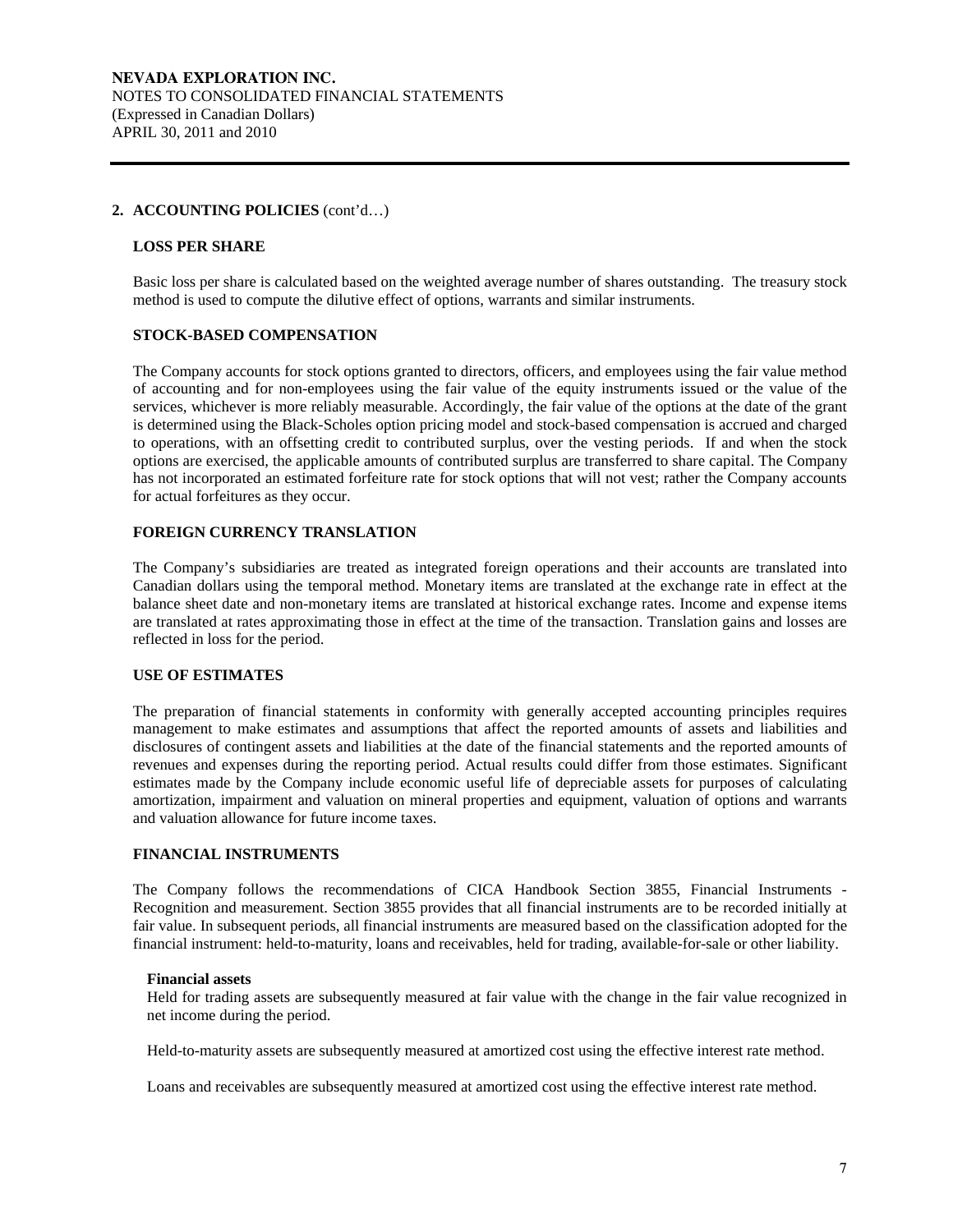### **FINANCIAL INSTRUMENTS** (cont'd…)

#### **Financial assets** (cont'd…)

Available-for-sale assets are subsequently measured at fair value with the changes in fair value recorded in other comprehensive income.

#### **Financial liabilities**

Held for trading liabilities are subsequently measured at fair value with the change in the fair value recognized in net income during the period.

Other liabilities are subsequently measured at amortized cost using the effective interest rate method.

The Company has classified its financial instruments as follows:

| <b>Financial Instrument</b>              | Classification        |
|------------------------------------------|-----------------------|
| Cash                                     | Held for trading      |
| Amounts receivable                       | Loans and receivables |
| Loans receivable                         | Loans and receivables |
| Deposits and bonds                       | Loans and receivables |
| Accounts payable and accrued liabilities | Other liabilities     |
| Long-term debt                           | Other liabilities     |

CICA Handbook Section 3862, Financial Instruments require disclosure about the inputs used in making fair value measurements, including their classification within a hierarchy that prioritizes their significance. The three levels of the fair value hierarchy are:

Level 1 – Unadjusted quoted prices in active markets for identical assets or liabilities;

Level 2 – Inputs other than quoted prices that are observable for the asset or liability either directly or indirectly; and

Level 3 – Inputs that are not based on observable market data.

See Note 10 for relevant disclosures.

#### **COMPREHENSIVE INCOME**

The Company follows the recommendations of CICA Handbook Section 1530, Comprehensive Income. Other comprehensive income consists of changes to unrealized gains and losses on available-for-sale financial assets, changes to unrealized gains and losses on the effective portion of cash flow hedges and changes to foreign currency translation adjustments of self-sustaining foreign operations during the period. Comprehensive income measures net earnings for the period plus other comprehensive income. Amounts reported as other comprehensive income are accumulated in a separate component of shareholders' equity as Accumulated Other Comprehensive Income. To date there has not been any other comprehensive income and accordingly, a statement of other comprehensive income has not been presented.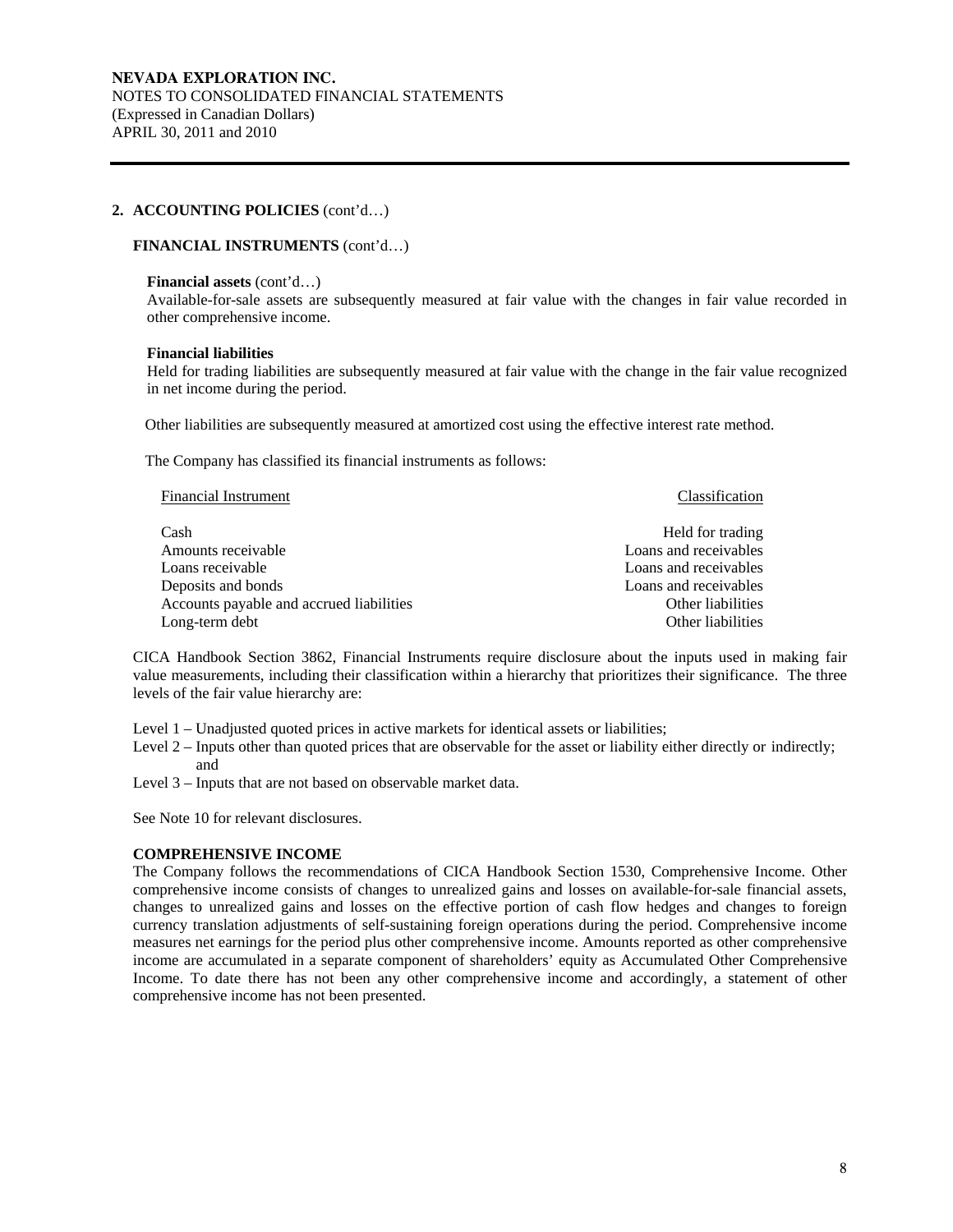### **RECENT ACCOUNTING PRONOUNCEMENTS**

 *International financial reporting standards ("IFRS")* 

 In February 2008, the AcSB announced that 2011 is the changeover date for publicly-listed companies to use IFRS, replacing Canada's own GAAP. The date is for interim and annual financial statements relating to fiscal years beginning on or after January 1, 2011. The transition date of May 1, 2010 will require the restatement for comparative purposes of amounts reported by the Company for the year ended April 30, 2011. While the Company has begun assessing the adoption of IFRS for 2011, the financial reporting impact of the transition to IFRS cannot be reasonably estimated at this time.

# **3. EQUIPMENT**

|                                          | 2011 |                   |    |                             |                         |                       | 2010 |                             |     |                      |
|------------------------------------------|------|-------------------|----|-----------------------------|-------------------------|-----------------------|------|-----------------------------|-----|----------------------|
|                                          |      | Cost              |    | Accumulated<br>amortization | Net<br>book<br>value    | Cost                  |      | Accumulated<br>amortization |     | Net<br>book<br>value |
| Exploration equipment<br><b>Vehicles</b> | \$   | 279,635<br>78,485 | \$ | 125,327<br>50,282           | \$<br>154.308<br>28,203 | \$ 341,715<br>139,666 | \$   | 114.297<br>69,892           | S.  | 227.418<br>69,774    |
| Computer equipment<br>Office equipment   |      | 23,257<br>80,868  |    | 22,588<br>62,914            | 669<br>17,954           | 23,257<br>80,868      |      | 17,761<br>48,063            |     | 5,496<br>32,805      |
|                                          | \$   | 462,245           | \$ | 261,111                     | 201.134                 | 585,506<br>\$         | \$   | 250,013                     | \$. | 335.493              |

Included in equipment as at April 30, 2011 are assets under capital lease with a cost of \$133,891 (2010 - \$133,891) and accumulated amortization of \$58,435 (2010 - \$31,657). The Company recorded amortization of \$26,778 (2009 - \$26,778) on leased assets.

During the current year the Company disposed of no assets under capital lease.

In the prior year the Company disposed of 3 assets under capital lease with a cost of \$118,433. Accumulated amortization relating to these three assets accounted to \$35,530, there was prior current period amortization charge. The purchasers assumed the remaining capital lease obligations of \$61,187 relating to these three leases.

During the year management identified \$45,415 of exploration equipment and vehicles as impaired. The impairment consisted of maintenance and consumables capitalized in prior years for assets that are no longer used by the Company.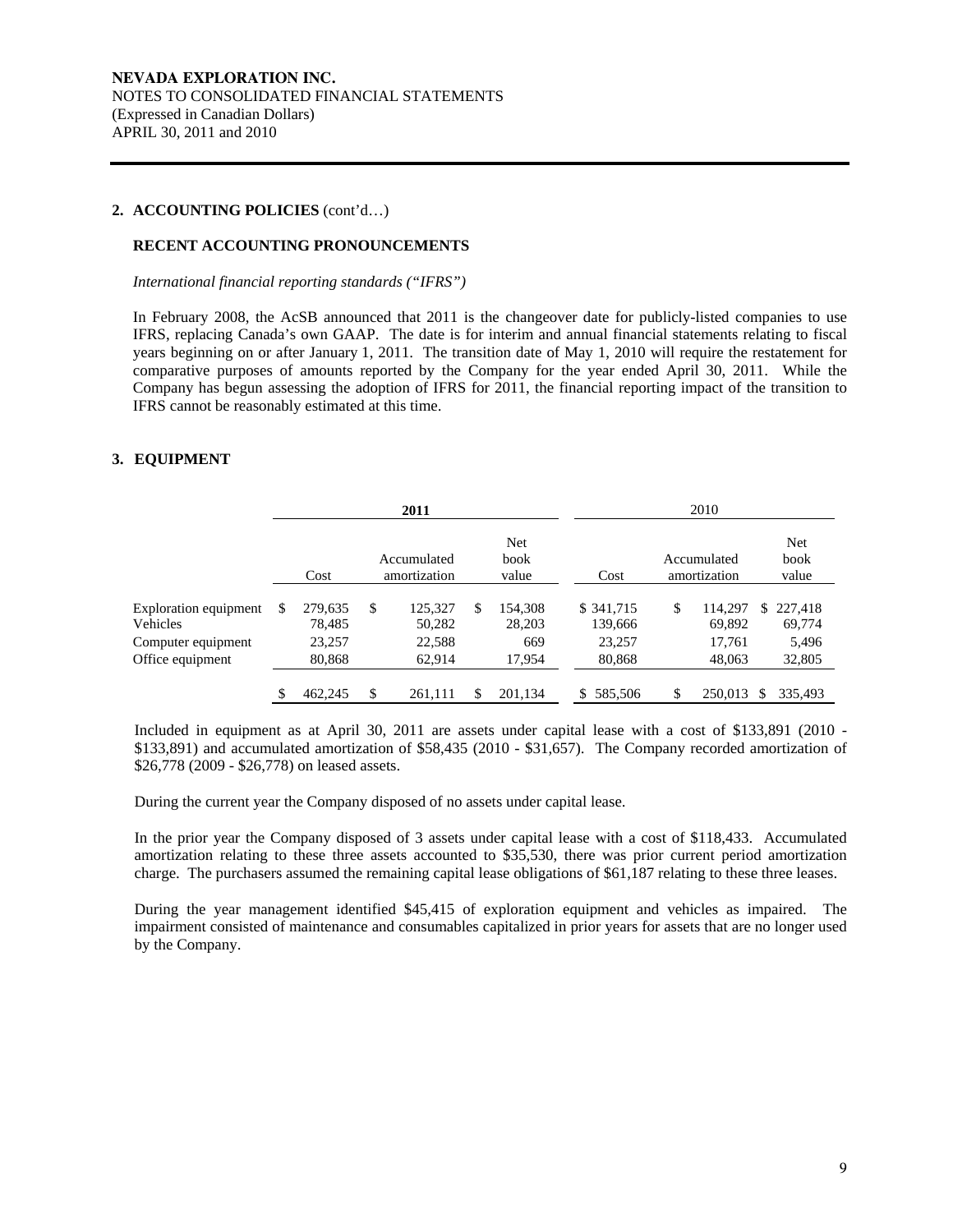## **NEVADA EXPLORATION INC.**  NOTES TO CONSOLIDATED FINANCIAL STATEMENTS (Expressed in Canadian Dollars) APRIL 30, 2011 and 2010

#### **4. MINERAL PROPERTIES**

|                             | AW        | <b>BU</b>                | DU                       | FJ                       | HP       | JU                       | KC                       | RP                       | SP                       | WF                       | <b>WM</b>                | Total       |
|-----------------------------|-----------|--------------------------|--------------------------|--------------------------|----------|--------------------------|--------------------------|--------------------------|--------------------------|--------------------------|--------------------------|-------------|
| <b>Acquisition costs</b>    |           |                          |                          |                          |          |                          |                          |                          |                          |                          |                          |             |
| Balance – beginning of year | \$348,407 | 345,342<br>S             | \$57,916                 | 248,094<br>S             | \$37,167 | 117,630<br>\$            | 404,595<br>\$            | \$155,180                | \$211,795                | 175,601<br>S.            | \$61,902                 | \$2,163,629 |
| Additions - cash            | 2,093     | 38,616                   | $\overline{\phantom{a}}$ | 17,867                   | ٠        | 23,880                   | 132,435                  | 24,325                   | 53,440                   | 18,782                   | $\sim$                   | 311,438     |
| <b>Additions - shares</b>   |           |                          | ٠                        |                          | ۰        | $\overline{\phantom{a}}$ | 4,000                    | ٠                        |                          |                          | $\overline{\phantom{a}}$ | 4,000       |
| Option payments received    | (88,931)  |                          |                          |                          |          |                          |                          |                          |                          |                          | $\overline{\phantom{a}}$ | (88,931)    |
| Write-offs                  |           | $\sim$                   | (57, 916)                | $\overline{\phantom{a}}$ | ٠        | $\overline{\phantom{a}}$ | ۰                        | $\overline{\phantom{a}}$ |                          | ۰                        | (61,902)                 | (119, 818)  |
|                             |           |                          |                          |                          |          |                          |                          |                          |                          |                          |                          |             |
| Balance – end of year       | 261,569   | 383,958                  | $\overline{\phantom{a}}$ | 265,961                  | 37,167   | 141,510                  | 541,030                  | 179,505                  | 265,235                  | 194,383                  | $\sim$                   | 2,270,318   |
| <b>Exploration costs</b>    |           |                          |                          |                          |          |                          |                          |                          |                          |                          |                          |             |
| Balance – beginning of year | 523,709   | 928,275                  | 38,923                   | 1,080,250                | 802,846  | 60,305                   | 55,437                   | 67,733                   | 86,482                   | 83,822                   | 78,644                   | 3,806,426   |
| Incurred during the year    |           |                          |                          |                          |          |                          |                          |                          |                          |                          |                          |             |
| Dirt work                   | 1,969     | $\sim$                   |                          |                          |          |                          |                          |                          |                          |                          | $\sim$                   | 1,969       |
| Drilling                    | 115,507   |                          |                          |                          |          |                          |                          |                          |                          |                          | $\sim$                   | 115,507     |
| Geophysics                  |           |                          |                          |                          | ٠        |                          |                          |                          |                          | 6,080                    | $\sim$                   | 6,080       |
| Geological                  | 832       | $\overline{\phantom{a}}$ |                          |                          | ٠        | 3,189                    |                          | $\overline{\phantom{a}}$ | 4,403                    |                          | $\overline{\phantom{a}}$ | 8,424       |
| Travel                      | 14,045    | $\overline{\phantom{a}}$ |                          |                          |          |                          |                          | ٠                        |                          |                          | $\sim$                   | 14,045      |
| Write-offs                  |           | $\sim$                   | (38, 923)                |                          |          | $\overline{\phantom{a}}$ | $\overline{\phantom{a}}$ | $\overline{\phantom{a}}$ | $\overline{\phantom{a}}$ | $\overline{\phantom{a}}$ | (78, 644)                | (117, 567)  |
| Balance – end of year       | 656,062   | 928,275                  | $\overline{\phantom{a}}$ | 1,080,250                | 802,846  | 63,494                   | 55,437                   | 67,733                   | 90,885                   | 89,902                   | $\sim$                   | 3,834,884   |
| <b>Total costs</b>          | 917,631   | 1,312,233                | $\overline{\phantom{a}}$ | 1,346,211                | 840,013  | 205,004                  | 596,467                  | 247,238                  | 356,120                  | 284,285                  | $\overline{\phantom{a}}$ | 6,105,202   |

**April 30, 2011**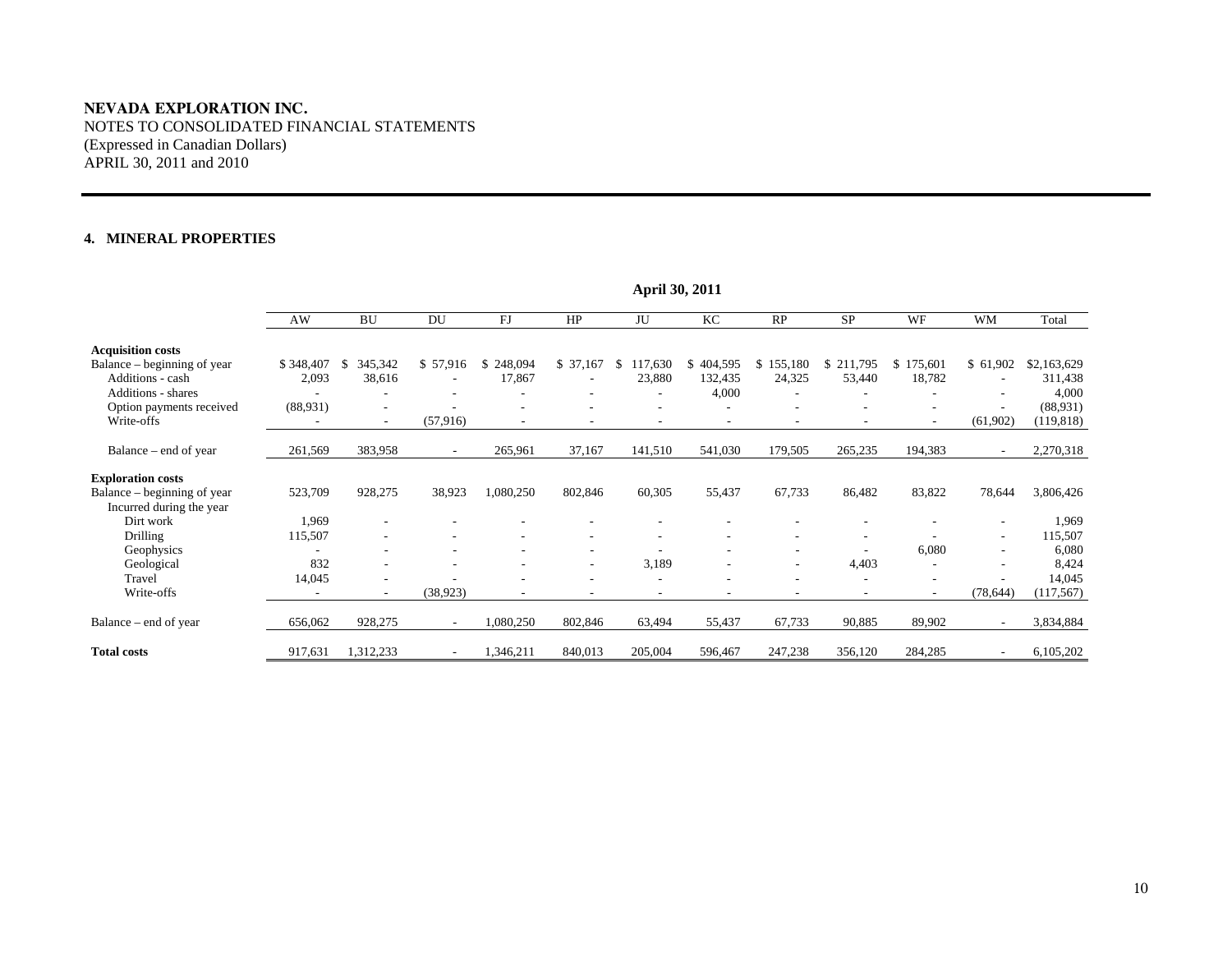#### **NEVADA EXPLORATION INC.**

NOTES TO CONSOLIDATED FINANCIAL STATEMENTS (Expressed in Canadian Dollars) APRIL 30, 2011 and 2010

# **4. MINERAL PROPERTIES** (cont'd…)

|                                        |           |                   |                          |                    |               |               | $A$ phi $30, 2010$       |                    |               |                          |                            |                  |
|----------------------------------------|-----------|-------------------|--------------------------|--------------------|---------------|---------------|--------------------------|--------------------|---------------|--------------------------|----------------------------|------------------|
|                                        | AW        | <b>BU</b>         | DU                       | FJ                 | HP            | JU            | KC                       | RP                 | <b>SP</b>     | WF                       | <b>WM</b>                  | Total            |
|                                        |           |                   |                          |                    |               |               |                          |                    |               |                          |                            |                  |
| <b>Acquisition costs</b>               |           |                   |                          |                    |               |               |                          |                    |               |                          |                            |                  |
| Balance – beginning of year            | \$273,615 | 274,460 \$<br>-S  | 45,306                   | 223,171 \$<br>- \$ | 33,519        | 86,502<br>-S  | 260,161<br><sup>\$</sup> | 110,683 \$<br>- \$ | 146,786 \$    | 131,478                  | 47,353 \$<br><sup>\$</sup> | 1,633,034        |
| Additions - cash<br>Additions - shares | 74,792    | 70,882            | 12,610                   | 24,923             | 3,648         | 31,128        | 135,184<br>9,250         | 44,497             | 65,009        | 44,123                   | 14,549                     | 521,345<br>9,250 |
|                                        |           |                   |                          |                    |               |               |                          |                    |               |                          |                            |                  |
| Balance – end of year                  | 348,407   | 345,342           | 57,916                   | 248,094            | 37,167        | 117,630       | 404,595                  | 155,180            | 211,795       | 175,601                  | 61,902                     | 2,163,629        |
| <b>Exploration costs</b>               |           |                   |                          |                    |               |               |                          |                    |               |                          |                            |                  |
| Balance – beginning of year            | 522,276   | 921,262           | 38,923                   | 1,043,403          | 799,405       | 51,930        | 55,330                   | 51,691             | 83,148        | 42,104                   | 78,644                     | 3,688,116        |
| Incurred during the year               |           |                   |                          |                    |               |               |                          |                    |               |                          |                            |                  |
| <b>Drilling</b>                        | (10, 277) | (10,277)          | $\overline{\phantom{a}}$ | (10,276)           |               |               |                          |                    |               |                          |                            | (30, 830)        |
| Geochemical                            |           | 1,071             | $\overline{\phantom{a}}$ |                    | 150           | ۰             |                          |                    |               |                          |                            | 1,221            |
| Geophysics                             |           |                   |                          |                    |               |               |                          | 12,080             |               | 41,718                   |                            | 53,798           |
| Geological                             | 11,710    | 17,124            | $\overline{\phantom{a}}$ | 9,891              | 1,877         | 8,375         | $\overline{\phantom{a}}$ | 3,962              | 3,334         | $\overline{\phantom{a}}$ |                            | 56,273           |
| Permitting                             |           |                   |                          | 37,232             |               |               |                          |                    |               |                          |                            | 37,232           |
| Travel                                 |           | (905)             | ٠                        |                    | 1,414         |               | 107                      |                    |               | ۰.                       |                            | 616              |
| Balance – end of year                  | 523,709   | 928,275           | 38,923                   | 1,080,250          | 802,846       | 60,305        | 55,437                   | 67,733             | 86,482        | 83,822                   | 78,644                     | 3,806,426        |
| <b>Total costs</b>                     | \$872,116 | \$1,273,617<br>-S | 96,839                   | \$1,328,344        | 840,013<br>-S | 177,935<br>S. | 460,032<br>S             | 222,913<br>S       | 298,277<br>S. | 259,423<br>\$            | \$140,546                  | \$ 5,970,055     |

April 30, 2010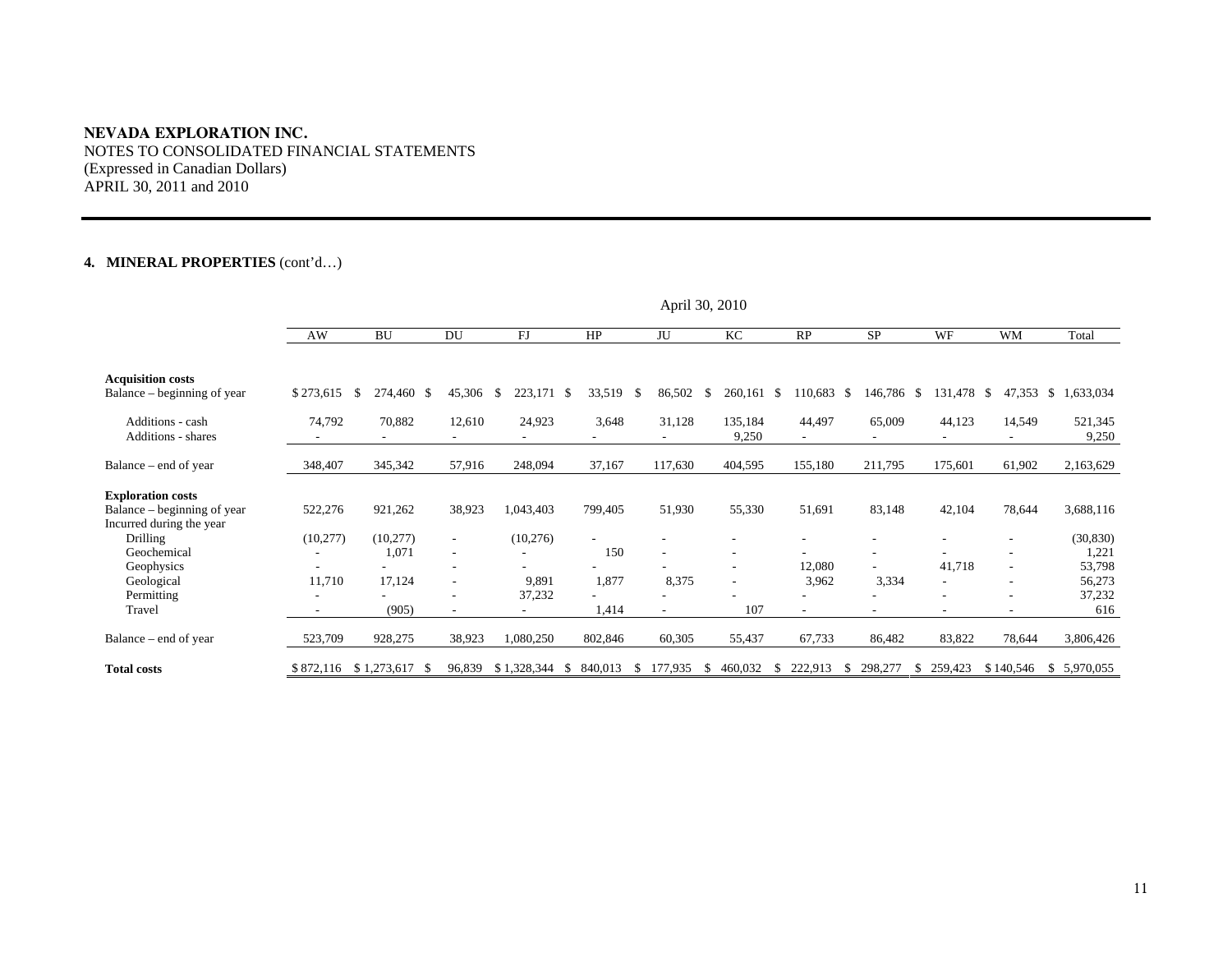#### **4. MINERAL PROPERTIES** (cont'd…)

#### **Awakening (AW)**

The Awakening Project is located in Humboldt County, Nevada, approximately 50 km north-northwest of Winnemucca, Nevada. The Company has a 100% interest in  $432(2010 - 420)$  claims (approx. 35.9 km<sup>2</sup>) at Awakening.

On July 1, 2008, the Company entered into a Mining Lease agreement with DIR Exploration Inc. ("DIR") on 15 claims (approx. 120 hectares), subject to a 3% NSR to DIR. Under the terms of the agreement, the Company is required to pay a minimum advance royalty of US\$60,000 annually commencing on the fourth anniversary.

On June 4, 2010, the Company entered into a Joint Venture Agreement with Northgate Minerals Corp. ("Northgate"), whereby Northgate may earn a joint venture interest in the Awakening Gold Project. Under the terms of the joint venture agreement, Northgate will have the option to earn a 51% interest in the Property by funding US\$4,100,000 in qualifying expenditures over 5 years and making US\$436,000 in cash payments by the third anniversary of the agreement, and if Northgate completes the initial 51% earn-in, Northgate may earn an additional 14%, for a total of 65%, by completing a feasibility report following 120 days after initial earn in. The Company received US\$87,000 upon the signing of the joint venture agreement.

#### **Bull Creek (BU)**

The Bull Creek Project is located in Humboldt County, Nevada, approximately 60 km west-northwest of Winnemucca, Nevada. The Company has a 100% interest in  $264 (2010 - 297)$  claims (approx. 21.9 km<sup>2</sup>) at Bull Creek.

# **Dunphy (DU)**

The Dunphy Project is located in Eureka County, Nevada, approximately 40 km east of Battle Mountain, Nevada. The Company had a 100% interest in 78 claims (approx.  $6.\overline{3}$  km<sup>2</sup>) at Dunphy. The Company has abandoned its investment in the Dunphy Project, resulting in a charge to operations of \$96,839 during the period ended April 30, 2011.

### **Fletcher Junction (FJ)**

The Fletcher Junction Project is located in Mineral County, Nevada, approximately 30 km southwest of Hawthorne, Nevada. The Company has a 100% interest in 117 (2010 – 127) claims (approx. 9.6 km<sup>2</sup>) at the Fletcher Junction Project, subject to a 1.25% net smelter return royalty ("NSR").

#### **Hot Pot (HP)**

On September 16, 2005, the Company entered into a Mining Lease Agreement at the Hot Pot Project located in Humboldt County, Nevada, approximately 30 km northwest of Battle Mountain, Nevada. Under the terms of the agreement, the Company is required to make annual payments of US\$20,000 on each anniversary, and the agreement is subject to a 3% NSR to the property owner. The Company also controls 6 claims (approx. 50 hectares) at Hot Pot. All of the Company's mineral interests at Hot Pot are subject to a 1.25% NSR.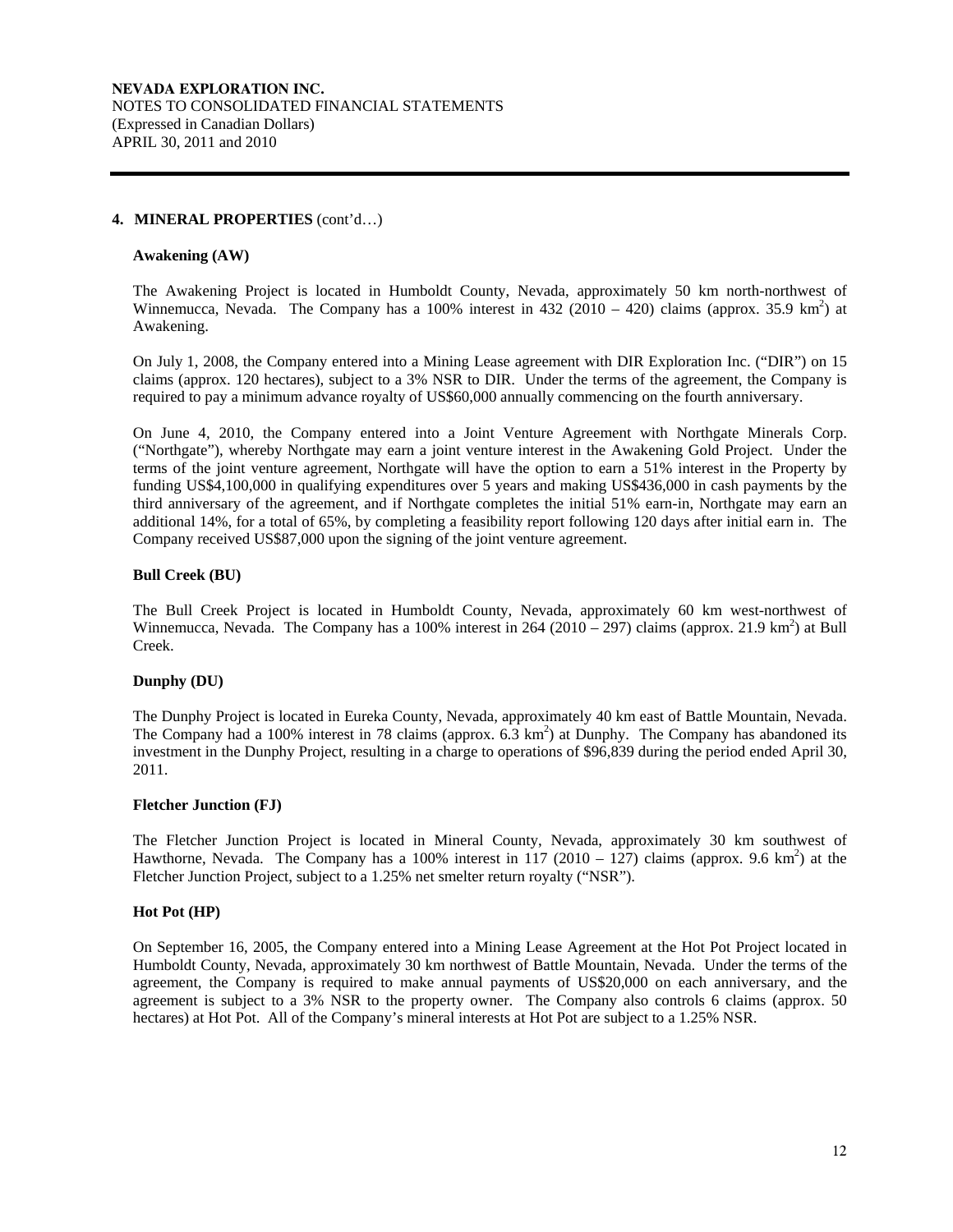#### **4. MINERAL PROPERTIES** (cont'd…)

#### **Hot Pot (HP)** (cont'd…)

On September 16, 2009, the Company entered into an Exploration Agreement with International Enexco Ltd. ("Enexco") whereby Enexco can earn a 51% interest in the Hot Pot Property by drilling 6,000 meters (19,600ft) over three years, with the option to earn an additional 19%, for 70% total, by drilling another 3,000 meters (9,800ft) during the fourth year. Enexco shall pay to the property owner all payments required to be made by the Company.

#### **Jungo (JU)**

The Jungo Property is located in both Humboldt and Pershing Counties, Nevada, approximately 60 km west of Winnemucca, Nevada. The Company has a  $100\%$  interest in 156 (2010 – 192) claims (approx. 13.0 km<sup>2</sup>) at Jungo.

## **Kelly Creek (KC)**

The Kelly Creek Project is located in Humboldt County, Nevada, approximately 40 km north-northwest of Battle Mountain, Nevada. The Company has a 100% interest in 581 claims (approx. 48.5 km<sup>2</sup>) at Kelly Creek.

On October 1, 2009, the Company entered into a Mining Lease and Option to Purchase Agreement with Genesis Gold Corporation ("Genesis"). Genesis has 100% interest in 254 claims (approx. 20.2 km<sup>2</sup>) at Kelly Creek under the Agreement, the Company is the Operator and has the option to purchase 100% of the Genesis claims for 100,000 common shares (50,000 shares issued in 2011, 50,000 shares issued in 2010) and US\$1,500,000, subject to a 1.5% Net Smelter Return Royalty ("Royalty"). The Company also has the option to purchase one half of the royalty (0.75%) for US\$750,000.

The Company shall pay to Genesis advance royalty payments as follows:

| $1st$ anniversary                                       | $5,000$ (paid) |
|---------------------------------------------------------|----------------|
| $2nd$ , 3 <sup>rd</sup> and 4 <sup>th</sup> anniversary | 10,000         |
| $5th$ and each subsequent anniversaries                 | 50,000         |

## **Rye Patch (RP)**

The Rye Patch Project is located in Pershing County, Nevada, approximately 30 km northeast of Lovelock, Nevada. The Company has a 100% interest in  $126(2010 - 169)$  claims (approx. 10.0 km<sup>2</sup>) at Rye Patch. On May 22, 2008, the Company entered into a four year Mining Lease Agreement on an additional 65 hectares, subject to a 2.0% NSR. On November 9, 2010, an amendment to the agreement was made reducing the Company's annual payments from US\$10,000 to US\$5,000 effective May 22, 2010. The amendment also waived the exclusivity of the Company's option to purchase the property for US\$325,000. On July 21, 2008, the Company entered into a four year Mining Lease Agreement on an additional 16 hectares, subject to a 2% NSR. Under the terms of this agreement the Company is required to make annual payments of US\$6,000, and the Company has the option to purchase this property for US\$30,000. During the year the Company did not make the annual payment of US\$6,000 as the Company is trying to re-negotiate this agreement. No notice of default has been received by the Company.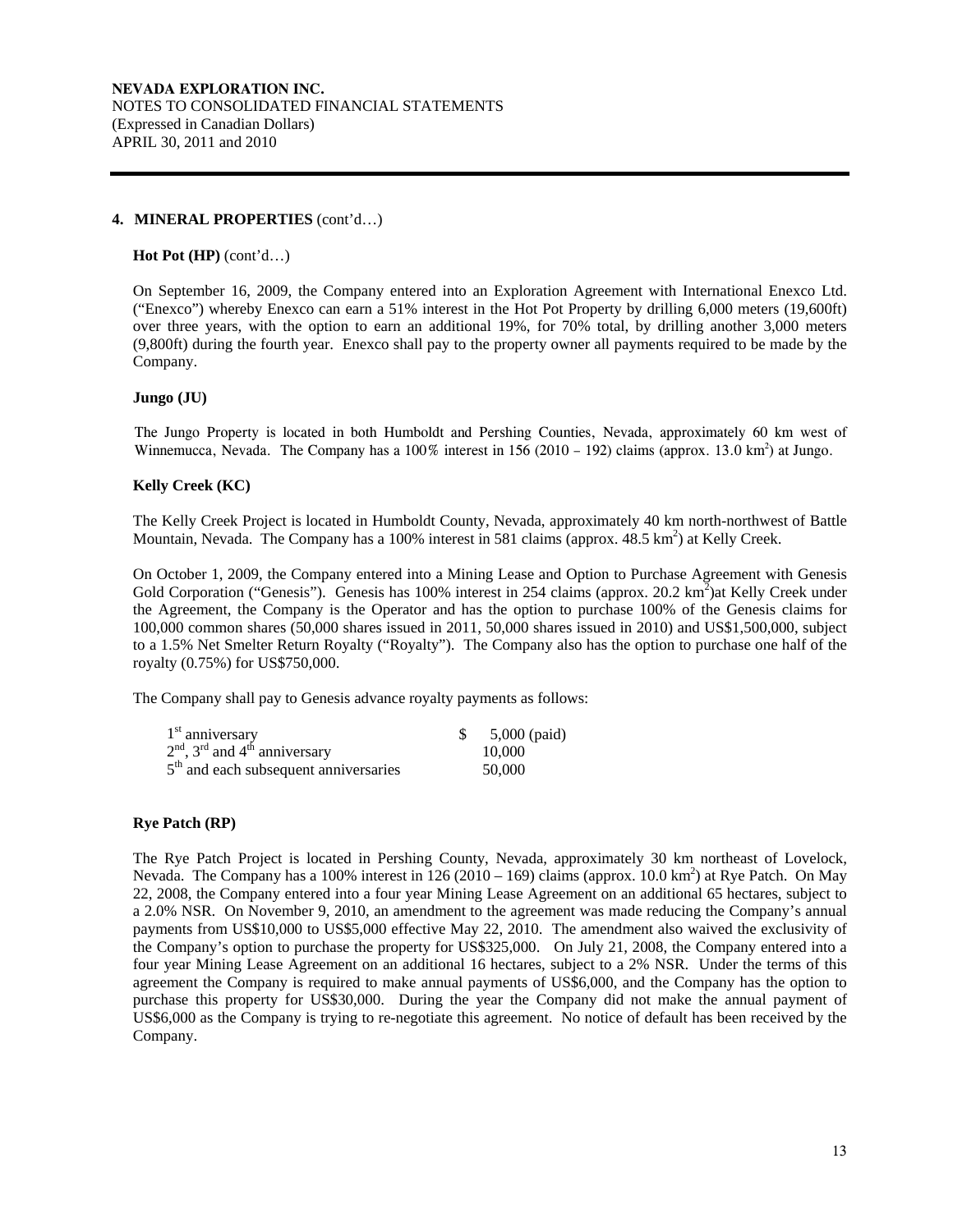#### **4. MINERAL PROPERTIES** (cont'd…)

#### **Sand Pass (SP)**

The Sand Pass Project is located in Humboldt County, Nevada, approximately 10 km north of Winnemucca, Nevada. The Company has a 100% interest in  $145$  (2010 – 197) claims (approx. 12.0 km<sup>2</sup>) at Sand Pass, and on July 10, 2008, the Company entered into a Mining Lease agreement for another 9.4  $km^2$  with multiple parties, subject to a 2% NSR. Under the terms of the agreement, the Company is required to make minimum lease payments of US\$31,000 each anniversary.

#### **Winnemucca Mountain (WM)**

The Winnemucca Mountain Project is located in Humboldt County, Nevada, approximately 5 km west of Winnemucca, Nevada. The Company had a 100% interest in 90 claims (approx. 7.3 km<sup>2</sup>) at Winnemucca Mountain. The Company has abandoned its investment in the Winnemucca Mountain project, resulting in a charge to operations of \$140,546 during the period ended April 30, 2011.

#### **Whiskey Flats (WF)**

The Whiskey Flats Project is located in Mineral County, Nevada, approximately 20 km south of Hawthorne, Nevada. The Company has a 100% interest in 123 claims (9.4 km<sup>2</sup>) at Whiskey Flats.

#### **5. LONG-TERM DEBT**

 The Company has entered into various agreements to lease vehicles and exploration equipment which terminate in years between 2012 and 2013, with blended monthly payments of principle and interest ranging from US\$667 and US\$1,618, bearing interest rates from 1.93% to 7.99% per annum. The Capital lease obligation is payable as follows:

|                                                                       | 2011                     |    | 2010               |
|-----------------------------------------------------------------------|--------------------------|----|--------------------|
| Lease obligations<br>Deduct: amount representing interest             | \$<br>32,903<br>(958)    | \$ | 63,173<br>(3,590)  |
| Present value of minimum lease payments due<br>Less: current portion  | \$<br>31.945<br>(25,063) | \$ | 59,583<br>(25,296) |
|                                                                       | 6,882                    | S  | 34,287             |
| Remaining fiscal principal payments of long-term debt are as follows: |                          |    |                    |

| 2012<br>2013 | \$ | 25,063<br>6.882 |
|--------------|----|-----------------|
|              |    | 31,945          |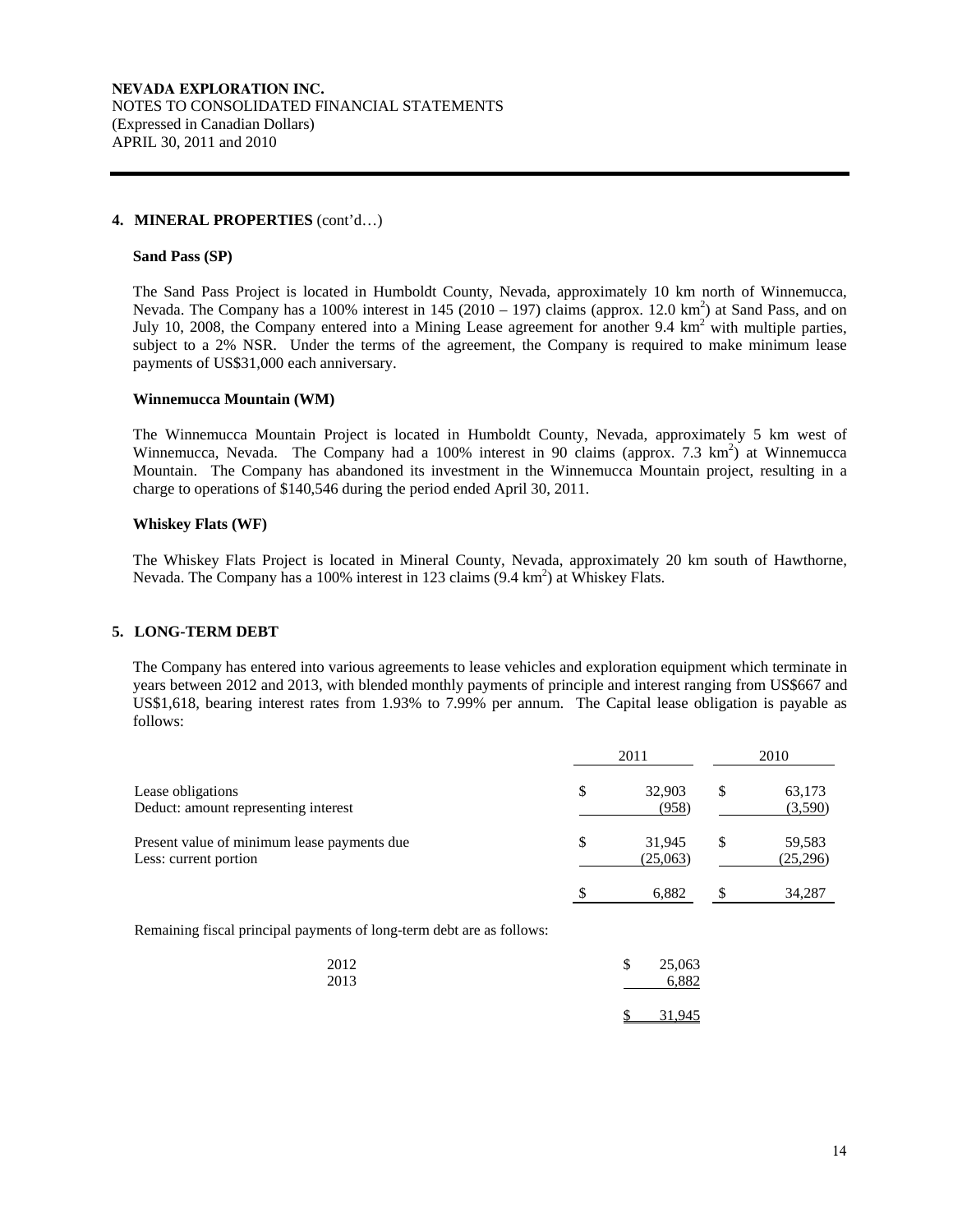# **6. CAPITAL STOCK AND CONTRIBUTED SURPLUS**

|                                                            | Number<br>of Shares | Share<br>Amount | Contributed<br>Surplus | Warrants   |
|------------------------------------------------------------|---------------------|-----------------|------------------------|------------|
|                                                            |                     |                 |                        |            |
| Authorized                                                 |                     |                 |                        |            |
| Unlimited number of voting common shares without par value |                     |                 |                        |            |
| Unlimited number of preferred shares with no par value     |                     |                 |                        |            |
| <b>Balance as at April 30, 2009</b>                        | 59,029,104          | \$9,674,536     | \$3,050,863            | \$278,743  |
| Private placements                                         | 23,737,673          | 1,568,413       |                        |            |
| Share issue costs - cash                                   |                     | (114, 529)      |                        |            |
| Share issue costs - warrants                               |                     | (418,300)       |                        | 418,300    |
| Agent units                                                | 50,000              | 6,200           |                        |            |
| Share issue $costs - agent$ units                          |                     | (6,200)         |                        |            |
| Share issue costs - agent warrants                         |                     | (32,500)        |                        | 32,500     |
| Shares for property                                        | 50,000              | 9,250           |                        |            |
| Expired warrants                                           |                     |                 | 278,743                | (278, 743) |
| Stock-based compensation                                   |                     |                 | 546,166                |            |
| <b>Balance as at April 30, 2010</b>                        | 82,866,777          | 10,686,870      | 3,875,772              | 450,800    |
| Private placements                                         | 17,084,074          | 1,002,975       |                        |            |
| Share issue costs - cash                                   |                     | (44, 423)       |                        |            |
| Share issue costs - warrants                               |                     | (141, 994)      |                        | 141,994    |
| Share issue $costs - agent warrants$                       |                     | (6,802)         |                        | 6,802      |
| Shares for debt                                            | 532,000             | 26,600          |                        |            |
| Shares for property                                        | 50,000              | 4,000           |                        |            |
| Stock-based compensation                                   |                     |                 | 330,427                |            |
| Balance as at April 30, 2011                               | 100,532,851         | \$11,527,226    | \$4,206,199            | \$599,596  |

During the year ended April 30, 2011 the Company:

- i) completed a non-brokered private placement by issuing 11,258,000 Units at a price of \$0.05 per Unit for total gross proceeds of \$562,900. Each unit consists of one common share and one-half of one nontransferable common share purchase warrant. Each whole warrant entitles the holder to purchase one common share at a price of \$0.10 for a period of 12 months. Fair value allocated in connection to these warrants was \$80,795. In connection with the private placement, the Company:
	- a) paid cash share issuance costs of \$21,647; and
	- b) issued 56,000 agent warrants with a fair value of \$1,089.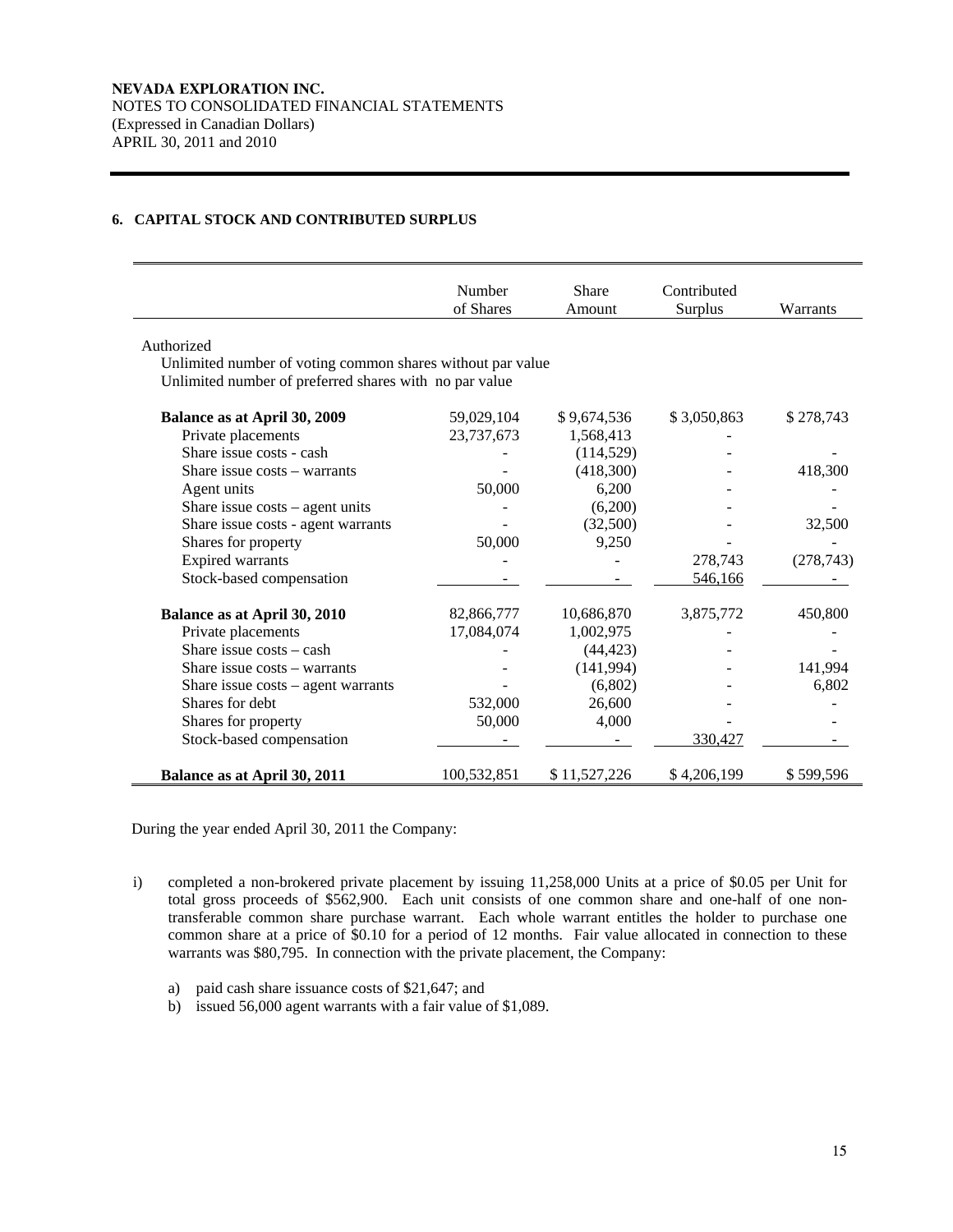# **6. CAPITAL STOCK AND CONTRIBUTED SURPLUS** (cont'd…)

- ii) issued 50,000 common shares in connection with a Lease and Option to Purchase Agreement with Genesis Gold Corporation on the KC claims in Humboldt Country, Nevada (Note 4).
- iii) completed a non-brokered private placement by issuing 2,601,074 Units at a price of \$0.07 for total gross proceeds of \$182,075. Each unit consists of one common share and one-half of one non-transferable common share purchase warrant. Each whole warrant entitles the holder to purchase one common share at a price of \$0.10 for a period of 12 months. Fair value allocated in connection to these warrants was \$29,068. In connection with the private placement, the Company:
	- a) paid cash share issuance costs of \$3,898; and
	- b) issued 7,500 agent warrants with a fair value of \$285.
- iv) issued 532,000 common shares at \$0.05 per share to reimburse a firm in which an officer and director of the Company is a partner for \$26,600 accounting services rendered in the ordinary course of business.
- v) completed a non-brokered private placement by issuing 3,225,000 Units at a price of \$0.08 per Unit for total gross proceeds of \$258,000. Each unit consists of one common share and one-half of one nontransferable common share purchase warrant. Each whole warrant entitles the holder to purchase one common share at a price of \$0.12 for a period of 12 months. Fair value allocated in connection to these warrants was \$32,131. In connection with the private placement the Company:
	- a) Paid cash share issue costs of \$18,878; and
	- b) Issued 212,000 agent warrants with a fair value of \$5,428.

During the year ended April 30, 2010 the Company:

- i) issued 20,995,673 units for gross proceeds of \$1,102,272 by way of a non-brokered private placement. Each unit consists of one common share and one-half of one common share purchase warrant. Each whole warrant will entitle the holder to purchase one common share at an exercise price of \$0.10 for a period of two years. The fair value allocated to the warrants was \$292,400. In connection with the private placement the Company:
	- a) paid cash share issuance costs of \$36,056, and
	- b) issued 161,000 Broker Warrants with a fair value of \$9,300
- ii) issued 50,000 common shares in connection with a Lease and Option to Purchase Agreement with Genesis Gold Corporation on the HP claims in Humboldt County, Nevada.
- iii) completed a \$466,140 brokered private placement for 2,742,000 units at a price of \$0.17 per unit. Each unit consists of one common share and one-half of one non-transferable common share purchase warrant. Each whole warrant entitles the holder to purchase one common share at a price of \$0.22 for a period of 18 months. Fair value allocated in connection to these warrants was \$125,900. In connection with the private placement the Company:
	- a) paid cash share issuance costs of \$78,473.
	- b) issued 274,200 agent warrants with a fair value of \$20,900
	- c) issued 50,000 units to the agent with a fair value of \$0.12 per unit, or \$6,200.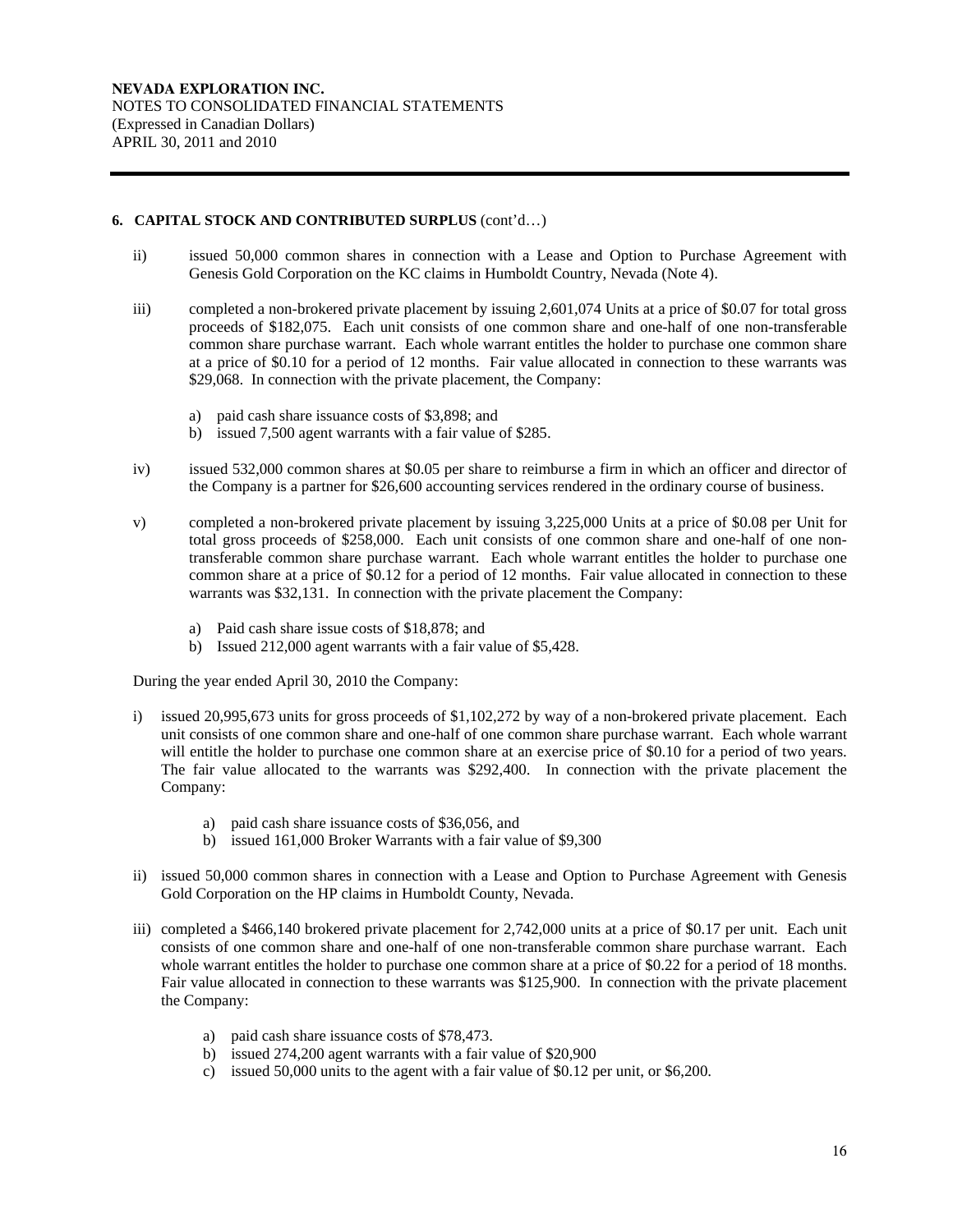# **7. STOCK OPTIONS AND WARRANTS**

#### **Stock options**

The Company has a stock option plan under which it is authorized to grant options to executive officers and directors, employees and consultants enabling them to acquire up to 10% of the issued and outstanding common stock of the Company. Under the plan, the exercise price of each option equals the market price, minimum price or a discounted price of the Company's stock as calculated on the date of grant. The options can be granted for a maximum term of five years, and generally vest over a 3 year period.

During the year ended April 30, 2011, the Company:

- 1) granted 3,100,000 stock options  $(2010 1,900,000)$  resulting in stock-based compensation of \$257,011 (2010 – \$282,500) using the Black-Scholes Option Pricing model. The weighted average fair value of the options granted was \$0.08 (2010 - \$0.15) per option.
- 2) re-priced the exercise price of Nil options  $(2010 1,550,000)$  resulting in an incremental fair value of \$Nil (2010 - \$49,200) using the Black-Scholes Option Pricing model. The original exercise prices were \$Nil (2010 - \$0.60 - \$1.00). \$3,166 (2010 - \$45,963) was recorded this year; the remainder will be recorded in future periods to match the vesting periods. The weighted average incremental fair value of the options re-priced was \$Nil (2010 - \$0.03) per option.
- 3) recorded total stock-based compensation expense of \$330,427, (2010 \$546,166) for options vested.

Option pricing models require the use of estimates and assumptions including the expected volatility. Changes in underlying assumptions can materially affect the fair value estimates. The following weighted average assumptions were used for the Black-Scholes valuation of options granted during the period:

|                          | Granted<br>2011 | Granted<br>2010 | Re-priced<br>2010   |
|--------------------------|-----------------|-----------------|---------------------|
| Risk-free interest rate  | 2.41%           | 2.57%           |                     |
| Expected life of options | 5 years         | 5 years         | 1.54%<br>2.90 years |
| Annualized volatility    | 156.91%         | 149.38%         | 146.55%             |
| Dividend rate            | $0.00\%$        | $0.00\%$        | $0.00\%$            |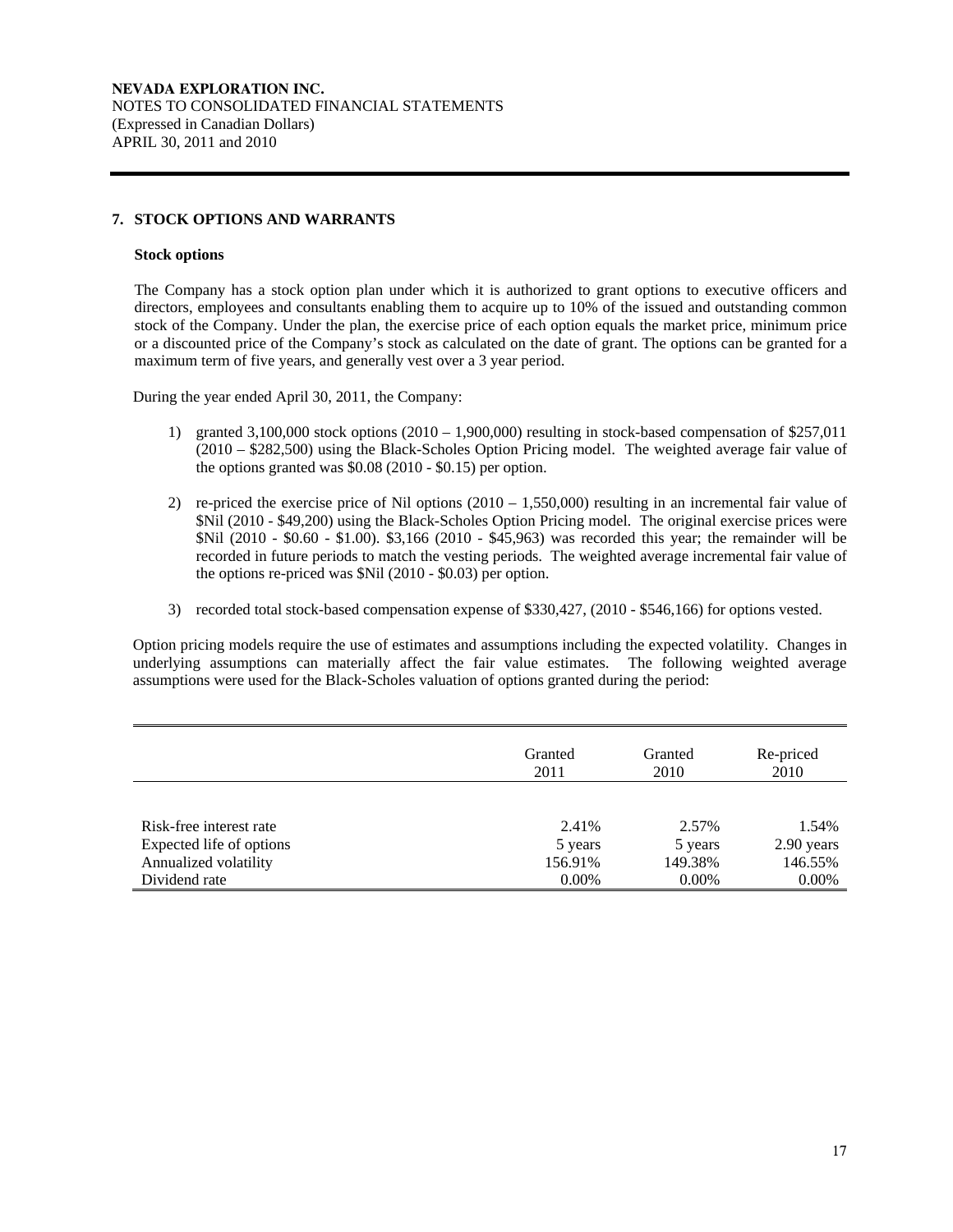#### **7. STOCK OPTIONS AND WARRANTS** (cont'd…)

#### **Stock options** (cont'd…)

A summary of the Company's outstanding stock options is presented below.

|                                         | Number<br>of Options | Weighted Average<br><b>Exercise Price</b> |
|-----------------------------------------|----------------------|-------------------------------------------|
|                                         |                      |                                           |
| Balance, April 30, 2009                 | 3,050,000            | \$0.83                                    |
| Granted                                 | 1,900,000            | 0.16                                      |
| Forfeited                               | (300,000)            | 0.98                                      |
| Re-priced                               | (1,550,000)          | 0.86                                      |
| Re-priced                               | 1,550,000            | 0.15                                      |
| Balance, April 30, 2010                 | 4,650,000            | 0.31                                      |
| Granted                                 | 3,100,000            | 0.10                                      |
| Cancelled                               | (400,000)            | 0.80                                      |
| Balance, April 30, 2011                 | 7,350,000            | 0.20                                      |
| Number of options currently exercisable | 7.283.333            | \$<br>0.20                                |

### **Warrants**

During the year ended April 30, 2011 using the Black-Scholes Option Pricing model, the Company:

- i) granted 275,500 agent warrants in connection with the financings with a fair value of \$6,802; and
- ii) granted 8,542,037 warrants as part of the unit financings with a fair value of \$141,994.

These amounts were recorded as warrants on the balance sheet.

The following weighted average assumptions were used for the Black-Scholes valuation of warrants granted during the period:

|                          | 2011     | 2010       |
|--------------------------|----------|------------|
| Risk-free interest rate  | 1.38%    | 1.22%      |
| Expected life of options | 1 year   | 1.93 years |
| Annualized volatility    | 112.68%  | 165.19%    |
| Dividend rate            | $0.00\%$ | $0.00\%$   |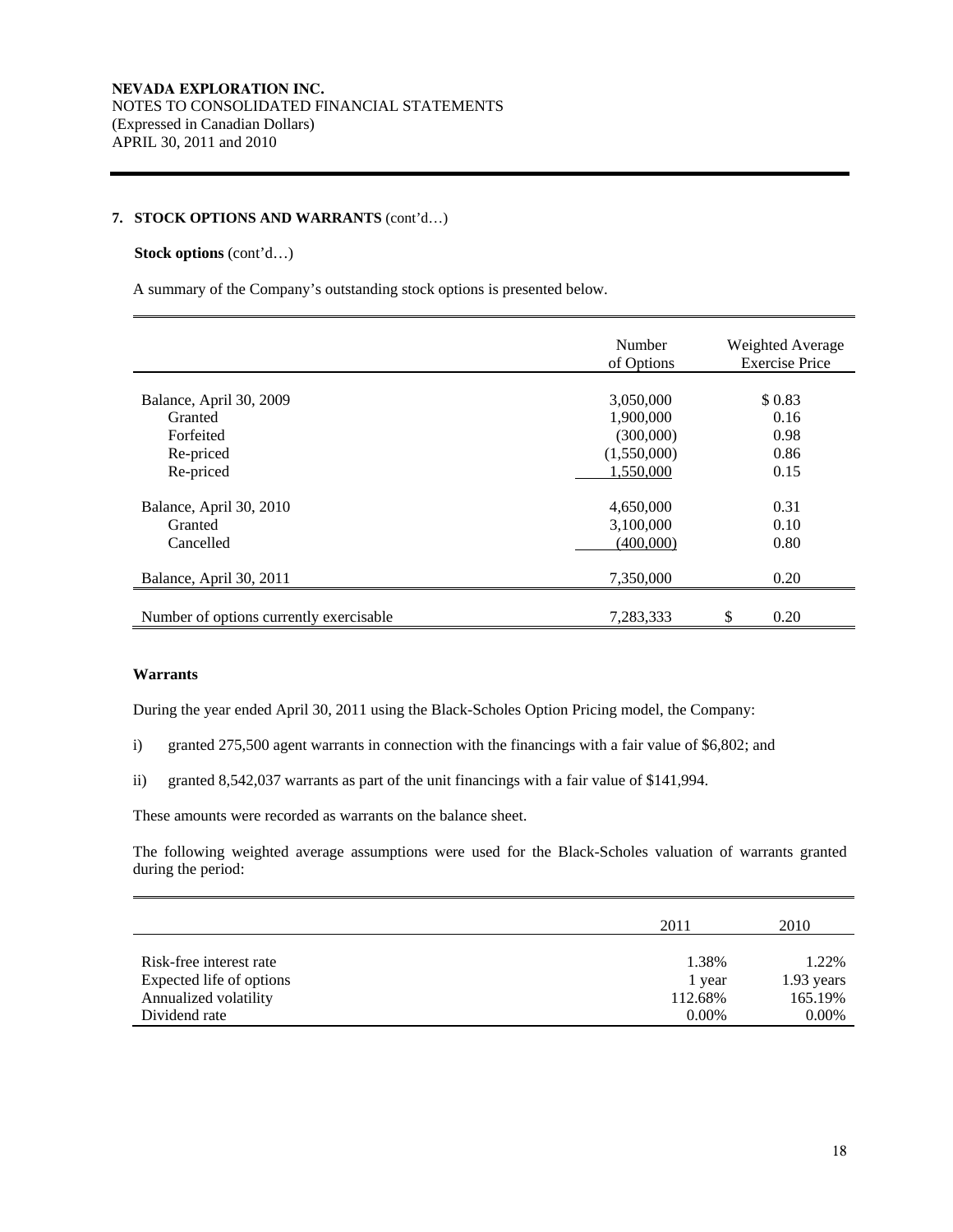# **7. STOCK OPTIONS AND WARRANTS** (cont'd…)

A summary of the Company's outstanding warrants is presented below.

|                                               | Number<br>of Warrants              | Weighted Average<br><b>Exercise Price</b> |                      |  |
|-----------------------------------------------|------------------------------------|-------------------------------------------|----------------------|--|
| Balance, April 30, 2009<br>Granted<br>Expired | 905,000<br>12,329,037<br>(905,000) | \$                                        | 1.50<br>0.12<br>1.50 |  |
| Balance, April 30, 2010<br>Granted            | 12,329,037<br>8,817,537            |                                           | 0.12<br>0.10         |  |
| Balance, April 30, 2011                       | 21,146,574                         |                                           | 0.11                 |  |
| Number of warrants currently exercisable      | 19,322,074                         | \$                                        | 0.11                 |  |

The following incentive stock options and share purchase warrants were outstanding as at April 30, 2011:

|                      | Number<br>of shares | Exercise<br>price | Expiry date        |
|----------------------|---------------------|-------------------|--------------------|
|                      |                     |                   |                    |
| <b>Stock options</b> | 400,000             | \$<br>0.15        | March 9, 2012      |
|                      | 500,000             | 0.60              | April 23, 2012     |
|                      | 150,000             | 0.95              | June 8, 2012       |
|                      | 200,000             | 0.15              | June 8, 2012       |
|                      | 150,000             | 1.00              | June 11, 2012      |
|                      | 750,000             | 0.15              | March 4, 2013      |
|                      | 200,000             | 0.15              | June 10, 2013      |
|                      | 1,300,000           | 0.16              | September 30, 2014 |
|                      | 600,000             | 0.17              | November 17, 2014  |
|                      | 3,100,000           | 0.10              | December 31, 2015  |
| <b>Warrants</b>      |                     |                   |                    |
|                      | 4,019,481           | 0.10              | August 20, 2011    |
|                      | 6,639,356<br>(i)    | 0.10              | September 2, 2011  |
|                      | 1,670,200<br>(ii)   | 0.22              | May 24, 2011       |
|                      | 4,154,000           | 0.10              | August 26, 2011    |
|                      | 1,531,000<br>(iii)  | 0.10              | September 23, 2011 |
|                      | 1,308,037<br>(iv)   | 0.10              | November 5, 2011   |
|                      | 1,824,500<br>(v)    | 0.12              | March 22, 2012     |

(i) includes 161,000 agent warrants.

(ii) includes 299,200 agent warrants, 25,000 agent warrants included in this total related to 50,000 broker units, these warrants expired unexercised subsequent to year end.

(iii) includes  $56,000$  agent warrants.<br>(iv) includes  $7,500$  agent warrants.

includes 7,500 agent warrants.

(v) includes 212,000 agent warrants, hold period expiring July 22, 2011.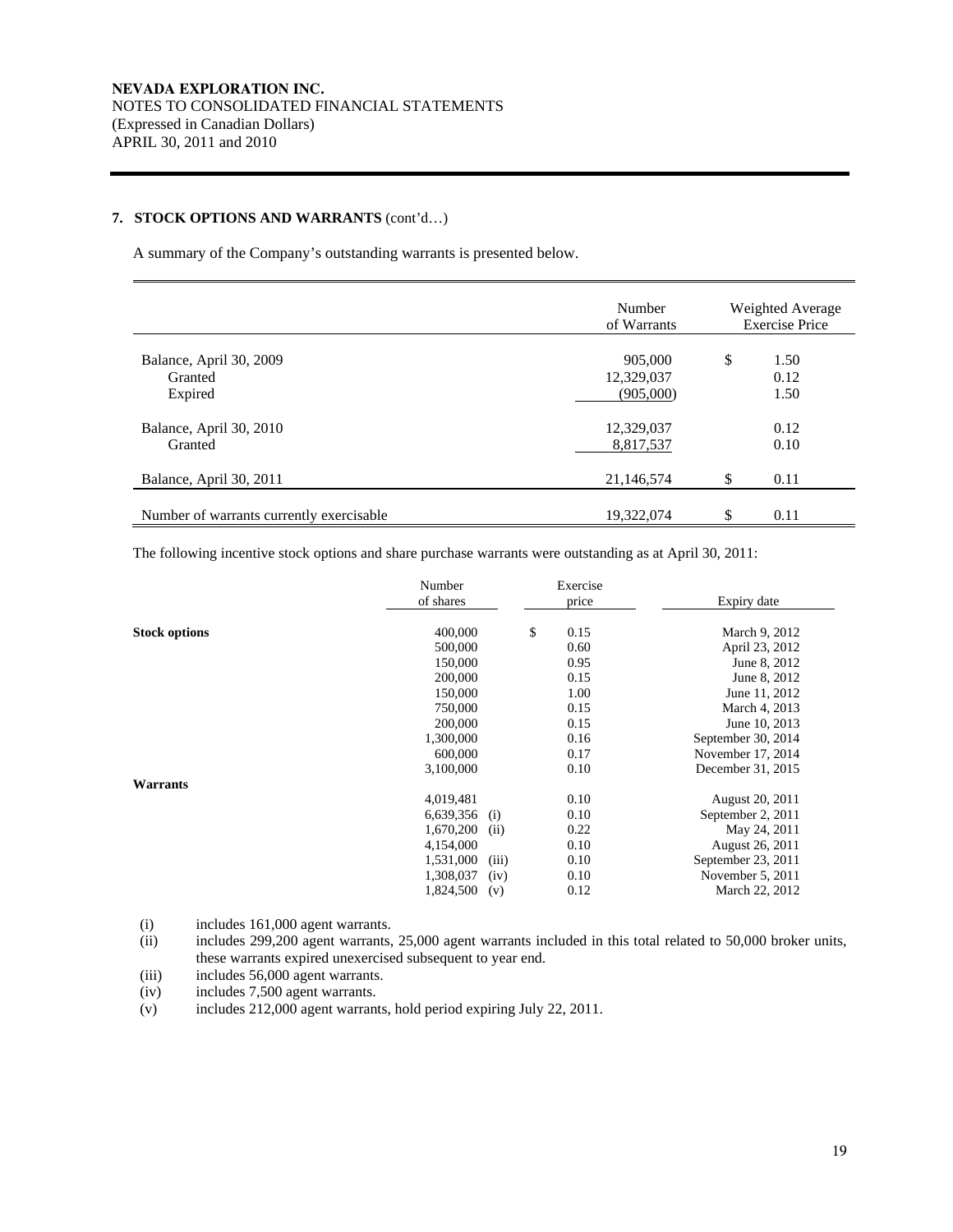#### **8. RELATED PARTY TRANSACTIONS**

During the year ended April 30, 2011, the Company:

- i) paid or accrued \$346,583 (US\$342,000) (2010 \$367,289 (US\$342,000)) in management fees, recorded as salaries, to officers and directors of the Company. During the year ended April 30, 2011, \$86,375 (US\$88,637) (2010 - \$113,753 (US\$111,984)) of management fees was applied against loans receivable.
- ii) paid or accrued \$54,129 (2010 \$63,269) in professional fees to a firm in which an officer and director of the Company is a partner.
- iii) issued 532,000 common shares at \$0.05 per share included in capital stock to reimburse a firm in which an officer and director of the Company is a partner for \$26,600 accounting services rendered in the ordinary course of business.

As at April 30, 2011:

- i) loans receivable include an amount of \$10,101 (2010 \$96,077) receivable from an officer and director of the Company. The prior year amount included an amount due from two officers and directors of the Company. The loan receivable is guaranteed by  $1,350,000$  (2010 – 2,100,000) common shares of the Company that are currently being held in trust. Since issuance of the loans receivable, the Company has accrued interest of approximately \$30,300 (2010 - \$25,500), \$4,800 (2010 - \$10,500) of which was accrued during the year ended April 30, 2011. Most of this accrued interest has been paid by the Company as at April 30, 2011.
- ii) accounts payable and accrued liabilities included:
	- a) an amount of \$15,000 (2010 \$28,860) due to a firm in which an officer and director of the company is a partner.
	- b) An amount of \$93,489 (US\$92,253) (2010 \$20,261 (US\$19,946)) due to officers and directors of the company for salary payable.

These transactions were in the normal course of operations and were measured at the exchange value, which represented the amount of consideration established and agreed to by the related parties.

# **9. COMMITMENTS**

a) The Company has entered into a lease agreement for premises expiring on November 30, 2012. The future minimum lease payments, by fiscal year are as follows:

|              | US                     | CDN                    |
|--------------|------------------------|------------------------|
| 2012<br>2013 | 91,000<br>\$<br>54,000 | \$<br>86,000<br>51,000 |
|              | 145,000                | .000.                  |

b) The Company has various commitments relating to its mineral properties as disclosed in note 4.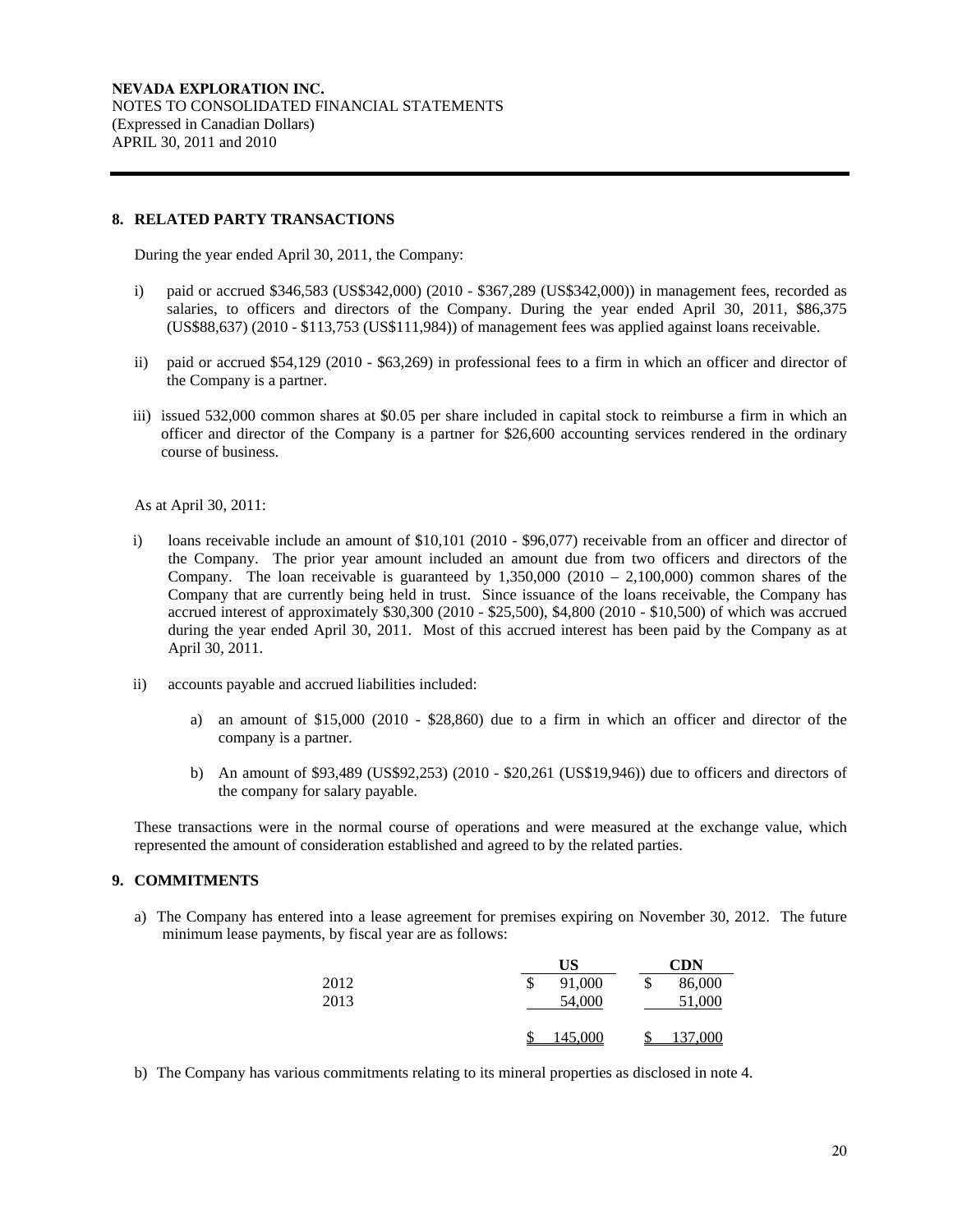#### **10. FINANCIAL INSTRUMENTS**

#### *RISK MANAGEMENT POLICIES*

The Company is exposed to risk due to the nature of its financial instruments. Risk management is the responsibility of management and the Company did not use derivative instruments.

### *FAIR VALUE*

The Company estimates the fair value of its financial instruments based on current interest rates, market value and pricing of financial instruments with comparable terms. Unless otherwise indicated, the carrying value of these financial instruments approximates their fair market value because of the near maturity of those instruments.

As at April 30, 2011 and 2010, the carrying amount of current financial assets and liabilities approximated the fair value because of the near maturity of those instruments and the carrying value the long-term debt is considered to approximate fair value since it bears interest at current rates for similar types of borrowing.

Financial instruments measured at fair value on the balance sheet are summarized in levels of fair value hierarchy as follows:

|                |               | 2011       |  |                                |         |
|----------------|---------------|------------|--|--------------------------------|---------|
|                |               | Level 1    |  | Level 2                        | Level 3 |
| Assets<br>Cash | $\mathcal{S}$ | 151,145 \$ |  | $\mathcal{S}$                  | -       |
|                |               |            |  |                                |         |
|                |               |            |  | 2010                           |         |
|                |               | Level 1    |  | Level 2                        | Level 3 |
| Assets<br>Cash | \$            | 55,253 \$  |  | \$<br>$\overline{\phantom{a}}$ |         |

### *CREDIT RISK AND INTEREST RATE RISK*

It is management's opinion that the Company is not exposed to significant interest or credit risk arising from its financial instruments.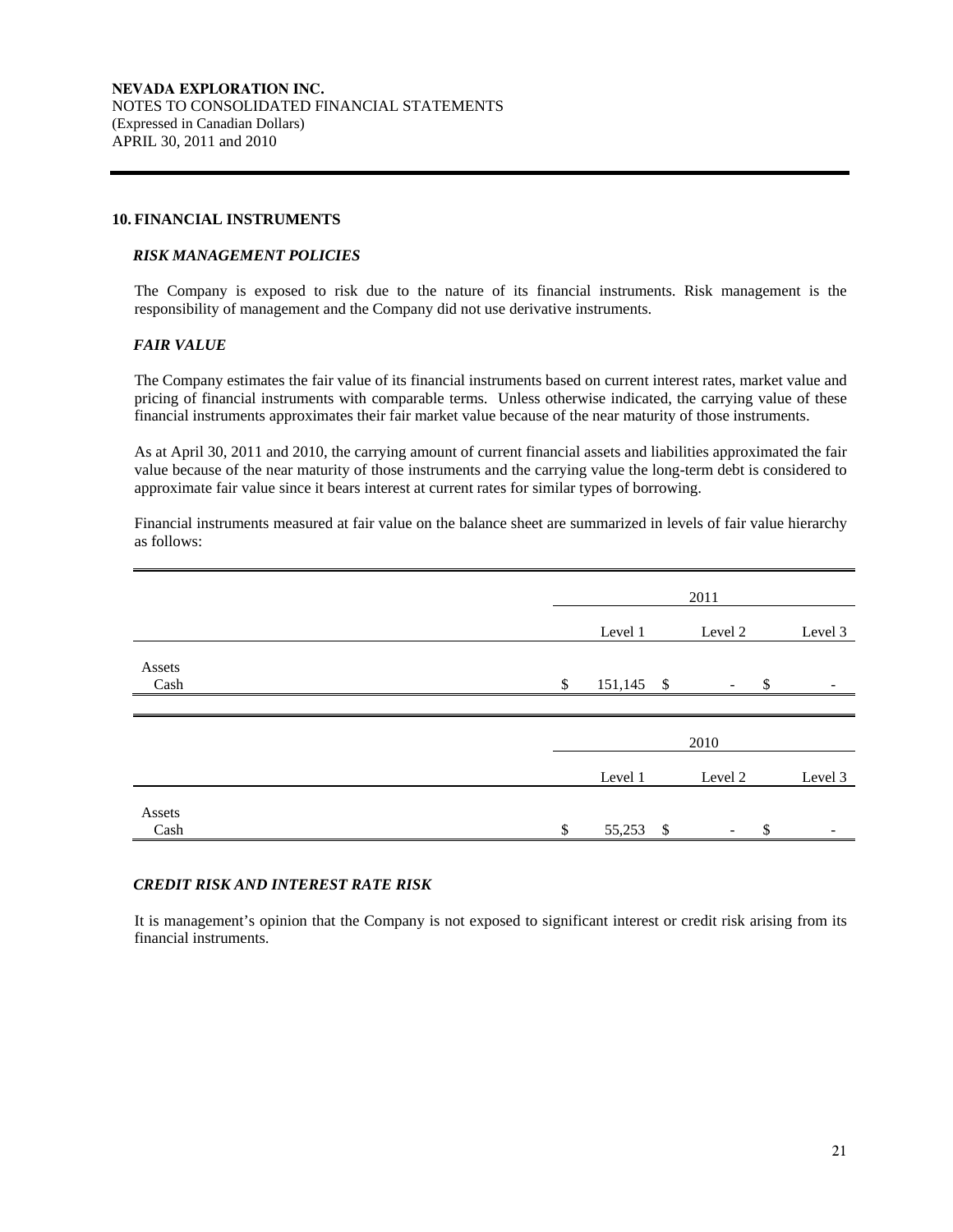#### **10. FINANCIAL INSTRUMENTS** (cont'd…)

#### *LIQUIDITY RISK*

Liquidity risk is the risk that the Company will not be able to meet its financial obligations as they fall due. The Company manages liquidity risk through the management of its capital structure and financial leverage, as outlined in Note 11 ("Capital Disclosures"). It also manages liquidity risk by continuously monitoring actual and projected cash flows. The Board of Directors reviews and approves the Company's operating and capital budgets, as well as any material transactions out of the normal course of business.

As at April 30, 2011, the Company was holding cash of \$151,145 (2010 - \$55,253) and had current liabilities of \$150,507 (2010 - \$173,590) as a result of the limited cash the Company is exposed to liquidity risk and is reliant on the Company's ability to complete an equity financing.

## *FOREIGN EXCHANGE*

The Company is exposed to financial risk arising from fluctuations in foreign exchange rates and the degree of volatility of these rates. A significant portion of the Company's expenses is denominated in US dollars. Consequently, certain assets, liabilities and operating expenses are exposed to currency fluctuations. The Company does not use derivative instruments to reduce its exposure to foreign currency risk.

At April 30, 2011, the Company is exposed to currency risk through the following assets and liabilities denominated in US dollars:

|                                          | US\$      |
|------------------------------------------|-----------|
|                                          |           |
| Cash                                     | 84,623    |
| Accounts receivable                      | 2,600     |
| Loans receivable                         | 19,400    |
| Prepaid expenses and other               | 15,478    |
| Deposits and bonds                       | 58,900    |
| Accounts payable and accrued liabilities | (91,093)  |
| Long term debt                           | (33, 754) |

#### *NET EXPOSURE*

Based on the above net exposures as at April 30, 2011, and assuming that all other variables remain constant, a 10% change in the value of the US dollar against the Canadian dollar would result in an increase/decrease of \$5,615 in the loss from operations.

# **11. CAPITAL DISCLOSURES**

The Company's objectives when managing capital are: to safeguard its ability to continue as a going concern; and, to have sufficient capital to be able to fund the exploration and development of its mineral properties and acquisition of other mineral resources, for the benefit of its shareholders.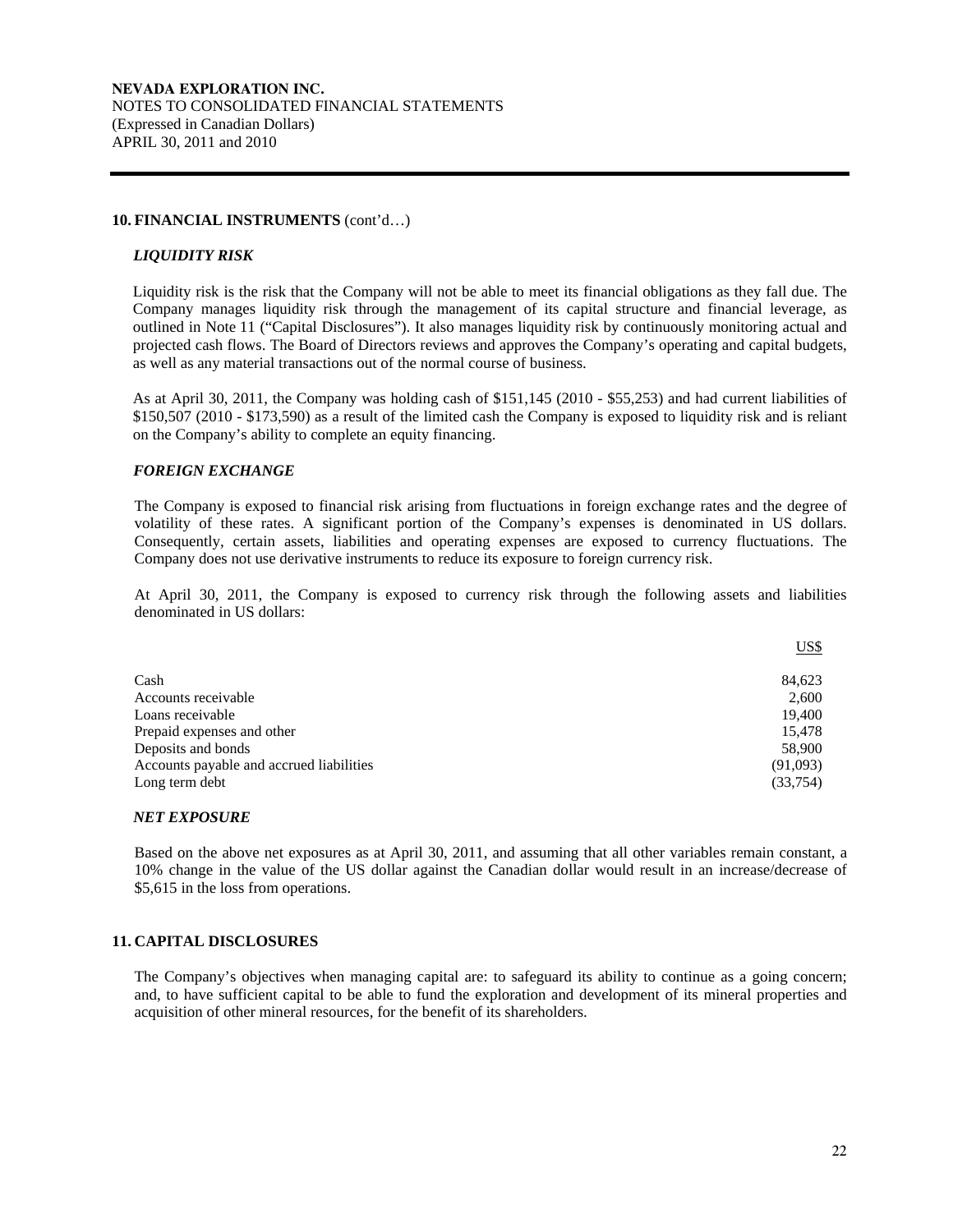#### **11. CAPITAL DISCLOSURES** (cont'd…)

In order to maintain its capital structure, the Company, is dependent on equity funding and when necessary, raises capital through the issuance of equity instruments, primarily comprised of common shares and incentive stock options. In the management of capital, the Company includes the components of shareholders' equity as well as cash.

The Company prepares annual estimates of exploration expenditures and monitors actual expenditures compared to the estimates to ensure that there is sufficient capital on hand to meet ongoing obligations. The Company's investment policy is to invest its cash in highly liquid short-term deposits with terms of one year or less and which can be liquidated after thirty days without interest penalty. The Company currently has insufficient capital to fund its exploration programs and is reliant on completing an equity financing to fund further exploration. The Company is not subject to any externally imposed capital requirements.

There were no changes in the Company's approach to capital management during the year ended April 30, 2011.

## **12. SEGMENTED INFORMATION**

The company has one operating segment, being the exploration of mineral properties. Geographic information is as follows:

|                       | 2011          | 2010        |
|-----------------------|---------------|-------------|
| <b>CAPITAL ASSETS</b> |               |             |
| <b>United States</b>  |               |             |
| Equipment             | 201,134<br>\$ | 335,493     |
| Mineral properties    | 6,105,202     | 5,970,055   |
|                       |               |             |
|                       | \$ 6,334,619  | \$6,305,548 |

## **13. INCOME TAXES**

#### **INCOME TAX EXPENSE**

The following table reconciles income taxes at statutory rates with the reported taxes in the financial statements:

|                                                            |   | 2011        |   | 2010        |
|------------------------------------------------------------|---|-------------|---|-------------|
| Loss before income taxes                                   | S | (1,350,559) | S | (1,674,791) |
| Statutory average rates                                    |   | 27.8%       |   | 32.0%       |
| Expected income tax recovery                               |   | (375, 455)  |   | (535, 933)  |
| Stock-based compensation and other non-deductible expenses |   | 92,163      |   | 175,362     |
| Share issuance cost                                        |   | (11,106)    |   |             |
| Change in statutory tax rates and other                    |   | (46,602)    |   | (152, 229)  |
| Change in valuation allowance                              |   | 341,000     |   | 512,800     |
| Income tax expense                                         |   |             |   |             |